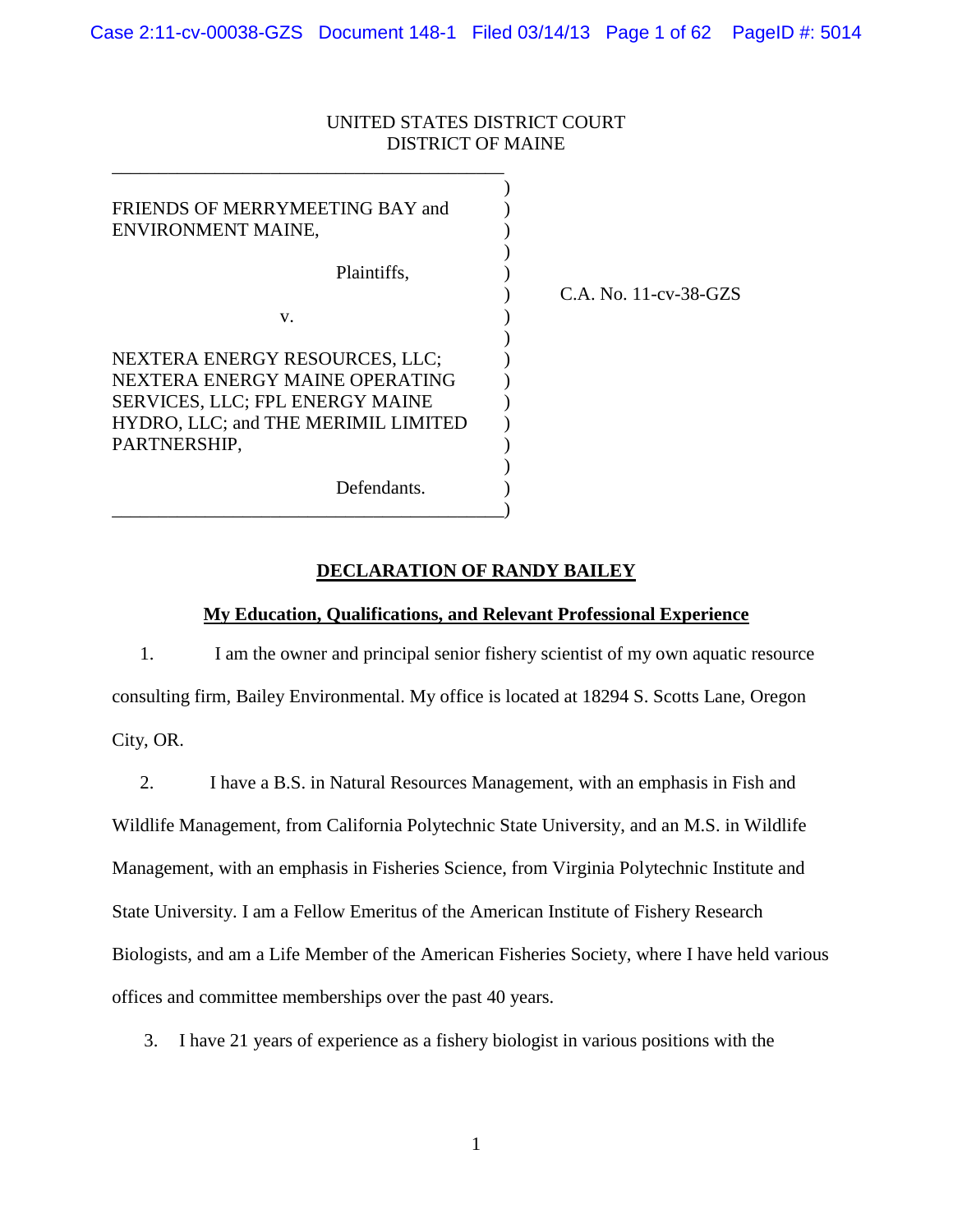Federal government, including nine years as the Chief of the Fisheries Division in the Alaska Regional Office of the U.S. Fish and Wildlife Service. In addition, I have 16 years of fishery biology consulting experience specializing in Endangered Species Act ("ESA") issues, where my work has involved the evaluation of the impacts of human development on aquatic ecosystems, and the evaluation of scientific studies, reports, and environmental documents related to ESA compliance.

4. During my years of federal service, I was involved in numerous projects regarding ESA-listed fish species. My work with these projects included evaluating the impacts of resource development on listed species, planning and implementing habitat restoration projects for anadromous salmonids in the western United States, and designing and managing field studies on the life histories of Pacific salmon and other cold water fish species common to the west and Alaska. In my last federal position, I served as the Fish and Wildlife Program Manager for the Portland, Oregon, District of the U.S. Army Corps of Engineers. In this capacity, I was responsible for providing funding and program oversight for fish passage operations, involving numerous ESA-listed fish species, at 11 hydroelectric dams: three main-stem Columbia River dams and eight dams on four tributaries to the Willamette River in Oregon. In this position, I was responsible for the updating and modernization of four fish-trapping facilities on the four Willamette River tributaries and their associated "trap and truck" programs for ESA-listed winter steelhead and spring Chinook salmon. I also was responsible for interagency coordination regarding the development and implementation of an ESA Section 7 consultation for the operation of eight dams in the Willamette River watershed, including provision for fish passage over the eight dams, and management of six associated genetics conservation hatchery programs.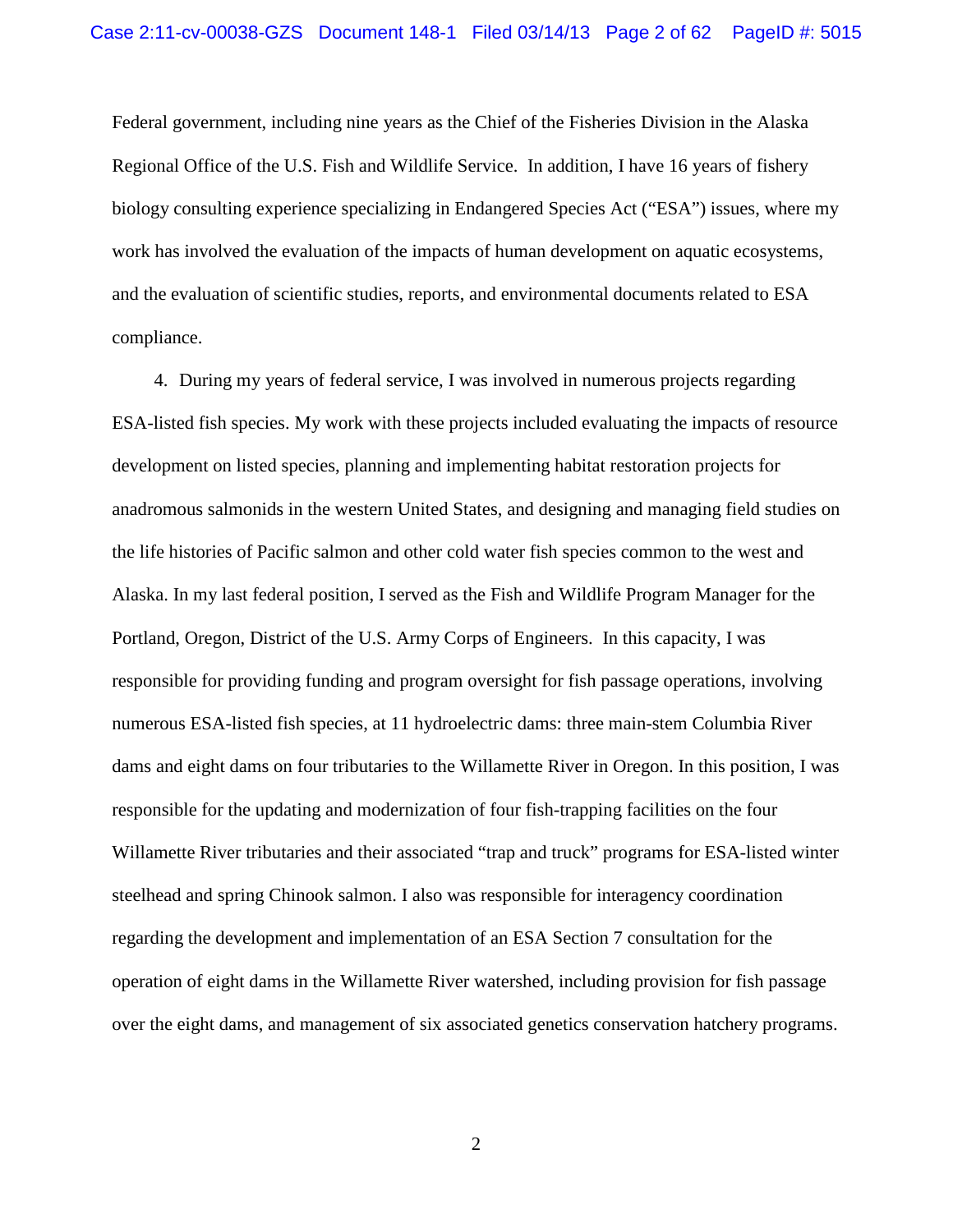5. In my consulting business, I have specialized in dealing with issues related to ESAlisted fish species for various clients. I have helped clients with a Section 7 consultation on Southern California steelhead trout; provided technical review of various ESA documents, including biological opinions, recovery plans, and ecosystem restoration programs; provided policy recommendations on ESA issues; assisted in the development of the biological assessment for a consultation on operations of the California State Water Project (SWP) and the federal Central Valley Project (CVP); developed a portion of new water quality standards for the Sacramento/San Joaquin Delta; and provided technical review of over \$500 million of habitat restoration projects for ESA-listed salmon and steelhead in Central California. I have developed or co-developed two ecosystem restoration plans aimed at protecting or improving conditions for listed species: one for two tributary watersheds to the Sacramento River, and one for the impacts of SWP and CVP operations with an estimated cost of approximately \$5 billion. I believe that my experience with Pacific salmon and steelhead are directly applicable to Atlantic salmon, since these species have very similar life histories and habitat requirements.

#### **My Prior Written Opinion**

6. On January 16, 2012, I submitted a single written opinion in this case and in three companion cases partially consolidated with this case before this Court. In that opinion I addressed the four hydroelectric projects at issue in this case (the Weston, Shawmut, Lockwood, and Brunswick projects, collectively referred to in this document as the "NextEra dams") as well as the neighboring Hydro Kennebec, Worumbo, and Pejepscot projects. That opinion, which also appends a copy of my curriculum vitae, is attached here as Exhibit 1. On March 16, 2012, I submitted a supplemental opinion in this case addressing the draft Habitat Conservation Plan for Atlantic Salmon for the NextEra dams. That supplemental opinion is attached here as Exhibit 2.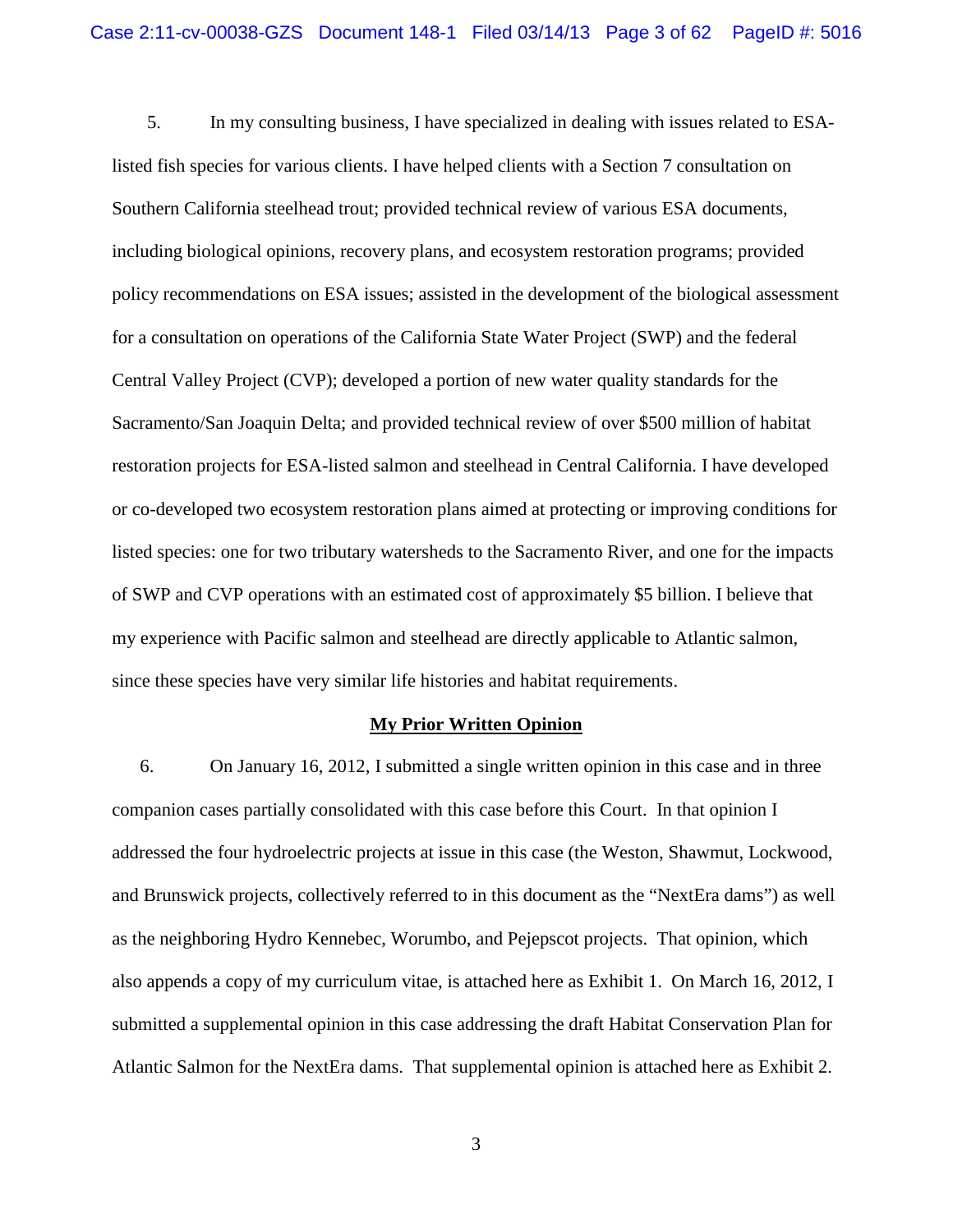I have been informed that NextEra has recently sold its interest in these projects, but I will use the "NextEra" designation herein for the sake of consistency.

#### **My Evaluation of the Kennebec and Androscoggin Rivers**

7. To date, I have conducted four inspections of the Androscoggin and Kennebec watersheds in and adjacent to the four dams at issue in this case, and in and adjacent to the Hydro Kennebec, Worumbo, and Pejepscot projects. I have toured the Androscoggin watershed for many miles upstream of Lisbon Falls, Maine, by helicopter, and I have toured the Sandy River watershed and that portion of the Kennebec River downstream of its confluence with the Sandy River, also by helicopter. In addition, I have examined fish habitat conditions on the ground in both of these watersheds. In my opinion, the habitat conditions and general hydrology of these watersheds are very similar to the many stream systems in Northern California, Nevada, Oregon, and South Central and Southwestern Alaska on which I have worked over the past 35+ years.

### **Background on the Four NextEra Dams**

8. In this declaration I address the effects on Atlantic salmon of the four NextEra hydroelectric projects: Brunswick on the Androscoggin River and Weston, Shawmut, and Lockwood on the Kennebec River. I inspected the Brunswick and Lockwood projects on October 5, 2011, by viewing these projects from public access points at or near the projects. On December 8, 2011, I was provided a formal tour of all four NextEra dams. During this tour, I was accompanied by a former National Marine Fisheries Service fish passage engineer who is a colleague of mine. At each project, NextEra management and individual project staff showed us the physical structure of the project, gave an explanation of how the project generally operates, showed us the internal components of the powerhouse, showed and permitted us to examine the fish bypass facilities, and permitted us to ask questions of them about the project and its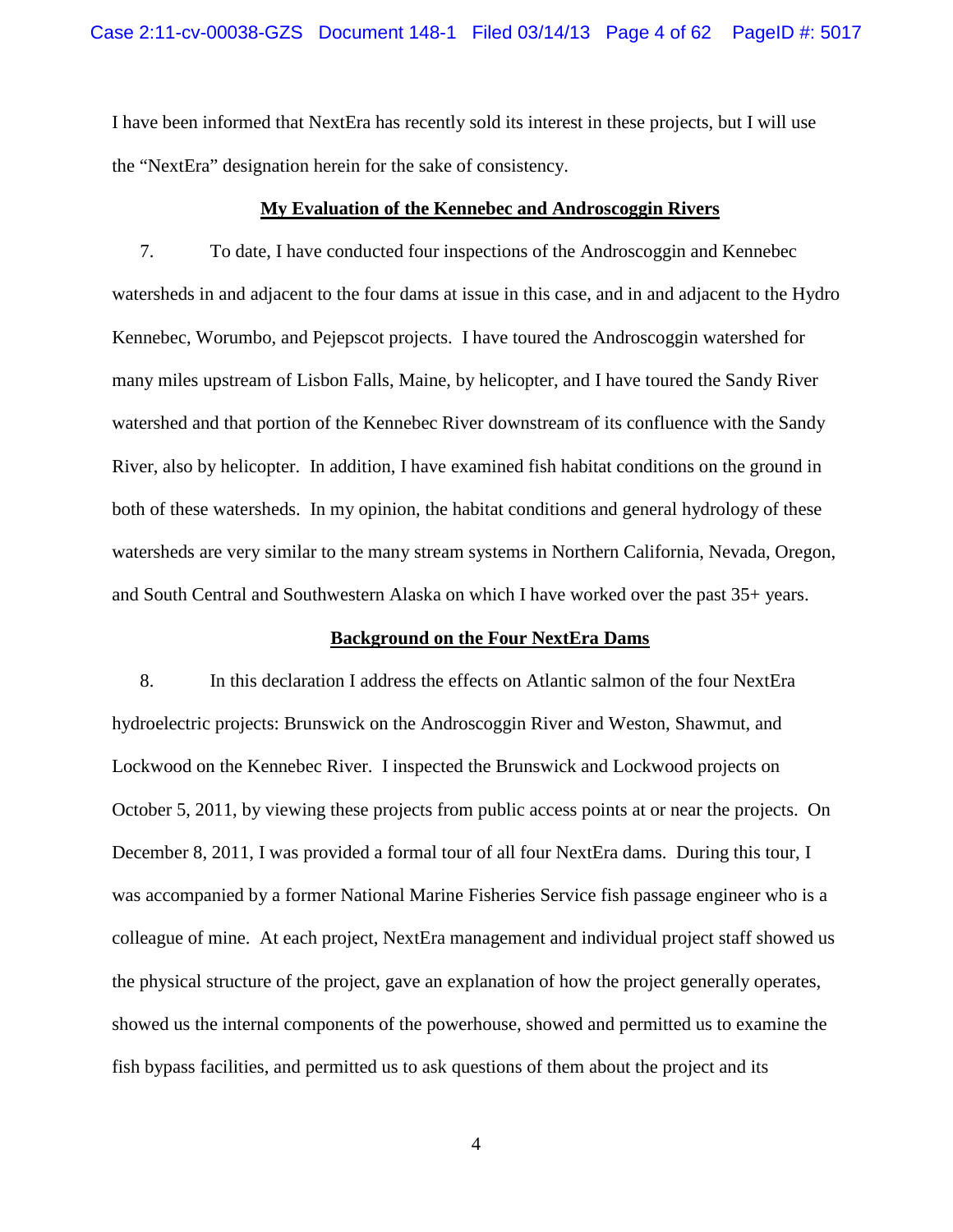operation. The fish passage engineer and I spent considerable time during this visit discussing the problems and potential ways to improve passage conditions for Atlantic salmon passing each project. This discussion helped inform my analysis of these issues, but the opinions expressed herein are based on my own analysis.

9. In evaluating these hydroelectric projects, I also reviewed: (a) numerous documents regarding one or more of the projects prepared by the owners and/or operators (for which I will use the shorthand term "NextEra"), by consultants hired by NextEra, and by various governmental agencies, including, among others, the National Marine Fisheries Service (NMFS), the U.S. Fish and Wildlife Service (USFWS); and the Maine Department of Marine Resources (MDMR); and (b) the scientific and professional literature on the effects of hydroelectric projects on migrating fish. I refer to a number of these documents in the text of this declaration, and I list those in an alphabetical compilation of references at the end of this declaration. I have also listed the primary documents I consulted in my evaluation of these projects through the date of my January 2012 written opinion at the end of that opinion (Exhibit 1).

10. Each NextEra project consists of several basic components that influence fish passage and survival. Each project, because it raises the water surface elevation, creates an impoundment or reservoir upstream of the dam. Each dam has an overflow spillway section and/or a gated spillway used to pass flows not routed through the project turbines or fish bypass. ("Taintor" and "bascule" gates are two types of gates used to control water flow at hydroelectric projects.)

11. Each project contains one or two powerhouses which contain one or more turbines that generate electricity. Shawmut and Lockwood have a canal upstream of the turbines (known as a "forebay canal") in which water flows toward the turbine intakes. Weston and Brunswick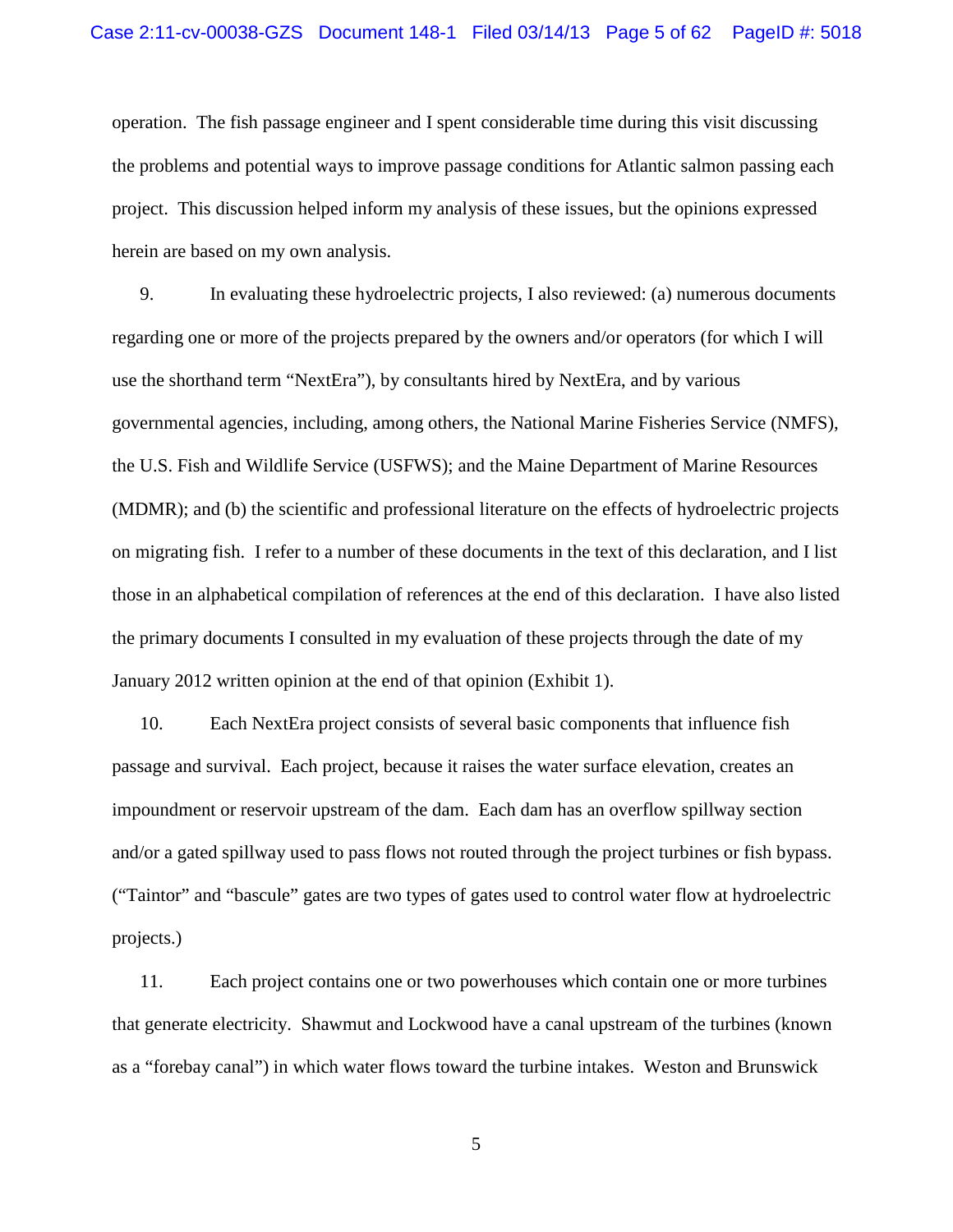do not have a forebay canal, and water to the turbines is supplied directly from the upstream impoundment.

12. Each project also has a downstream "bypass," which is a location where a portion of the water flow available to be passed through a turbine is "bypassed" and not allowed to flow into the turbine intake. When installed as a fish bypass, the intent is to provide fish a route past the dam without having to pass through a project turbine.

13. Each of the NextEra projects contains "Francis" type and/or "Kaplan" type turbines. Francis type turbines generally operate at higher rotations per minute (rpm) and have more blades (also called vanes or buckets), typically 10-16, but varying by application, than Kaplan type turbines. Kaplan type turbines (which include "propeller" turbines) usually contain from three to five blades, and usually are larger in diameter than the Francis turbines at NextEra's dams.

14. The three NextEra dams on the Kennebec River, Weston (River Mile [RM] 83.5), Shawmut (RM 70), and Lockwood (RM 63), are the fourth, third, and first dams, respectively, on the main stem of the Kennebec River. The Hydro Kennebec project (RM 64), which is owned by Brookfield Power, is located between Shawmut and Lockwood on the Kennebec and is the second dam on the river's main stem. The three NextEra dams (and Hydro Kennebec) are located downstream from the Sandy River watershed, a Kennebec River tributary which contains the overwhelming majority of spawning habitat currently available for adult Atlantic salmon returning to the Kennebec River. The MDMR transports those returning adult Atlantic salmon captured at the Lockwood fish trapping facility to the Sandy River and releases them in selected areas to spawn naturally. The MDMR also currently plants hundreds of thousands of fertilized Atlantic salmon eggs annually in the Sandy River and selected tributaries. MDMR 2011b in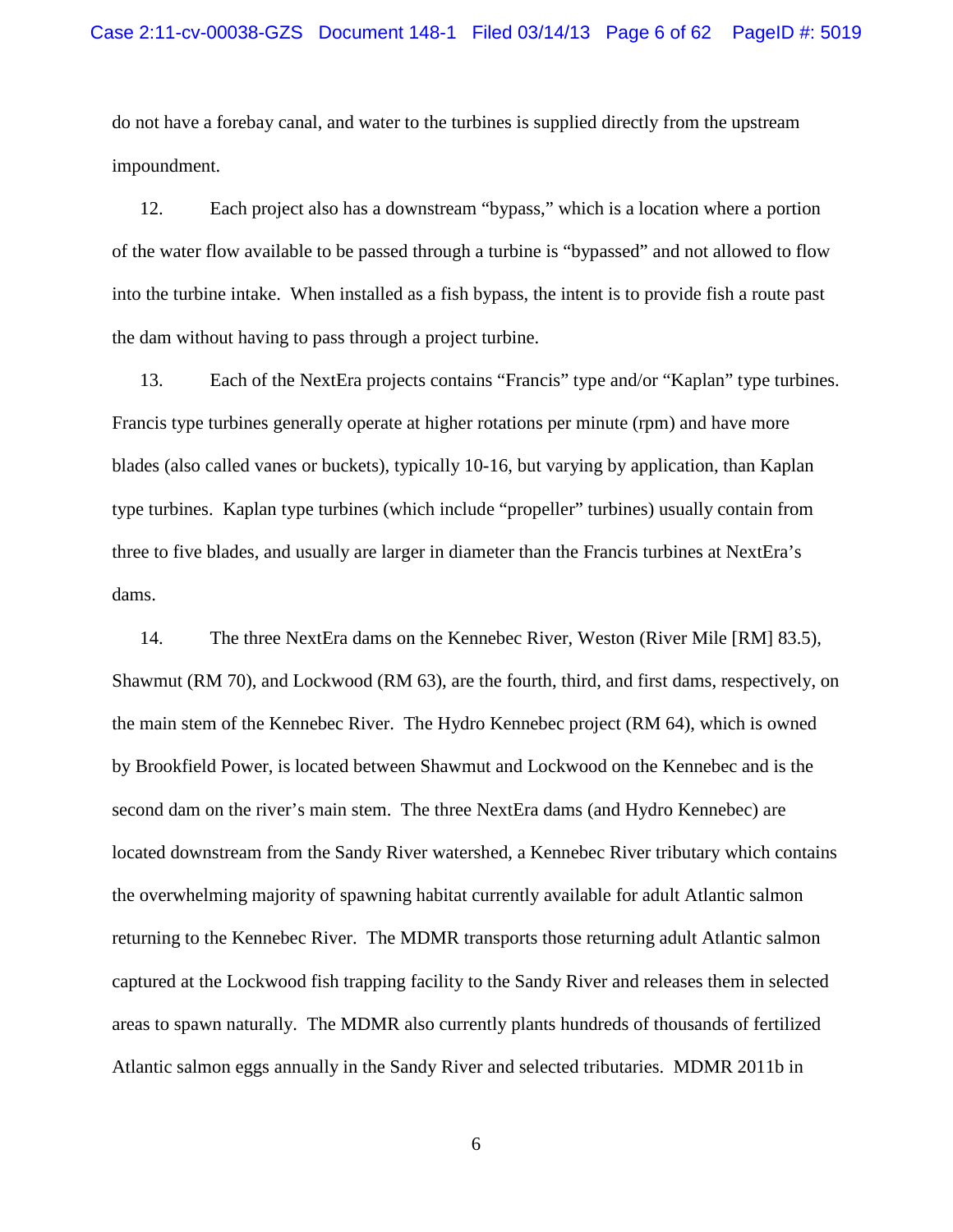Section 6 at 7. Atlantic salmon smolts and kelts (post-spawning adults) emigrating from the Sandy River need to survive passage through or over the Weston, Shawmut, Hydro Kennebec, and Lockwood projects in order to successfully complete their emigration (i.e., downstream movement) though Merrymeeting Bay to the Atlantic Ocean.

15. The fourth of these NextEra dams, the Brunswick Project, is the first dam upstream of Merrymeeting Bay on the main stem of the Androscoggin River. Returning adult Atlantic salmon trapped at Brunswick are passed upstream via a modern pool and weir design fish ladder. The next two hydroelectric projects upstream of Brunswick are the Pejepscot and Worumbo projects. These two projects pass adult Atlantic salmon by means of a fish trapping facility on the downstream side of the dam and a vertical fish lift, which lifts adult fish up and allows them to swim into the impoundment upstream of the dam. Passage data compiled by the operators of the Worumbo project and MDMR indicate that some percentage of adult Atlantic salmon passed upstream at Brunswick also make their way upstream past Pejepscot and Worumbo. The amount and geographic distribution of suitable spawning habitat in the Androscoggin River main stem, downstream of Lisbon Falls Dam, and its tributaries have been inadequately documented. Data from MDMR collected at the Brunswick fish trapping facility show a significant percentage of the adult Atlantic salmon captured are wild-origin, which indicates that they originated in the Androscoggin River or its tributaries. MDMR 2011a; MDMR 2012, Table 1. The MDMR has stated that spawning is occurring in the Androscoggin River and/or its tributaries, and has identified the Little River tributary, which is upstream of the Pejepscot Project, as containing spawning and rearing habitat. MDMR 2012; Brown 2010, Topsham 00582. A few thousand Atlantic salmon fry (early juveniles) have been stocked in the Little River every year for the past several years. Miller Hydro Group 2011 at 23. Smolts and kelts coming downstream from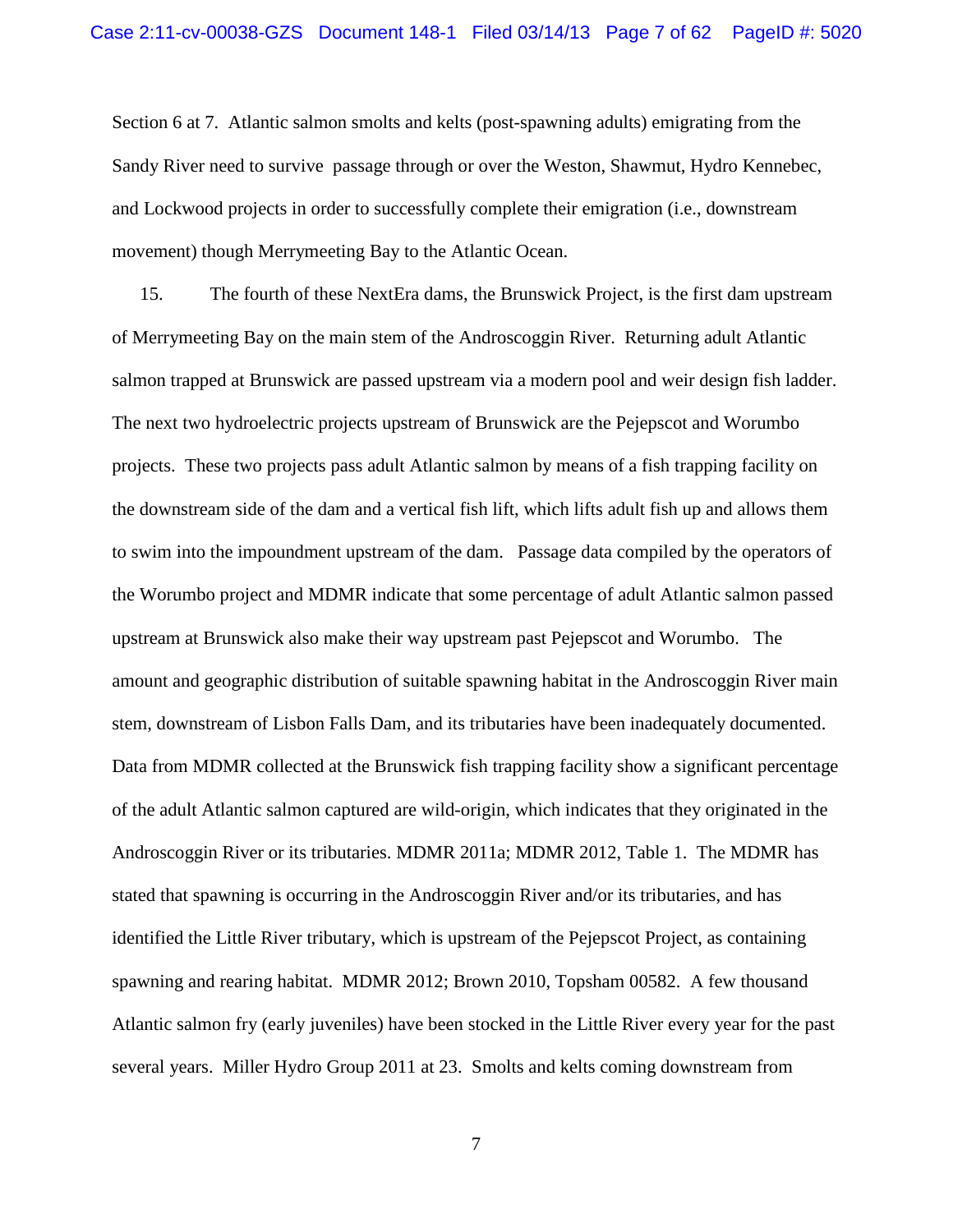spawning grounds upstream of Worumbo have to survive passage through or over the Worumbo, Pejepscot, and Brunswick projects and those emanating from the Little River have to survive passage through or over Pejepscot and Brunswick in order to successfully emigrate to Merrymeeting Bay and the Atlantic Ocean.

# **The Effect of These Hydroelectric Projects on Migrating Salmon**

16. In my professional opinion, it is a scientific certainty that each of these projects has killed and injured (wounded) emigrating Atlantic salmon during each emigration period since the Atlantic salmon in these rivers were listed as endangered in 2009, and that each of these projects will kill and injure (wound) emigrating Atlantic salmon smolts during their 2013 emigration season. Further it is my opinion that the resultant loss of smolts will have an adverse effect on the Atlantic salmon populations in these rivers, and on the populations of the Merrymeeting Bay Salmon Habitat Recovery Unit and the Gulf of Maine Distinct Population Segment. A number of different factors were used to develop my opinions and conclusions in this declaration, and I discuss the primary such factors below. These factors include: 1) generally-accepted information about hydroelectric projects (¶¶ 18-24); 2) my inspections and evaluations of these facilities and the information known about the specific features of each of these facilities (Weston, ¶¶ 25-32; Shawmut, 33-40; Lockwood, 41-53; Brunswick, 54-63); 3) data and conclusions from empirical studies conducted at these facilities (¶¶ 64-91); 4) empirical studies of turbine mortality conducted at similar facilities (¶¶ 92-100, 111); and 5) the use of a well-known computer model to estimate turbine mortality, using site-specific inputs from NextEra's turbines( $\P$ [92, 101-111). My examination and evaluation of these factors support my opinion that these hydroelectric projects are harming Atlantic salmon.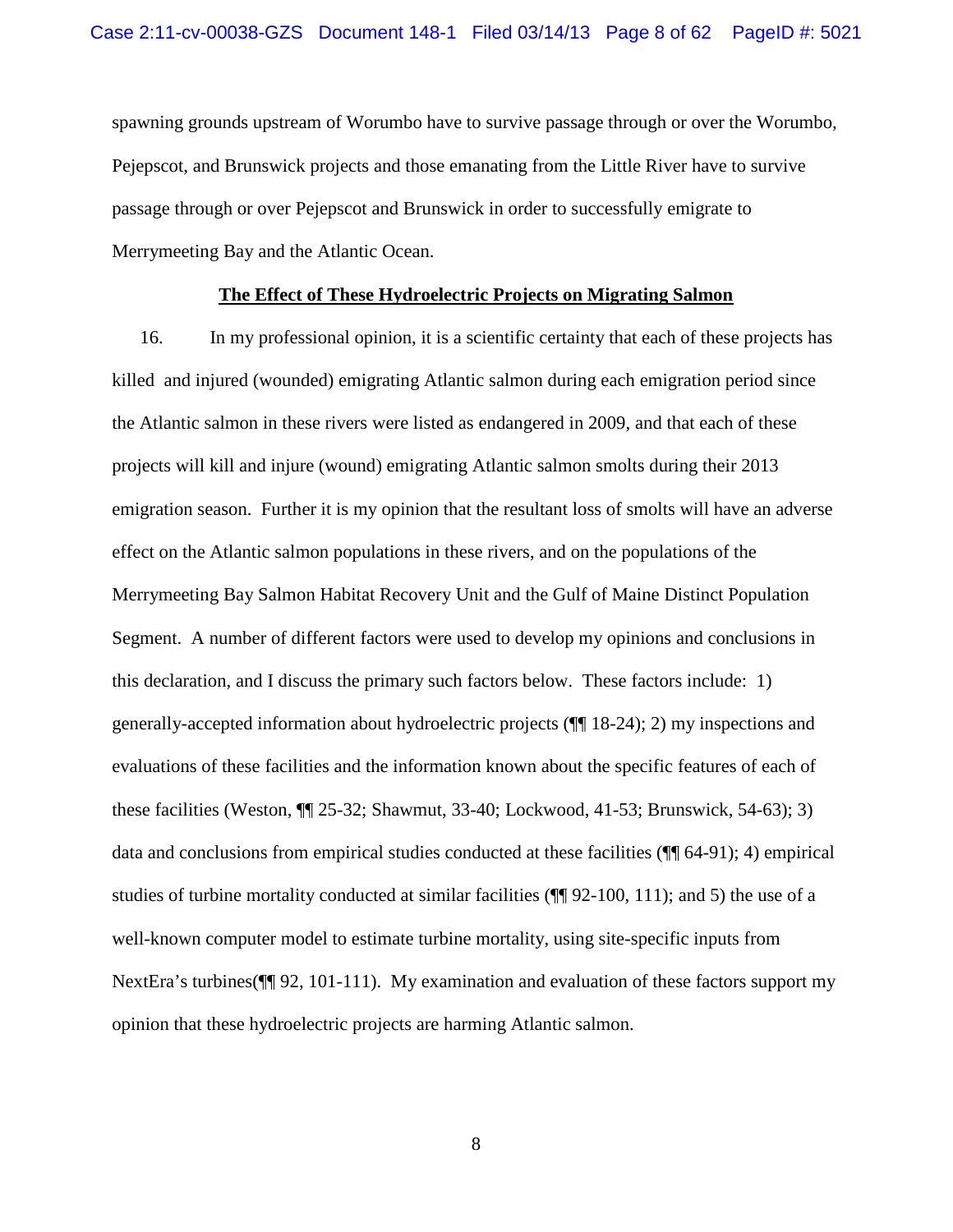17. It is also my opinion that the adverse effects of these projects on this spring's Atlantic salmon smolt emigration could be substantially lessened by a cessation of turbine operation during the smolt emigration period, roughly April 15 through June 5, and that such a cessation of turbine operation during this period would be technologically feasible. I also discuss below how this could be accomplished (¶¶ 112-117).

### **(a) Generally-Accepted Information about Hydroelectric Projects**

18. It is well-known that, unless a hydroelectric dam is equipped with one or more highly effective bypasses that allow close to 100% of the fish to pass safely, (i.e., without striking the projects' surfaces), or fish screens that essentially prevent juvenile fish from passing through the turbines, hydroelectric projects kill and injure some percentage of the fish passing downstream over or through the projects. Stone and Webster Environmental Services 1992, Winchell and Amaral 1997, Robson et. al. 2011, and Normandeau Associates, Inc. and FPL Energy Maine Hydro, LLC 2008d in Table 3-4. The extent of the injury and mortality to downstream migrating fish will vary with the specific features of the individual project, and with the specific features of the river in which that project operates. As discussed in more detail below, I have evaluated these specific project-related and riverine features with regard to the four NextEra dams.

19. Some emigrating fish, especially juveniles such as Atlantic salmon smolts, are harmed by hydroelectric projects even before reaching the projects themselves. Atlantic salmon smolts are adapted to moving downstream to the ocean via a flowing river channel. When they encounter a slower-moving impoundment created by the deepening of the water behind a dam, some smolts exhibit resultant behavioral changes, such as slowing their rate of downstream movement. This is significant, since spending more time en route increases the probability of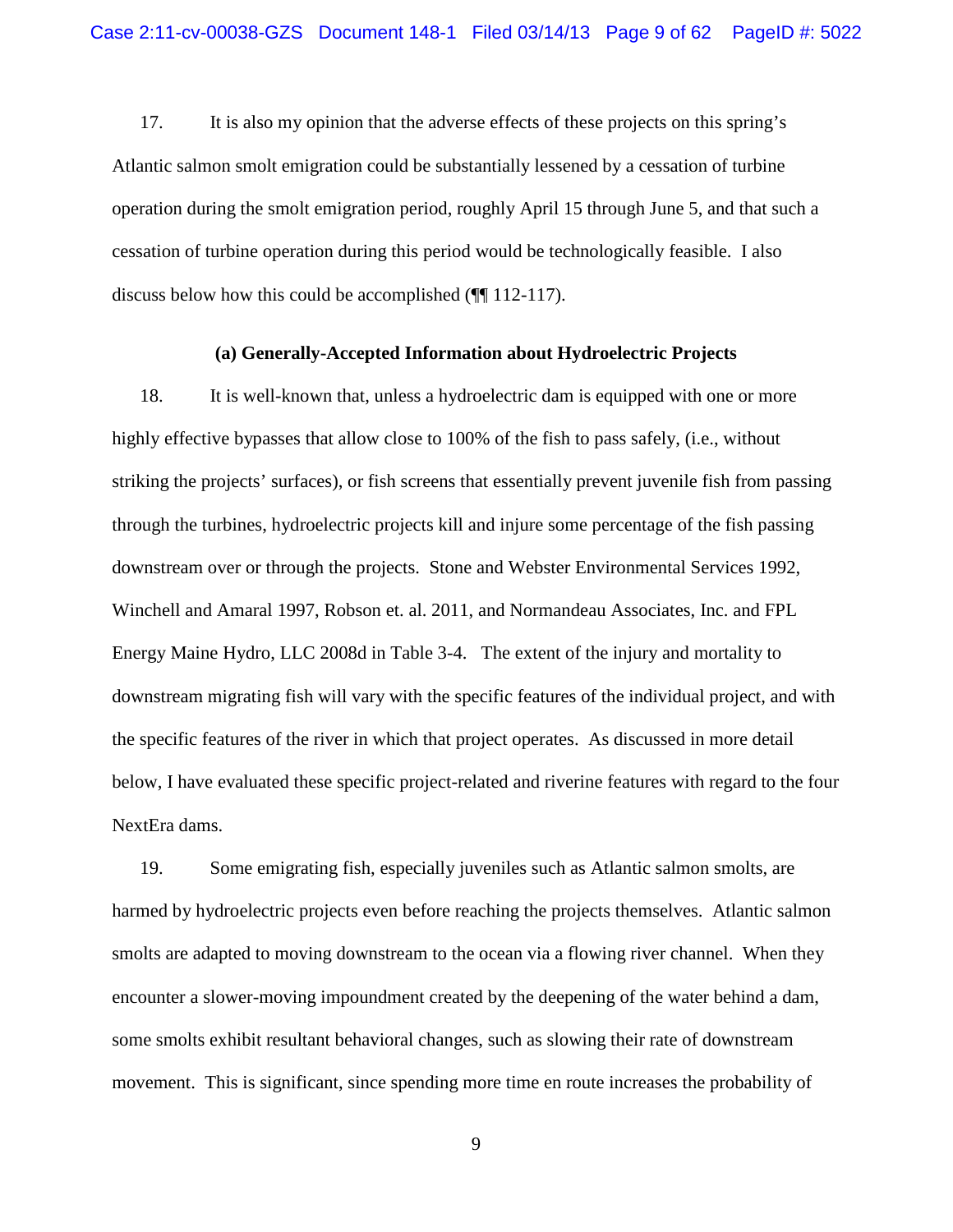predation, which decreases the number of smolts that are able to make the journey out to the ocean. National Research Council, 2004 at 70; Fay 2006 et al. at 75, Holbrook et al. 2011 at 1255. Some smolts will feel compelled to actively swim downstream through slow-moving impoundments (rather than moving at their own pace), in order to meet their need to reach the estuary when growth and survival conditions are optimal. This additional physical demand tends to reduce their energy reserves, meaning that they reach the estuary in a less fit condition to begin the transition to salt water National Research Council, 2004 at 70, Kircheis and Liebich. 2007 at 57, McCormick et al. 2009 at 202. Moreover, the interaction between the slow-moving impoundment and the dam itself provides a well-known opportunity for predators to wait for the salmon near the dam's spillway or fish bypass. Some of the salmon lose their lives in this manner. Brookfield Power 2008, video image VI-3. Madison Paper Industries 2009 at 8. Madison Paper Industries 2010 at HK 9102.

20. At most hydroelectric projects, the most significant source of injury and mortality to emigrating fish is passing though the turbines. Fish passing through turbines are generally killed or injured because of one or a combination of three factors: a) being struck by one of the spinning blades in the turbine, b) being impinged between the outside edge of a blade and the wall surrounding the turbine, and c) being forced to experience the rapid changes in barometric pressure that occur as water passes through the turbine. Stone and Webster Environmental Services 1992 Section 4, Robson et al. 2011 at 31-32**.** Change in barometric pressure is likely not a significant factor at the four NextEra projects because their operations have a low hydraulic head. However, for reasons discussed in more detail below, the other two forms of turbine damage are significant causes of fish death (immediate and delayed) and injury at the NextEra dams. Atlantic salmon smolts that are injured or disoriented, but not killed directly, by turbine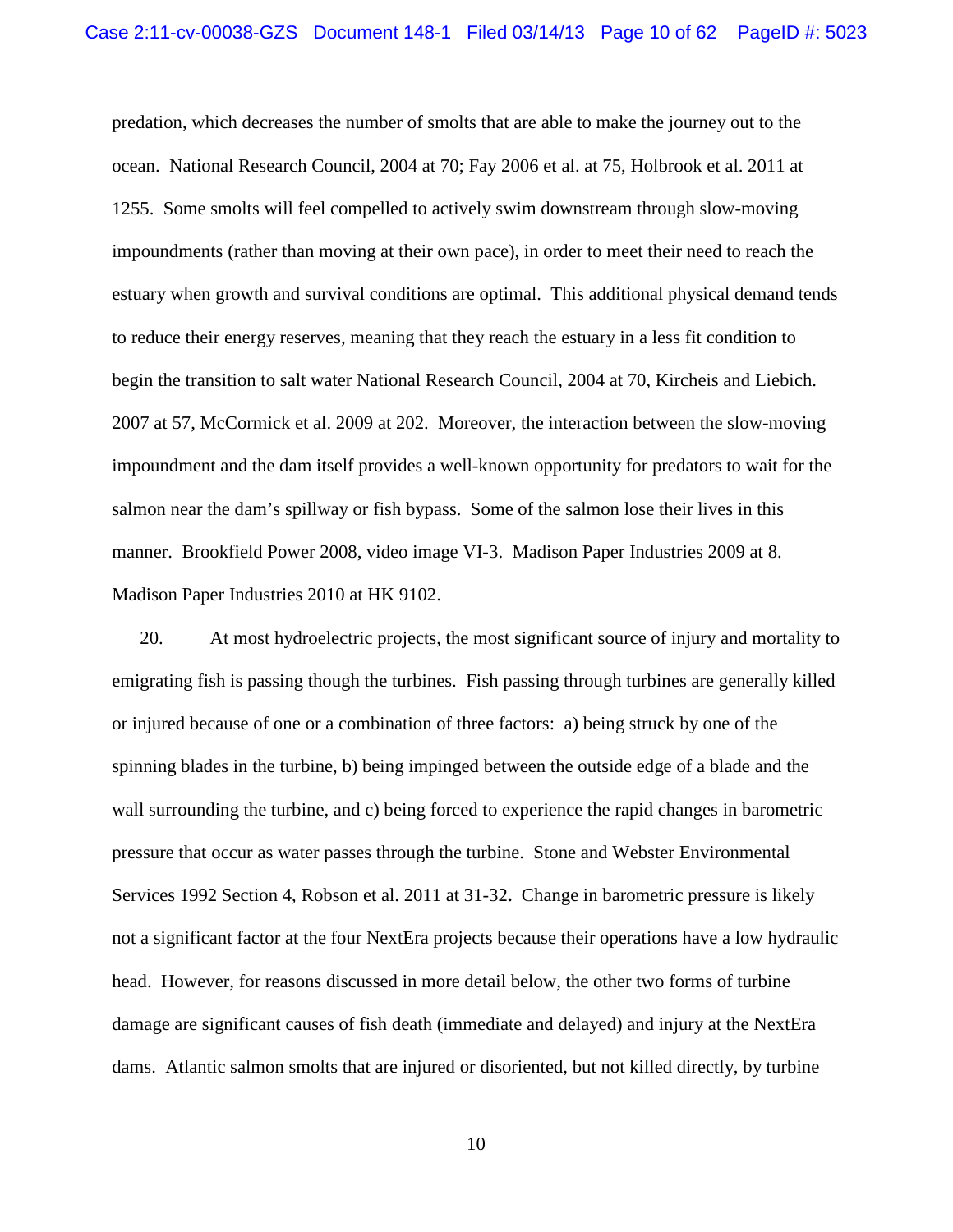blade strike or impingement are weakened by their injury, which increases their susceptibility to death or further injury from predators, and decreases the likelihood that they will successfully complete their emigration out to the Atlantic Ocean and successfully survive and thrive in marine conditions. National Research Council, 2004 at 70, Kircheis and Liebich. 2007 at 57, McCormick et al. 2009 at 202.

21. The four NextEra dams employ Kaplan type turbines (standard Kaplan or propeller), Francis type turbines, or a combination of both. While both types of turbines kill and injure emigrating fish, Francis turbines are more dangerous. Because Francis turbines generally have more blades, have a shorter distance between blades, and generally rotate at a higher rpm, there is a greater opportunity for fish passing through Francis turbines to be struck or impinged, and the incidence of fish mortality and injury thus is higher for Francis turbines than for Kaplan turbines. Stone and Webster Environmental Services 1992 Section 4.

22. As a general rule, the longer a fish is, the more likely it is to be struck or impinged by a turbine blade. National Marine Fisheries Service, 2012 at 53 Normandeau Associates, Inc. 2012a at 5; Stone and Webster Environmental Services 1992 Section 4. Robson et al. 2011 at 34. Accordingly, the mortality rate for adult Atlantic salmon passing through turbines is higher than the mortality rate for smolts. A differential mortality rate for longer fish is a significant issue for Atlantic salmon smolts as well. Experience has demonstrated that the larger smolts have a higher probability than smaller smolts of successfully migrating out to the ocean, of surviving and thriving in the marine environment, and of returning to the river to spawn as adults; larger-size smolts survive in the environment at a substantially higher rate. Fay 2006 et al. at 15**.** The fact that turbines kill and injure these larger smolts at a higher rate is especially detrimental to the recovery and survival of the species.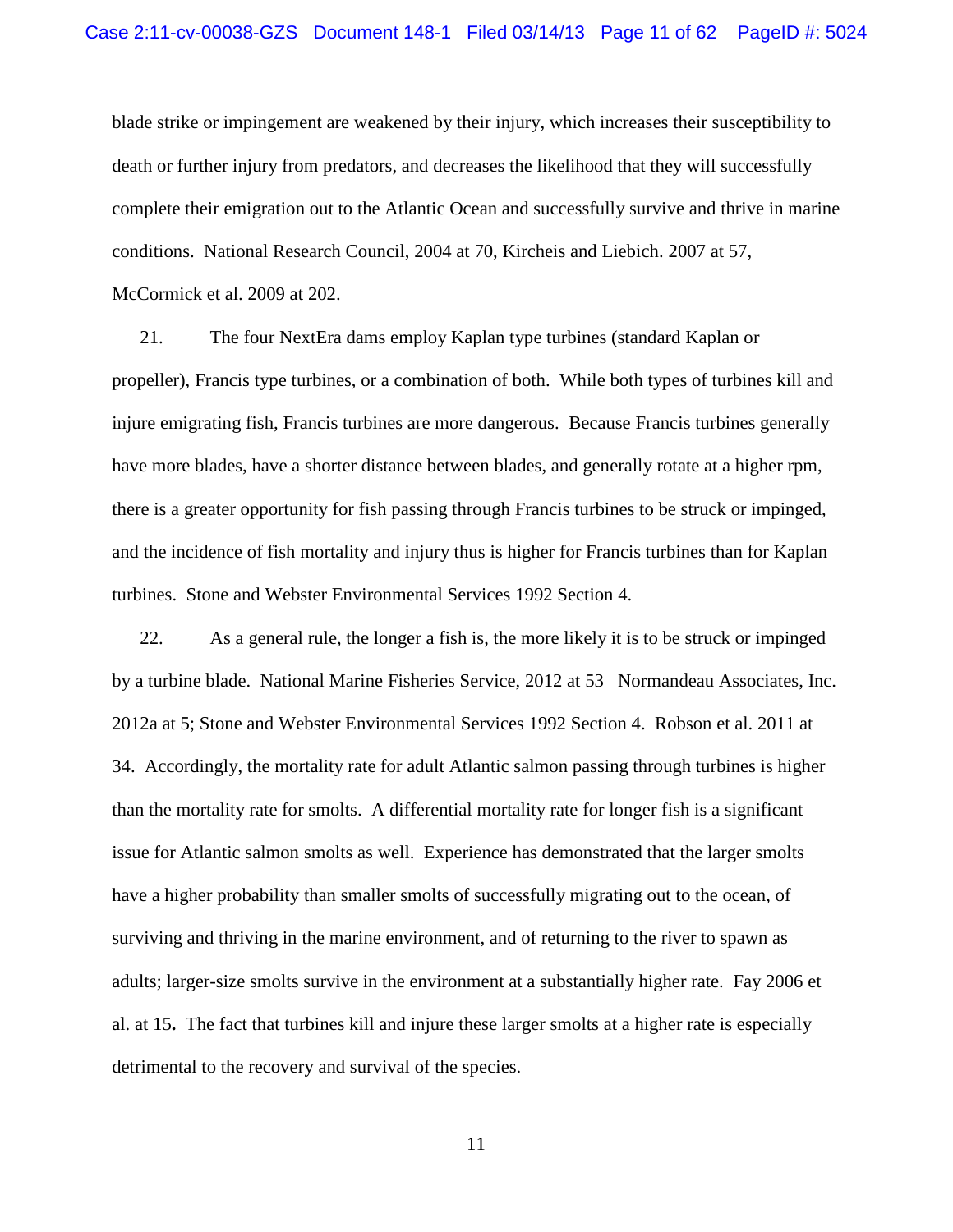23. A percentage of the fish passing via spill, either through spillway gates or over the crest of dams (with or without flashboards installed), are killed, injured, and/or disoriented by striking project infrastructure (particularly glancing blows), striking the sill at the bottom of the dam on the downstream side, or by turbulence created by the amount of flow and the configuration of the downstream spillway. Robson et al. 2011 at 30-34. Normandeau 2012a at 4. As is discussed in more detail below, the extent of the injury and mortality to salmon smolts from passage by spill at the four NextEra dams varies with the design of the individual dams.

24. Although a well-designed bypass usually is the safest route of passage for salmon smolts migrating downstream past a hydroelectric project, bypasses also cause a certain amount of injury and mortality. Fish can be injured or killed in bypass systems due to the way the water entering the bypass system strikes hard objects in the bypass such as the walls or any associated infrastructure. Flow hydraulics in a bypass can also cause fish to be essentially trapped in the bypass or to become disoriented because of turbulent flow. This disorientation changes their behavior, and can attract predators that would not normally be attracted, resulting in death by predation. Madison Paper Industries 2009, Appendix C.; Robson et al. 2011 at 30-34. Normandeau 2012a at 4. In my professional experience, I have on numerous occasions seen predators (avian and aquatic) waiting near the upstream entrance to, or the downstream bypass outflow at, hydroelectric projects and feeding on either the fish attempting to find a route through the project or on the (often disoriented) fish that pass through the bypass. Predatory fishes such as striped bass, largemouth bass, smallmouth bass, brown trout and rainbow trout exist in the Kennebec and Androscoggin rivers and have been captured at the Brunswick and Lockwood project fish trapping facilities. NextEra<sup>TM</sup> Energy Maine Operating Services, LLC. 2011 at 10; Maine Department of Marine Resources 2011a at 11. A study done at the Hydro Kennebec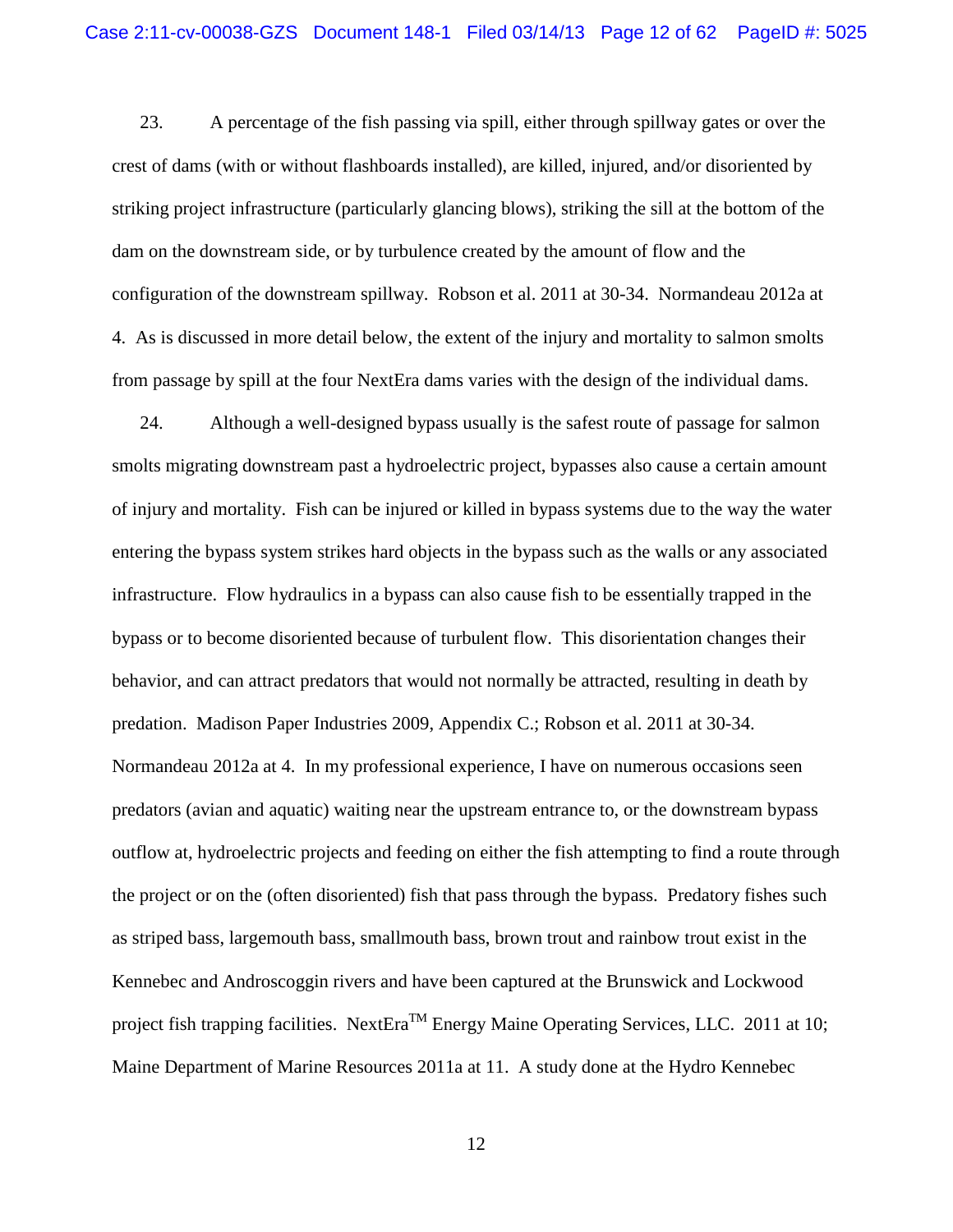Project in 2008 found predators waiting for smaller fish at the upstream entrance to that project's fish bypass. Madison Paper Industries 2009 at 8.

#### **(b) Specific Features of the NextEra Dams**

### **(i) The Weston Project**

25. The Weston Project (Weston) (RM 83.5) is the first hydroelectric project downstream of the Sandy River's confluence with the Kennebec River main stem and is located in Skowhegan, Maine. Normandeau 2012b. This project consists of two dams, one on either side of Weston Island. The North Channel dam is approximately 38 feet high and 530 feet wide, and contains no turbines. The South Channel dam is approximately 51 feet high and 391 feet wide, and contains a powerhouse with four Francis turbines. The impoundment behind the dam is approximately 930 acres and extends upstream approximately12.4 miles. The project hydraulic capacity (i.e., the total volume of water flowing through the turbines when they are all operating at maximum capacity) is approximately 6,700 cubic feet per second (cfs). Normandeau 2012b at 2-3.

26. Emigrating Atlantic salmon (smolts or kelts) approaching the Weston Project can potentially pass the project via one of three routes: 1) through the operating turbines, 2) via water spilling over the dam and/or through open gates or sluiceways spill, and 3) through a designated downstream bypass which is intended to provide fish an alternative route other than passing through an operating turbine. Normandeau Associates 2012c, at 4-5. When river flow is below the project's hydraulic capacity, the only downstream passage routes available for emigrating Atlantic salmon are through the operating turbines and/or a bypass sluice located adjacent to the Project's turbines.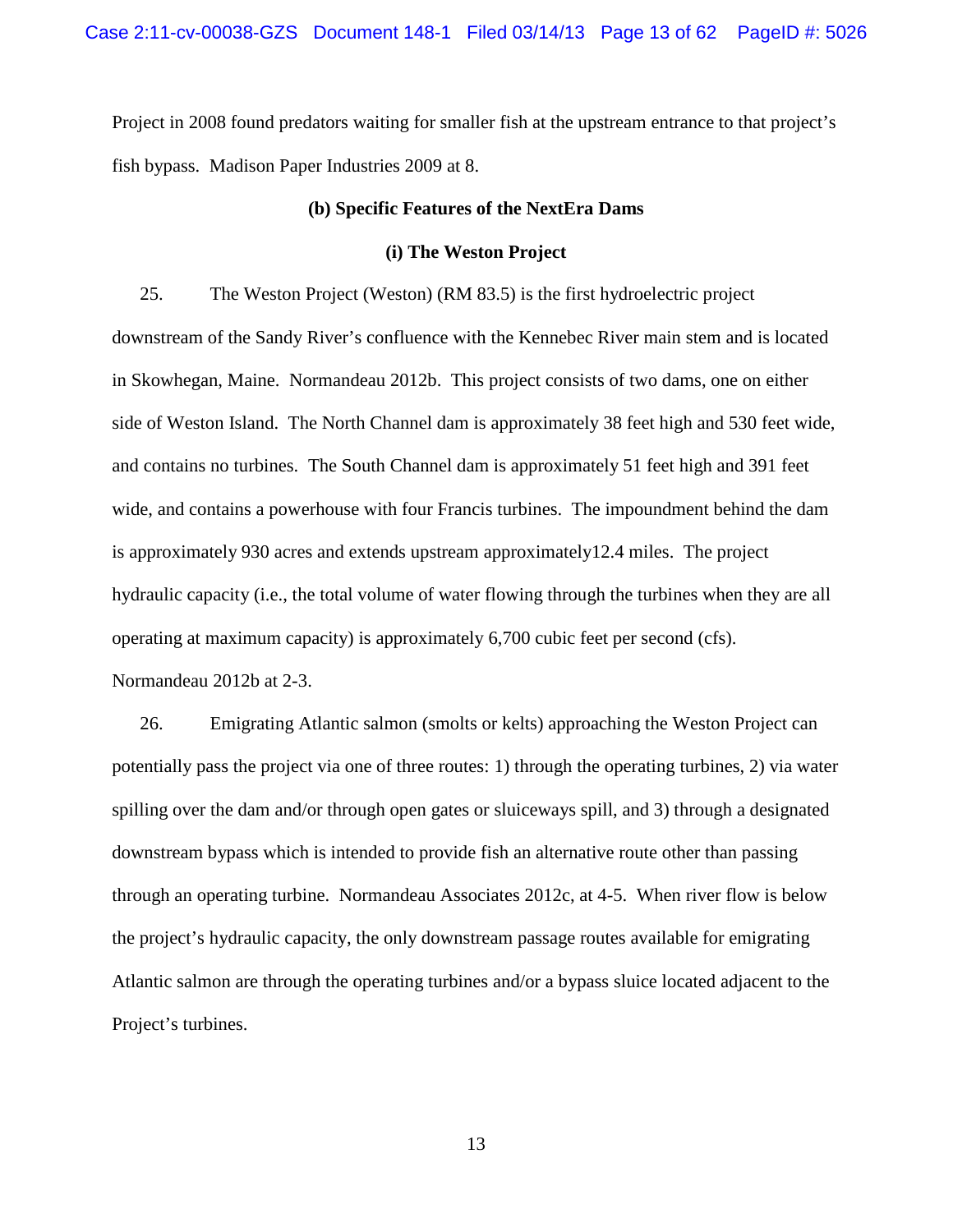27. Given the location of the powerhouse along the north bank of the South Channel, it is likely, based on my experience in observing salmon behavior, that fish moving along the north bank of the river would follow the north and east shoreline of Weston Island towards the project turbines. Under non-spill conditions the river flows in the South Channel where the powerhouse is located, with some minor spill occurring in the North Channel between flashboards and/or via leakage. This is the condition that existed during the 2012 radio telemetry study conducted by Normandeau Associates for NextEra, which is discussed in more detail below. Normandeau 2012c.

28. All four of the turbines at Weston are vertical Francis turbines. Two of these Francis turbines each have 13 buckets (blades) that rotate at 100 rpm. The other two each have 16 buckets (blades) that rotate at 100 rpm. Normandeau Associates, Inc. 2011h. Submission 00003964. Given the large number of blades on each of the turbines, the relative probability of blade strike or impingement of fish passing through an operating turbine of this type is high (e.g., fish passing through these turbines are more likely to be struck or impinged by a blade than a fish passing through a Kaplan type turbine). Stone and Webster Environmental Services (1992) Section 4.

29. A log sluice is used as the sole fish bypass at Weston. This sluice also serves the function of allowing debris to pass. Normandeau Associates 2012c, at 4-5. The sluice, which is approximately 18 foot wide by 14 foot deep, is located in the South channel portion; there is no bypass in the North Channel portion. In the fall of 2011, after the 2011 smolt emigration, NextEra installed a floating boom structure meant to help guide fish toward the sluice and away from the turbines. Richter (2012) at 145-146. Once installed, the boom experienced certain difficulties that likely diminished its functionality as a guidance device. Richter (2012) at 147.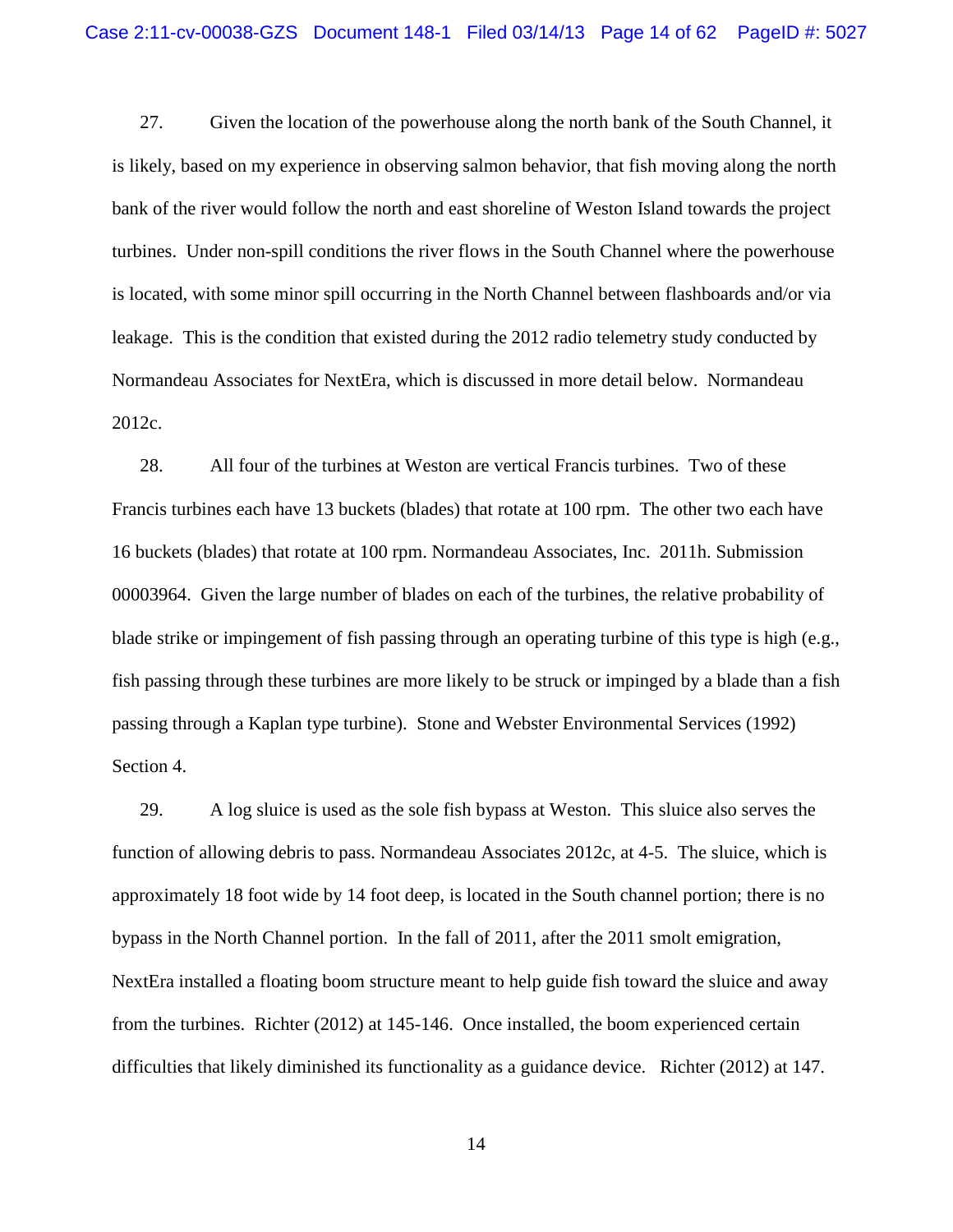30. Although the sluice has a capacity of 2,250 cfs, it is usually operated at a flow rate of 120 cfs (Personal communication with NextEra staff on the December 8, 2011 site visit). A flow rate of 120 cfs through the sluice is only 1.79% of the project's hydraulic capacity. Flow rate through a downstream bypass is important, especially in relationship to the project's hydraulic capacity, because bypass flow rate is one of the factors that helps determine the extent to which fish will be drawn away from the flow passing through the turbines and use the downstream bypass. In general, all other things being equal, the greater the flow to the bypass in proportion to the hydraulic capacity of a project, the more likely it is that fish will find and utilize the bypass instead of passing through the project's turbines. Normandeau 2012c at 26-27.

31. In the spring of 2012, during a radio telemetry tracking study conducted by NextEra consultants Normandeau Associates, the flow to the sluice was variously kept at 2%, 4%, and 6% of the actual flow through the turbines. Normandeau 2012c at 26-27. During this study, 68.4% of smolts passing Weston used the bypass sluice with the flow set at 6% of turbine flow, 45.5% of smolts passing Weston used the bypass sluice with the flow set at 4% of turbine flow, and 43.8% of smolts passing Weston used the bypass sluice with the flow set at 2% of turbine low. Normandeau 2012c at 26-27. These results indicate that when the percentage of river flow sent through the bypass is lower (set at 2% to 4% of turbine flow), a majority of the Atlantic salmon smolts passing the project via the South channel (as all the smolts must do when there is no spill) will pass through the project's turbines, where a portion of them will be killed or injured. The percentage of emigrating smolts using the bypass sluice is significantly higher when the flow to the bypass is set at 6% of turbine flow, but a significant portion of the salmon smolts passing the project via the South channel will nonetheless pass through the project's turbines, and a portion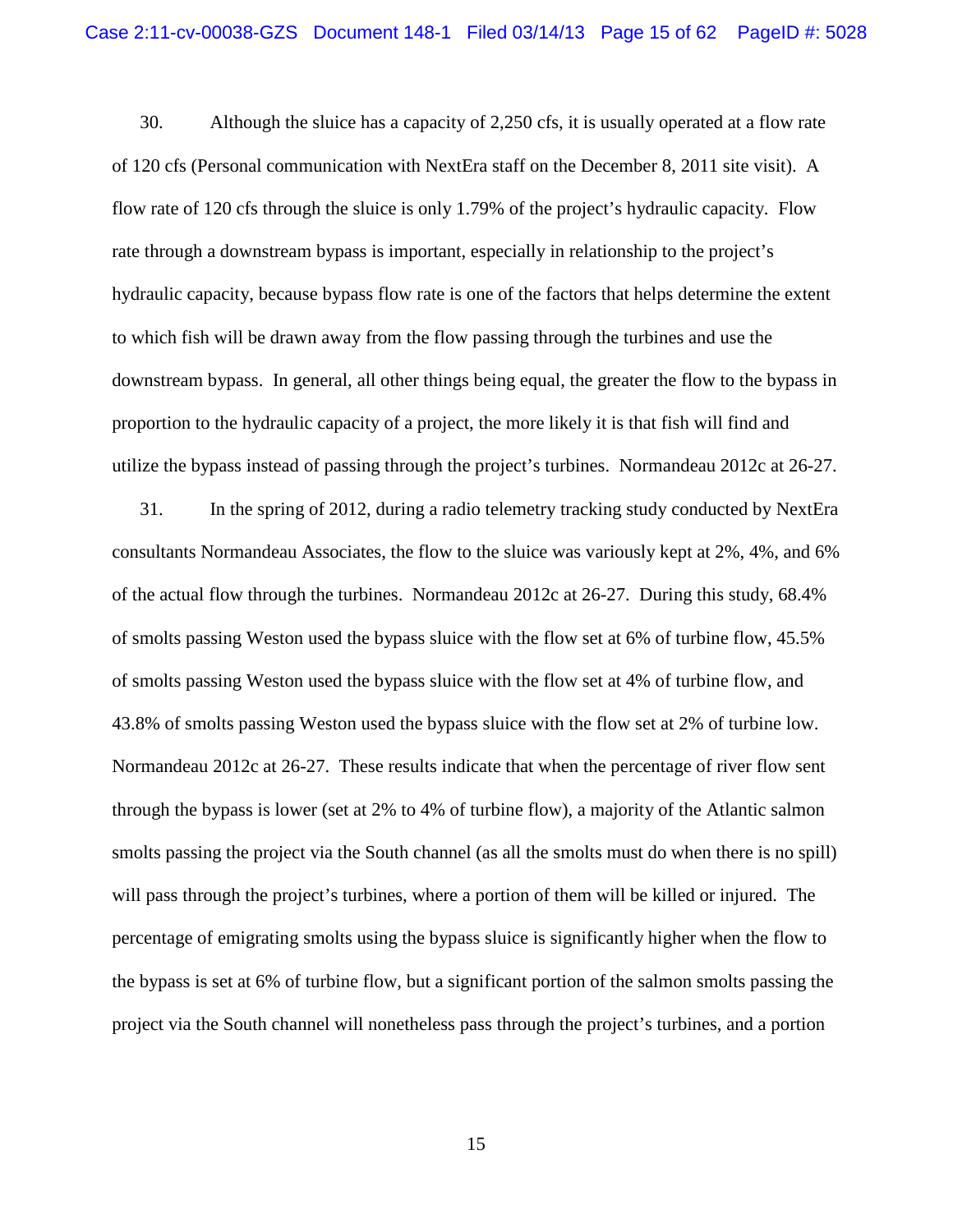of these will be killed or injured by such passage. Stone and Webster Environmental Services 1992 Section 4; Winchell and Amaral 1997; Robson et al. 2011 at 34.

32. In addition to death or injury from turbine passage, some portion of downstream migrating smolts are killed or injured by spillway passage, passage through the sluice, by project-enhanced predation, and by the effects of the project's impoundment which, at over 12 miles in length, is substantial.

#### **(ii) The Shawmut Project**

33. The second hydroelectric project downstream of the Sandy River's confluence with the main stem Kennebec River is the Shawmut Project, which is located at approximately river mile 70, near the town of Fairfield, Maine. The Shawmut Project spans the entire width of the Kennebec, including a 1,135-foot long dam with an average height of about 22 feet, and an adjoining forebay section. The impoundment behind the project is approximately 1,310 acres and extends upstream approximately12 miles. The project hydraulic capacity is approximately 6,700 cfs. Normandeau 2012c at 5-6; Normandeau 2012d at 2

34. Emigrating Atlantic salmon approaching the Shawmut Project from upriver can potentially pass the project via one of three routes: via the turbines, via spill, and via the downstream bypass. Normandeau 2012c at 5. However, fish entering the forebay at Shawmut can pass via the turbines or the bypass, but not via spill, unless they swim back against the current to reach a point upstream of the forebay intake structure, which they are unlikely to do. When river flow is below the project hydraulic capacity, there is no spill, and the only two available passage routes are the turbines and the downstream bypass located in the forebay between the two powerhouses.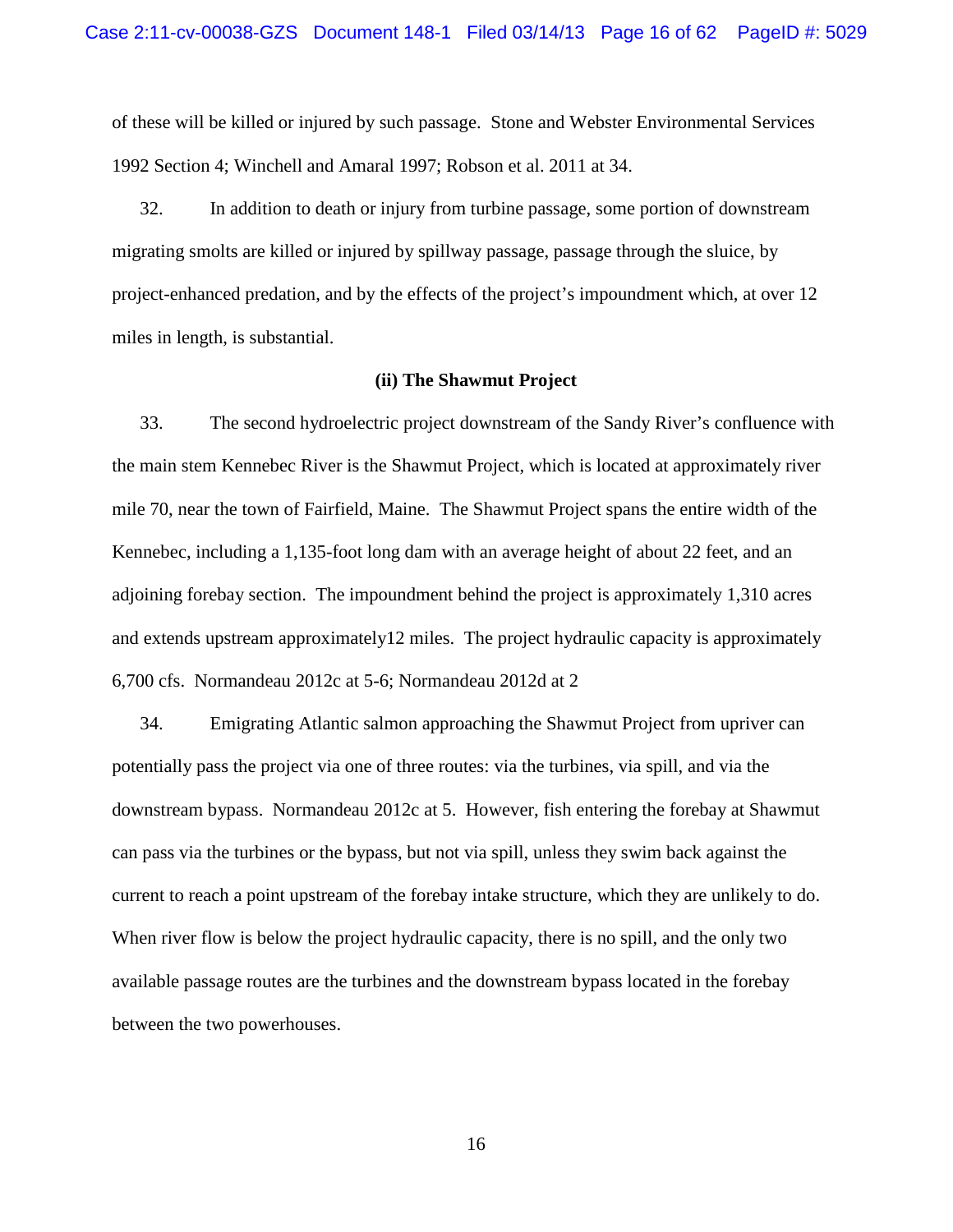35. The Shawmut Project has two powerhouses, with a total of eight turbines. The first powerhouse contains Units 1-6, which are horizontal Francis turbines. The second powerhouse contains Units 7 and 8, which are horizontal fixed propeller turbines (a type of Kaplan turbine). Four of the Francis units at Shawmut have ten buckets (blades) each, which rotate at 200 rpm when generating electricity. The other two Francis units at Shawmut have turbine runners with 13 buckets each, which also rotate at 200 rpm when generating electricity. Normandeau Associates, Inc. 2011h. Submission 00003964. Given the large number of blades on each of these turbines and the high speed at which they rotate, the relative probability of blade strike or impingement is high (i.e., these turbines will cause blade strike or impingement more often than the average turbine).

36. The two propeller units at Shawmut have turbine runners with three blades each, which spin at 160 rpm when generating electricity. FPL Energy Maine Hydro, LLC and Merimil Limited Partnership 2013, Table 3.2.1. With fewer blades and relatively slower rotation, these turbines are likely to cause blade strike or impingement less often than the Francis turbines. However, the speed of rotation for these propeller turbines is still high, which increases the incidence of blade strike and impingement for salmon passing through these turbines.

37. The Shawmut Project has a 4 foot wide by 22 inch deep surface sluice located between the two powerhouses at the South end of the project's forebay, with a maximum flow capacity of 35 cfs, that serves as a fish bypass. There is no guidance boom at Shawmut. Normandeau 2012c at 5; Normandeau 2012d at 2. Given that the flow to this bypass is less than 1% of the project's hydraulic capacity of 6,700 cfs, this bypass likely passes only a small percentage of emigrating smolts. Reliance on this bypass alone, then, allows the great majority of the smolts entering the Shawmut forebay to pass through the turbines and be subjected to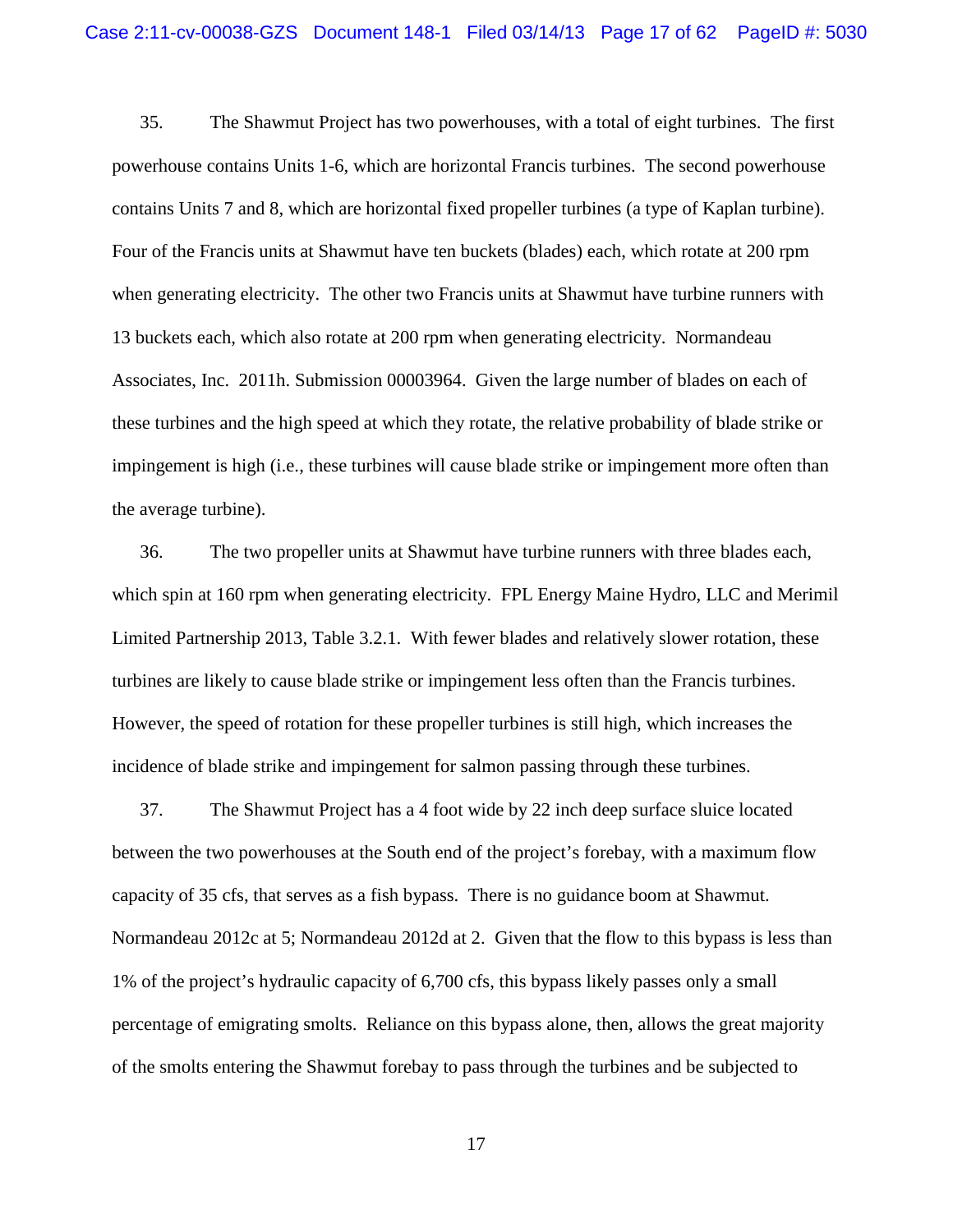higher levels of mortality and injury. It is my understanding from discussions with NextEra personnel that, prior to the 2012 Normandeau smolt study at the Shawmut Project, this 35 cfs sluice was used as the principal fish bypass mechanism at the project.

38. The Shawmut Project also has a 10 foot by 7 foot Taintor gate located at the south end of the forebay between the powerhouses. During the spring 2012 smolt study conducted by Normandeau Associates, the 35 cfs surface sluice was closed, and the Taintor gate was instead opened and set to constantly pass an estimated 600 cfs of river flow, and the flow through the Taintor gate ranged between 9% and 17% of total river flow during the course of the study. Normandeau 2012 at 2, 5. With this larger bypass route and corresponding increase in bypass flow available for fish, I would expect a higher percentage of smolts to pass the project via bypass flow than when the much smaller surface sluice (with a flow of only 0.52% of hydraulic capacity) is used as a bypass. The results of the 2012 Normandeau study support this conclusion, as 81.5% of the smolts passing Shawmut during that test reportedly passed via the bypass flow. Normandeau 2012 at 33. This level of bypass usage still allowed almost one fifth of the radio tagged smolts to pass through the turbines. A portion of the fish passing through these turbines will be killed or injured by such passage. Use of this much larger bypass flow would reduce injury and mortality to emigrating salmon if it were incorporated into the project's future operating regime.

39. It should be noted that the test conditions for the 2012 study may not have been indicative of normal operating conditions, because only the two propeller turbines were operating at 100% capacity during the period of the study. According to Normandeau, "Operation of the six Francis units varied with the lowest amount of operational time occurring at Unit 1 (located furthest upstream and away from the entrance to the downstream bypass)."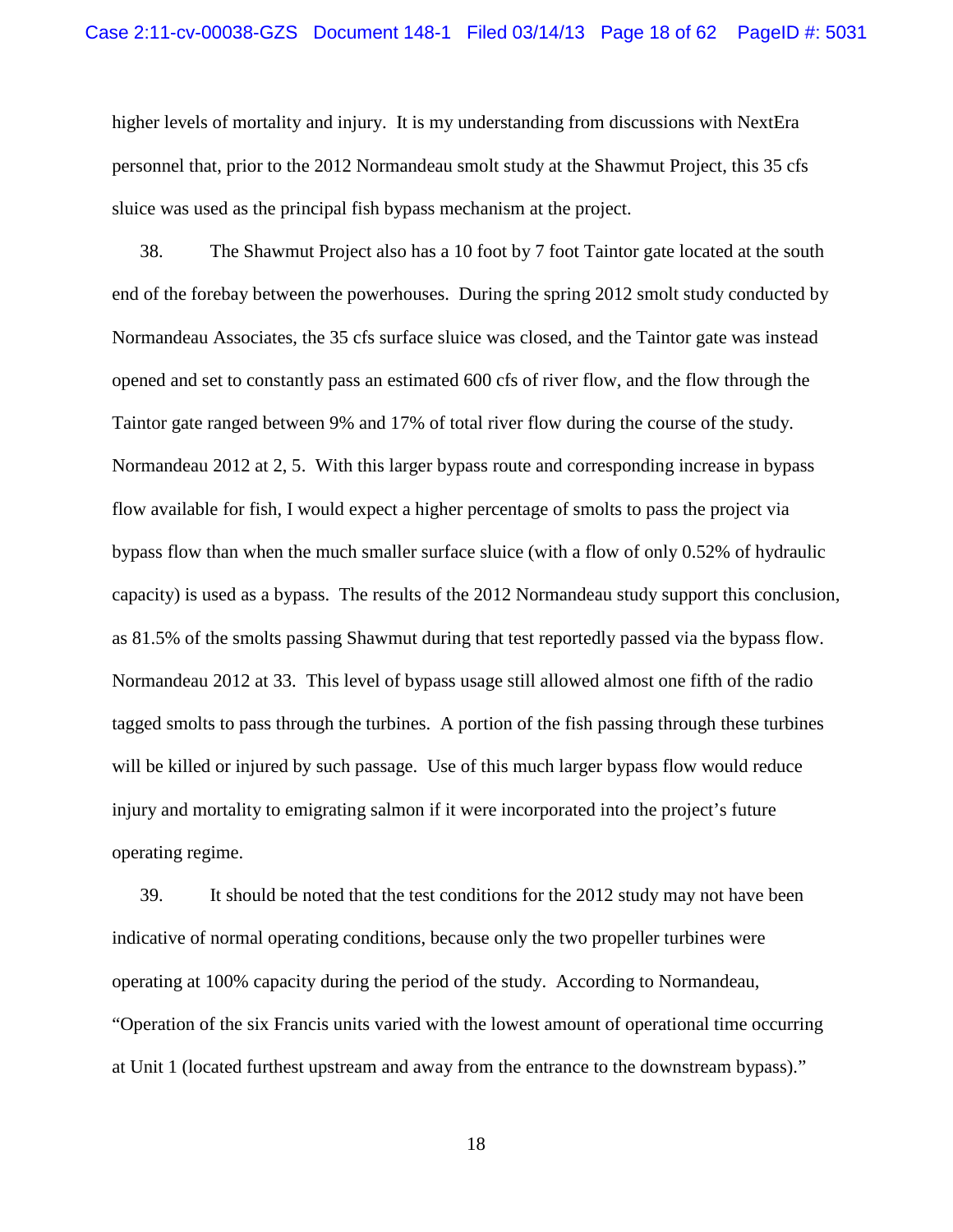Normandeau 2012c at 13. In general, the reduced flow to the Francis turbines likely reduced the number of smolts passing through those turbines. This conclusion is supported by data on fish passage through Lockwood from the same study, which clearly demonstrate that the percentage of smolts passing through the Francis turbines increased when the number of turbines online increased to full station capacity, even though the percentage of bypass flow remained the same. Normandeau 2012c, Table 3 and Appendix Table A.

40. In addition to death or injury from turbine passage, some portion of downstream migrating smolts are killed or injured by spillway passage, passage through the sluice, by project-enhanced predation, and by the effects of the project's impoundment which, at over 12 miles in length, is substantial. However, given the height and shape of the spillway structure at Shawmut compared to that at Weston, I would expect the spillway mortality at Shawmut to be somewhat lower.

#### **(c) The Lockwood Project**

41. The fourth hydroelectric project downstream of the Sandy River's confluence with the main stem Kennebec River is the Lockwood Project, which is located at approximately river mile 63, in Waterville, Maine. Lockwood is approximately one mile downstream from the Hydro Kennebec Project, which is the third hydroelectric project downstream of the Sandy River on the Kennebec River. Normandeau 2012 at 6.

42. The Lockwood Project has an 875 foot long and up to 17 foot high dam with two spillway sections (with 15-inch flashboards) and a log sluice. The east spillway section begins on the east side of the river and extends approximately 225 feet in a westerly direction to a small island, and the west spillway section extends from the island another 650 feet in a southwesterly direction. There is an adjoining 160 foot long forebay section that contains two powerhouses on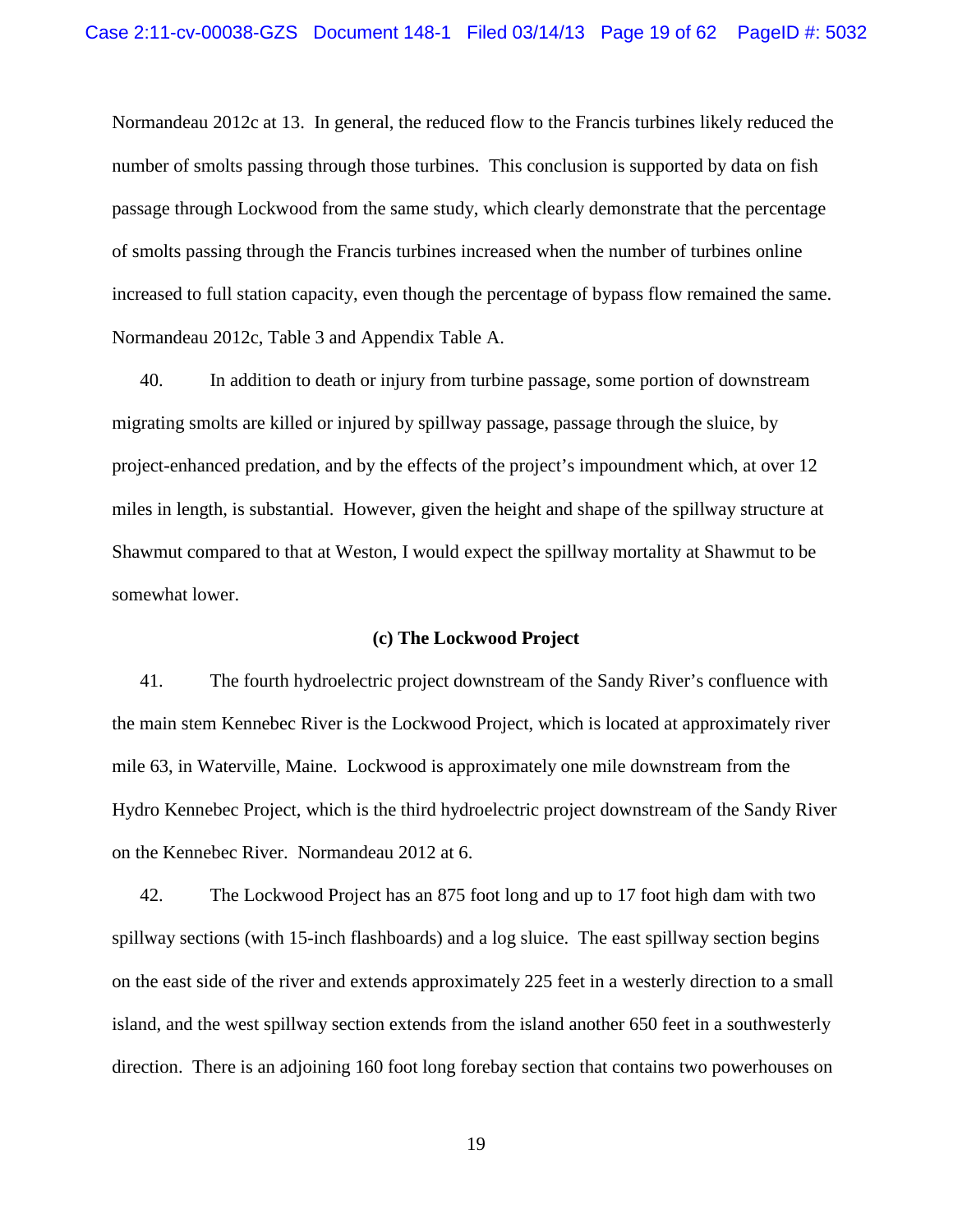the west side of the river, and a forebay canal that extends approximately 450 feet upstream of the entry to the turbines. Normandeau 2012c at 6. The dam creates an impoundment of approximately 81.5 acres that extends nearly upstream to the Hydro Kennebec Project. The project hydraulic capacity (the combined river flow through the turbines when they all are operating at full capacity) is approximately 5,600 cfs. Normandeau 2012c at 6.

43. Emigrating salmon approaching the Lockwood Project from upriver can potentially pass the project via one of three routes: via the turbines, via spill, and via a downstream bypass (one bypass sluice and two smaller sluice gates). Normandeau 2012c at 6. However, fish entering the forebay canal can pass via the turbines, the downstream bypass, or the fish trapping facility sluiceway (which is not used throughout the entire smolt or kelt emigration period), but not via spill, unless they swim back against the current to reach a point upstream of the forebay intake structure, which they are unlikely to do. Also, when river flow is below the project hydraulic capacity, there is no spill, and the only available passage routes during the entire smolt or kelt emigration period are the turbines and the downstream bypass.

44. One of the powerhouses at Lockwood contains six vertical Francis turbines, and each of the turbine runners in these Francis turbines has 15 blades, and rotates at 133 rpm when generating electricity. The second powerhouse at Lockwood has one horizontal Kaplan turbine with 5 blades that rotate at 144 rpm when generating electricity. Normandeau Associates, Inc. 2011h. Submission 00003964*.* Given the large number of blades on each of the Francis turbines and the fact that they each rotate slightly more than twice per second, the relative probability of blade strike or impingement is high. With its fewer blades and larger diameter, the Kaplan turbine at Lockwood is likely to cause blade strike or impingement less often than the Francis turbines. Normandeau Associates, Inc. 2011h. Submission 00003964. However, the speed of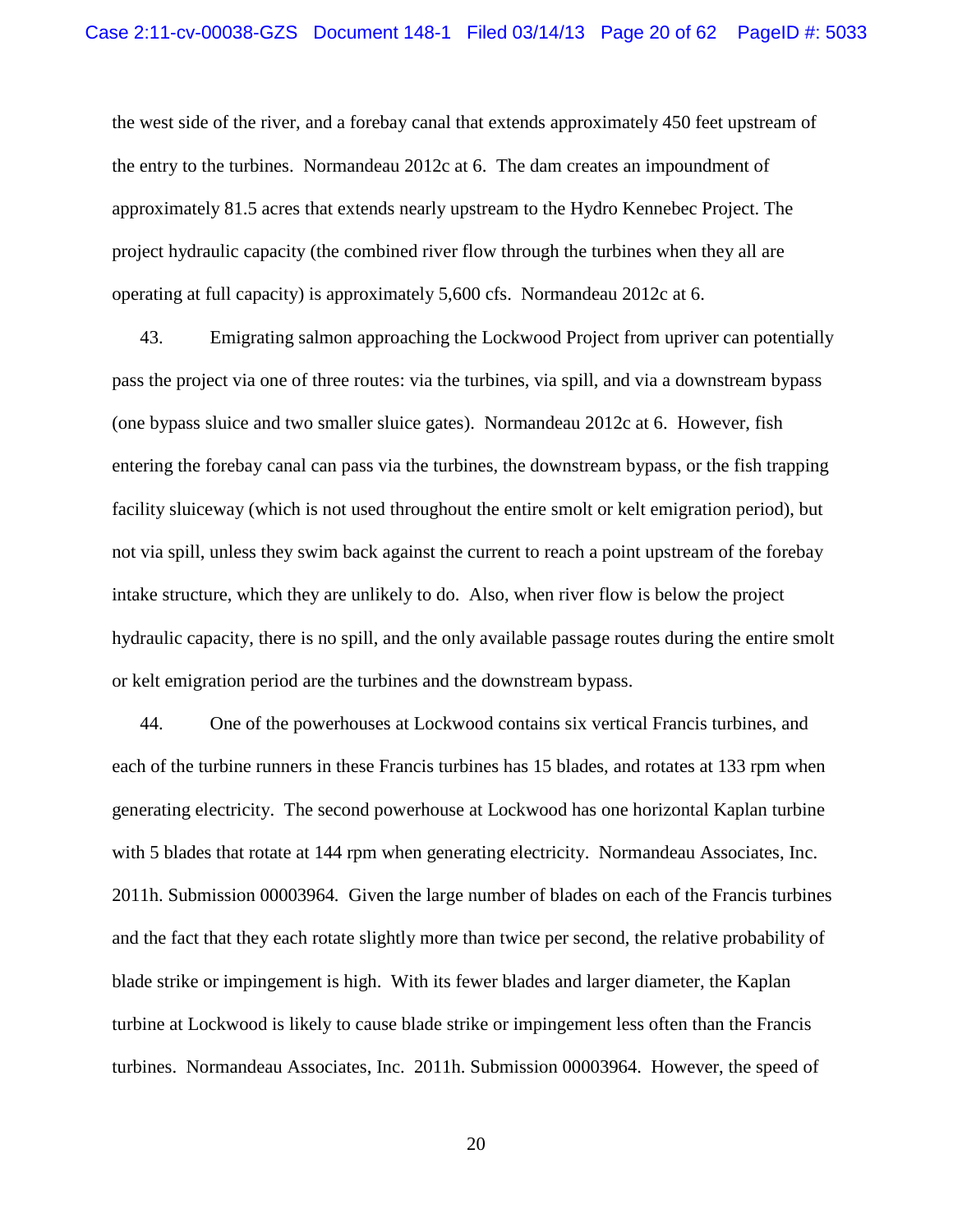rotation for this Kaplan turbine is relatively high, which increases the incidence of blade strike and impingement for salmon passing through this turbine.

45. From my observation of the physical layout of the Lockwood Project and my knowledge of salmon behavior, I believe it likely that Atlantic salmon emigrating downstream along the west bank of the Kennebec would move directly into the forebay canal and toward the project's turbines. The project contains three surface sluices in the forebay area through which fish can potentially pass and thus avoid the turbines. The primary fish bypass is a gated seven foot wide by nine foot deep sluice, located on the east side of the forebay near the first Francis turbine intake, that can pass approximately 340 cfs of river flow, which is approximately 6% of station hydraulic capacity, when the gate is fully open. It was installed in the project in 2009, along with a boom intended to guide fish toward that sluice. There are also two smaller sluices that are used to pass ice and debris through which fish can potentially pass: a six foot wide by 30 inch deep surface sluice between the two powerhouses, and another surface sluice, measuring approximately 7.5 feet wide by 16 inches deep, located above the project head works structure, with a manually adjustable fixed gate to control flow. Reportedly, these two additional sluices pass between 95 cfs and 110 cfs of river flow, depending on the headpond elevation and the adjustment to the fixed gate. Normandeau 2012c at 6.

46. The ineffectiveness of the two smaller sluices at passing salmon smolts was documented by Normandeau in a 2007 study, before the larger bypass sluice was installed. Using radio telemetry technology, Normandeau tracked the downstream passage routes of smolts released upstream. "For all radio-tagged Atlantic salmon smolts released into or entering the powerhouse canal, approximately 18% (8 of 45) passed via the surface sluice and the other 82%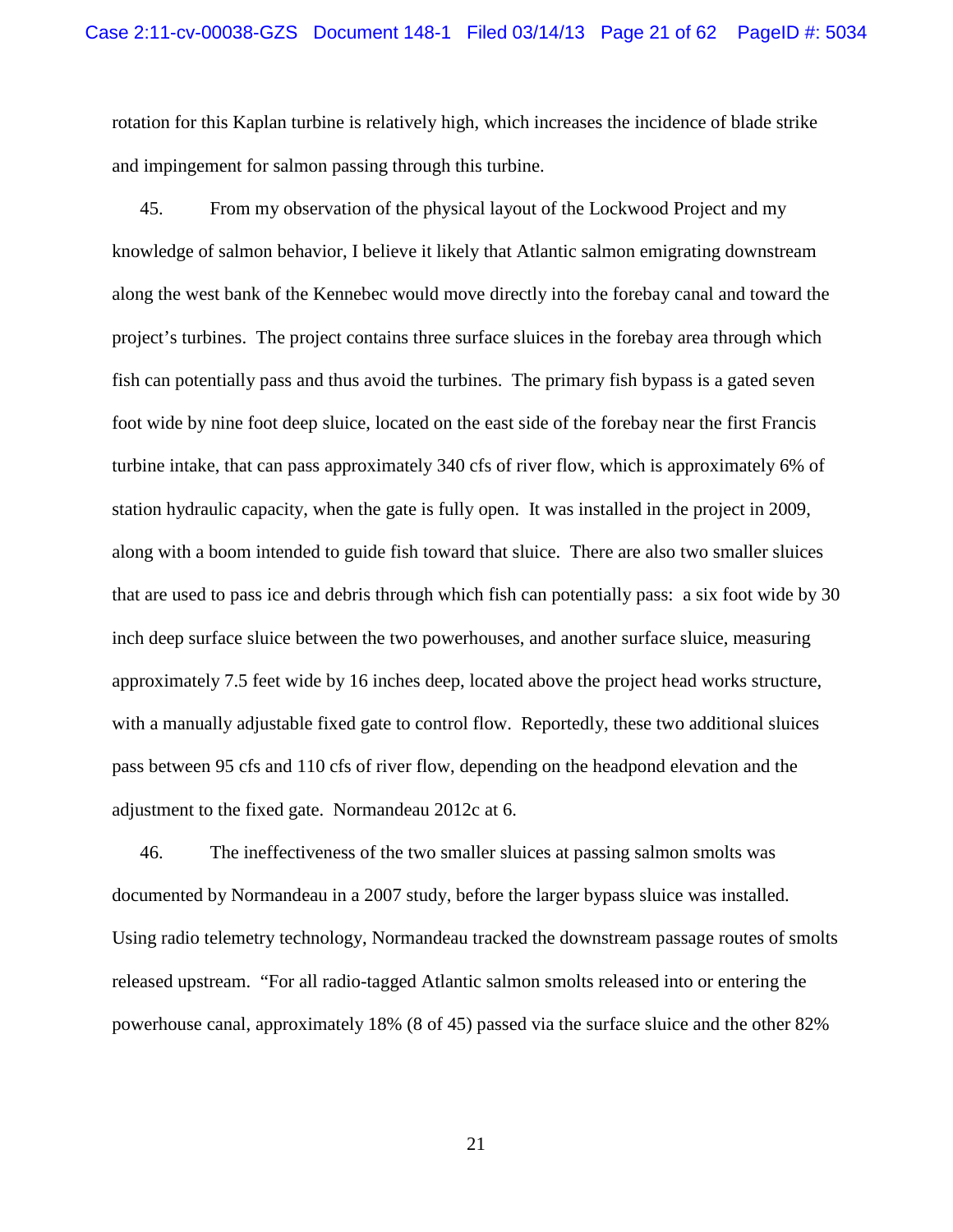(37 of 45) passed via the turbine units." Normandeau Associates, Inc. and FPL Energy Maine Hydro, LLC, 2008d at 7.

47. The effectiveness of the downstream bypass at passing Atlantic salmon smolts, with the fish guidance boom apparently fully intact and operating, was evaluated by Normandeau Associates in the spring of 2011. Using radio telemetry technology, Normandeau tracked the downstream passage routes of smolts released upstream. The study results reported for Lockwood incorporated smolts released immediately above Lockwood and smolts released above Hydro Kennebec as part of a companion study performed by Normandeau at that project during the same period. The antennas (radio signal receivers) that had been set up by Normandeau at Lockwood were able to detect radio tagged Atlantic salmon smolts that had been released at Hydro Kennebec and made their way downstream to Lockwood. Of all the radiotagged smolts entering the forebay canal at Lockwood (from both the Lockwood and Hydro Kennebec release groups) for which definitive passage routes were determined, only 18.8% (12 out of 64) passed via one of the three sluices, while 81.2% (52 out of 64) passed via the turbines. Normandeau 2012f, Table 17.

48. The results of the 2011 study illustrate the importance of flow through the bypass. When all of the tags from both the Lockwood and Hydro Kennebec releases are evaluated, the downstream bypass effectiveness at Lockwood (i.e., the percentage of fish using the bypass) increased from 14.3% to 20.9% when the bypass flow was increased from 4% to 6% of station capacity. Normandeau Associates, Inc. 2012f at 15.

49. The effectiveness of the downstream bypass sluices at Lockwood was again evaluated in the spring of 2012. Prior to this study, NextEra reportedly made changes to the fish guidance boom designed to improve its performance. Normandeau 2012 at 3. The 2012 radio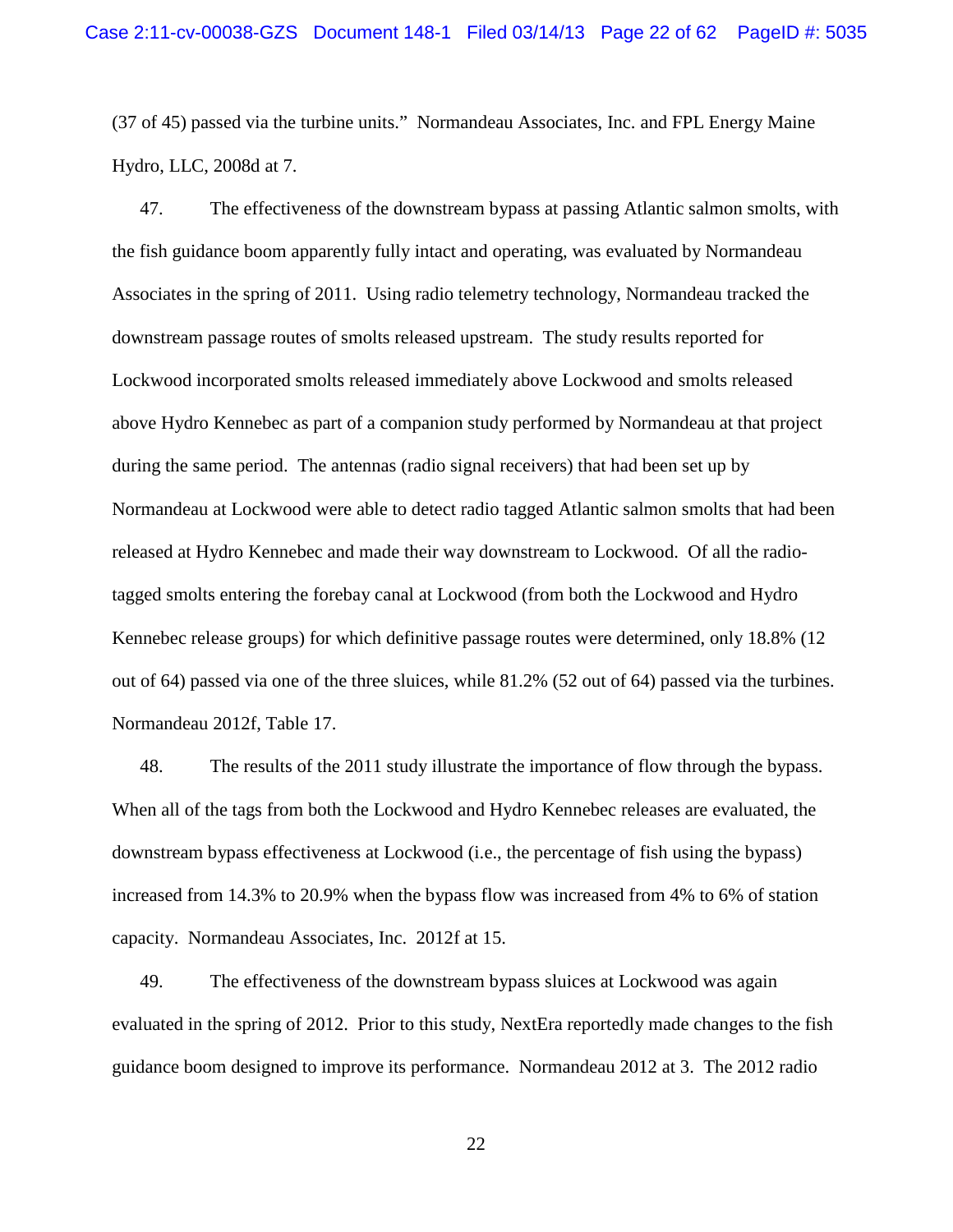telemetry study, which was again performed by Normandeau, was conducted from May 22 through June 12. For the period of the study, the gate to the primary bypass sluice was adjusted in proportion to turbine flow, such that the flow to the bypass was maintained at 6% of actual flow through the project's turbines, and it was estimated that the flow to the bypass varied from 199 cfs to 336 cfs during the course of the study. Normandeau 2012 at 13.

50. Using radio telemetry technology, Normandeau tracked the downstream passage routes of smolts released upstream. (These included not only the smolts released above Weston, and those released above Lockwood, in the NextEra study, but also smolts released above Hydro Kennebec as part of a companion study performed by Normandeau during the same period.) Of all the radio-tagged smolts entering the forebay canal during the study, 66% (85 of 128) passed the project through the bypass, while 34% (43 of 128) passed through the turbines. Normandeau 2012c, Table 11. Of those smolts passing through the turbines, 49% were passed through the Kaplan turbine, and 51% were passed through one of the Francis turbines. Normandeau 2012c, Table 11.

51. It appears that maintaining the bypass at its maximum flow rate, and increasing the effectiveness of fish guidance technology, improves the effectiveness of the bypass as a means of keeping salmon out of the project's turbines. However, one third of the smolts entering the Lockwood forebay canal still passed through the project's turbines. A portion of the fish passing through the project's turbines will be killed or injured by such passage.

52. Test conditions for this study may not have been indicative of normal operating conditions at Lockwood, because only the Kaplan turbine was operating at or near 100% capacity during the period of the study. According to Normandeau, "Operation of the six Francis units varied with the lowest amount of operational time occurring at Unit 6 (located furthest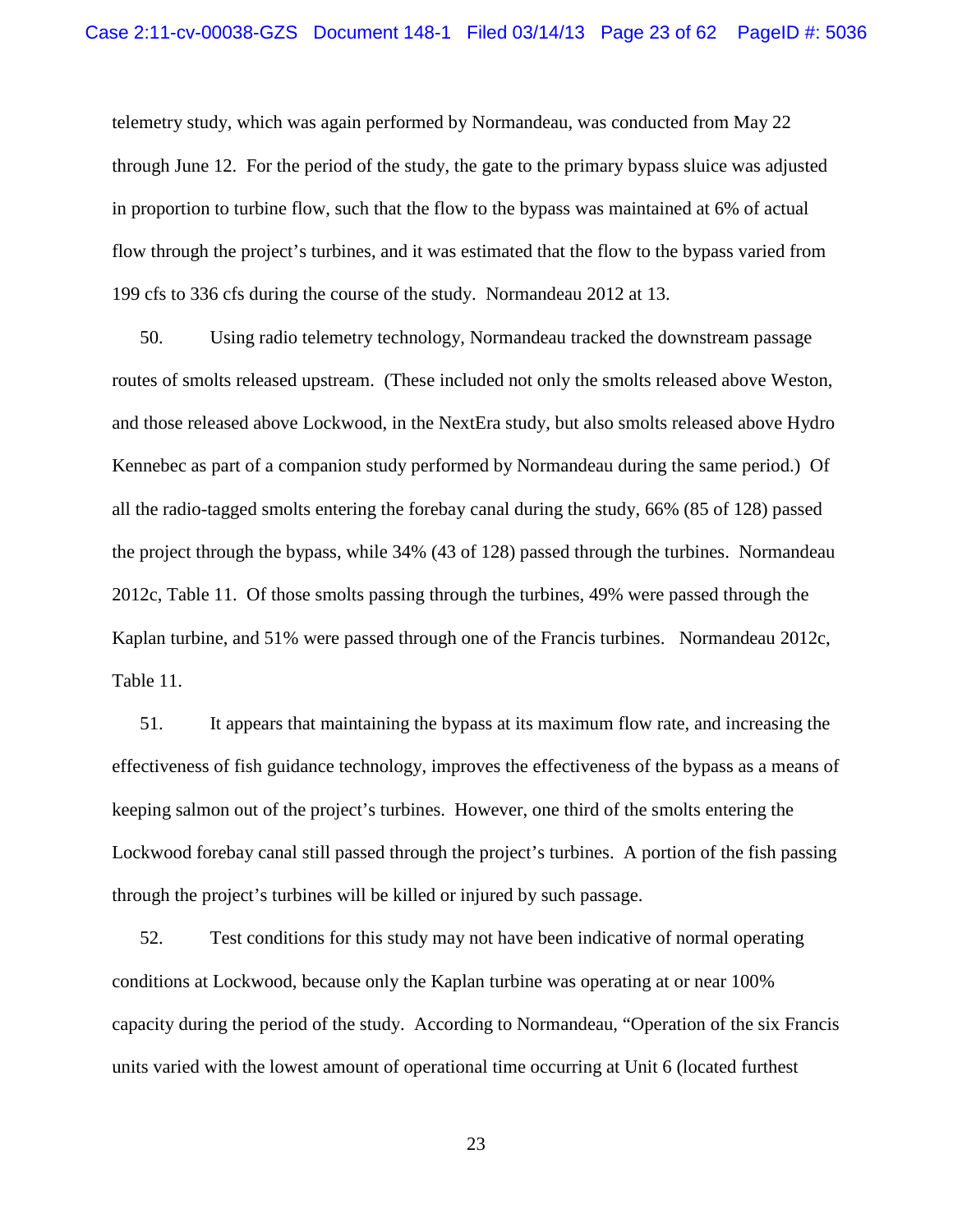away from the entrance to the downstream bypass)." Normandeau 2012c at 13. Also, three of the six Francis turbines were off line for the first seven days after fish were being released starting on May 22, 201. Normandeau 2012c, Table 3. In general, having 50% of the Francis turbines offline during the first seven day of the study likely resulted in fewer smolts passing through the project's turbines than would have if all turbines had been fully online. As noted above, the percentage of smolts passing through the turbines increased when the number of turbines online increased to full station capacity, even though the percentage of bypass flow remained the same. Normandeau 2012c, Table 3 and Appendix Table A.

53. In addition to death or injury from turbine passage, some portion of emigrating smolts are killed or injured by spillway passage, passage through the sluice, by project-enhanced predation, and by the effects of the project's impoundment. The impoundment-related effects at Lockwood would be expected to be less significant than those at Weston and Shawmut, given smaller size of the impoundment. In addition, given the height and shape of the spillway structure at Lockwood compared to that at Weston, I would expect the spillway mortality at Lockwood to be somewhat lower.

### **(iv) The Brunswick Project**

 54. The Brunswick Project is the first hydroelectric project upstream of Merrymeeting Bay on the Androscoggin River; it is located at approximately river mile 6, at the junction of the towns of Brunswick and Topsham, Maine. The Brunswick Project spans the width of the Androscoggin, and includes a 605 foot long dam and an adjoining powerhouse section. The dam extends up to 40 feet high, and contains various spillway and Taintor gate sections. The impoundment created by the Brunswick Project is 4.5 miles long and encompasses 300 acres. The project hydraulic capacity (the combined river flow through the turbines when they all are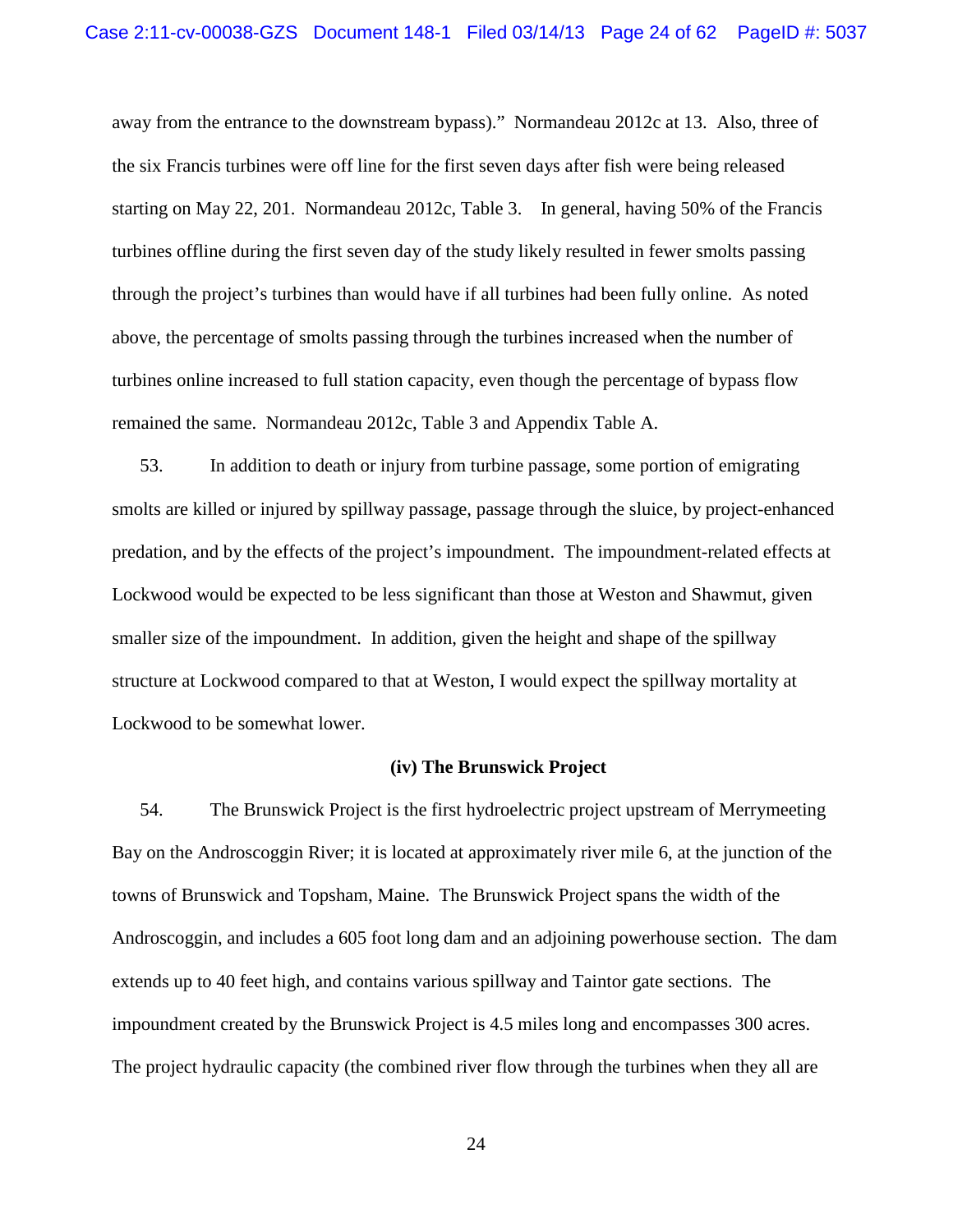operating at full capacity) is approximately 7,800 cfs. Normandeau Associates, Inc. 2012e at 2.

55. Atlantic salmon adults returning to the Androscoggin River and passed upstream at the Brunswick Project are counted by MDMR, and the number is reported annually in an annual Brunswick Fishway Report prepared by MDMR. All of the smolts produced when these salmon spawn upstream of the Brunswick Project must successfully pass through or over the project to reach Merrymeeting Bay and the Atlantic Ocean.

56. Downstream migrating salmon approaching the Brunswick Project from upriver can potentially pass the project via one of three routes: via the turbines, via spill, and via the downstream bypass. Normandeau Associates, Inc. 2012e at 2.

57. The powerhouse structure at the Brunswick Project contains one vertical propeller turbine and two smaller horizontal propeller turbine. The vertical turbine has 5 blades, which rotate at 90 rpm when generating electricity. The two horizontal propeller turbines at Brunswick have 4 blades each, which rotate at roughly 211.8 rpm when generating electricity. Normandeau Associates, Inc. 2011h. Submission 00003964

58. There is one small downstream fish bypass at the Brunswick Project. The entrance to this bypass, which is located between the two powerhouse sections, is a grate covering the upstream end of an 18-inch pipe that leads down to the tailrace on the downstream side of the project. Normandeau Associates, Inc. 2012e at 2. The maximum flow to the bypass is approximately 60 cfs according to Brunswick Project personnel during our discussions on my December 8, 2011 site visit. A bypass flow of 60 cfs represents 0.8% of the station hydraulic capacity. There is no boom or other kind of guidance mechanism intended to guide fish toward the bypass pipe.

59. In my professional opinion, this bypass pipe is inadequate to prevent a significant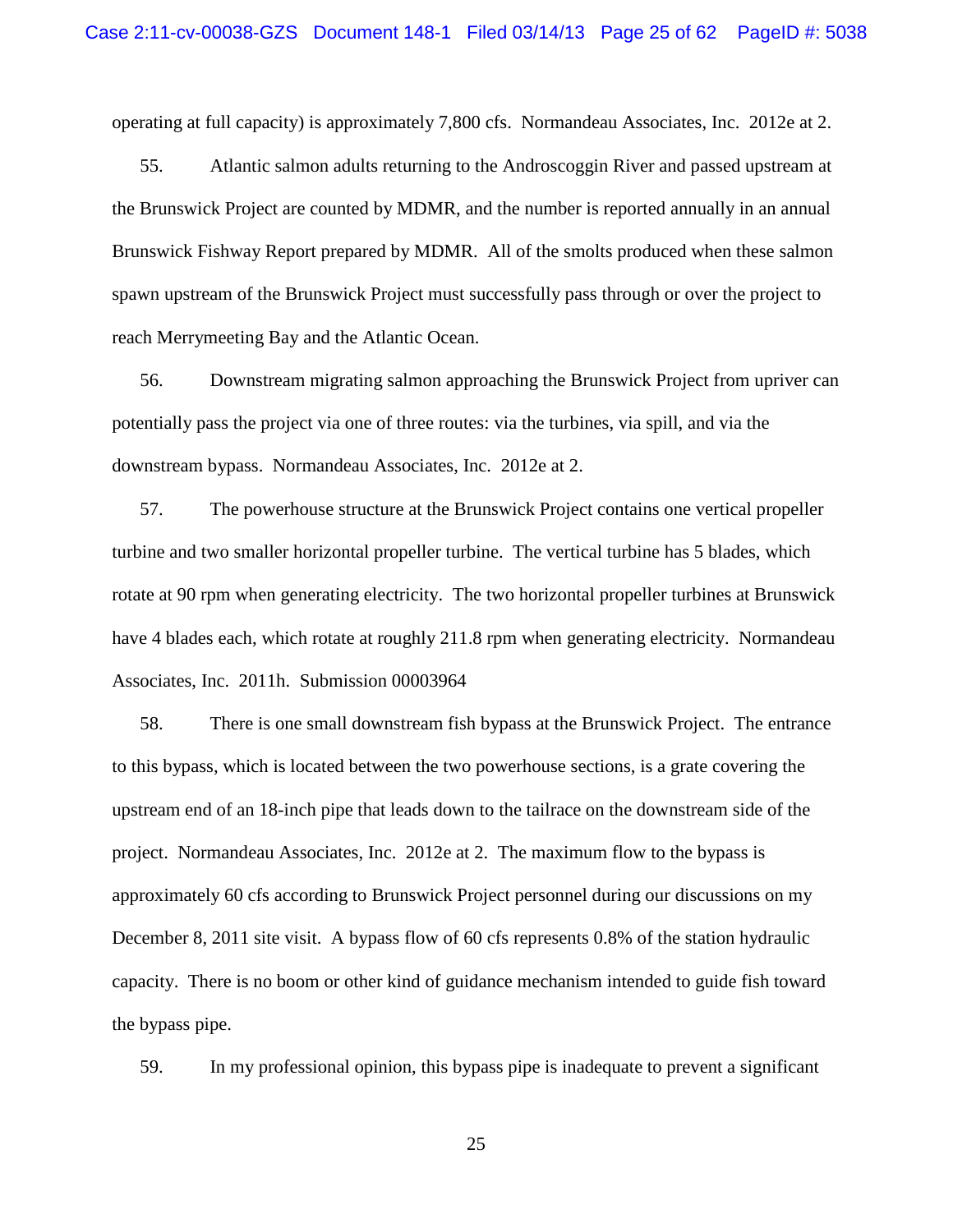portion of downstream migrating salmon smolts from entering the project's turbines. It is quite small in surface area in comparison to the intakes to the project's turbines, and even when operated at maximum flow, the bypass flow is miniscule when compared to station hydraulic capacity. Furthermore, the entrance to the bypass pipe is located immediately adjacent to the intake to the vertical propeller turbine, which extends up to the water's surface, and just to the north of the twin intakes to the smaller horizontal turbines, which are approximately 20 feet below the surface. At a maximum bypass flow of 60 cfs, the bypass pipe is unlikely to be able to effectively "compete" for downstream migrating smolts with the flows to the larger turbine (which has a maximum flow of 5,075 cfs) or with the flows to the smaller turbines (which have a combined maximum flow of 2,672 cfs). That is, the fish that approach this portion of the project will tend to follow the flow, and will tend to go through the turbines rather than through the functionally inadequate bypass pipe.

60. The Brunswick Project bypass is also poorly positioned in relation to river flow and the likely path of downstream migrating salmon. The natural behavior of salmon when migrating downstream is to be oriented close to the shoreline. At this juncture in the river, the Androscoggin is flowing from west to east, and the smolts are likely to be traveling along the east bank. Thus, when they encounter the Brunswick Project, they will need to be able to work their way back across the eastern powerhouse section and the twin turbine intakes (and then to withstand the powerful surface flow to the larger turbine in the western powerhouse section) to be able to successfully locate and utilize the bypass pipe.

61. It is my professional opinion that, without an adequate downstream bypass system, the Brunswick Project presently passes a very large percentage of downstream migrating salmon smolts through the project's turbines, that this percentage increases during periods of low or no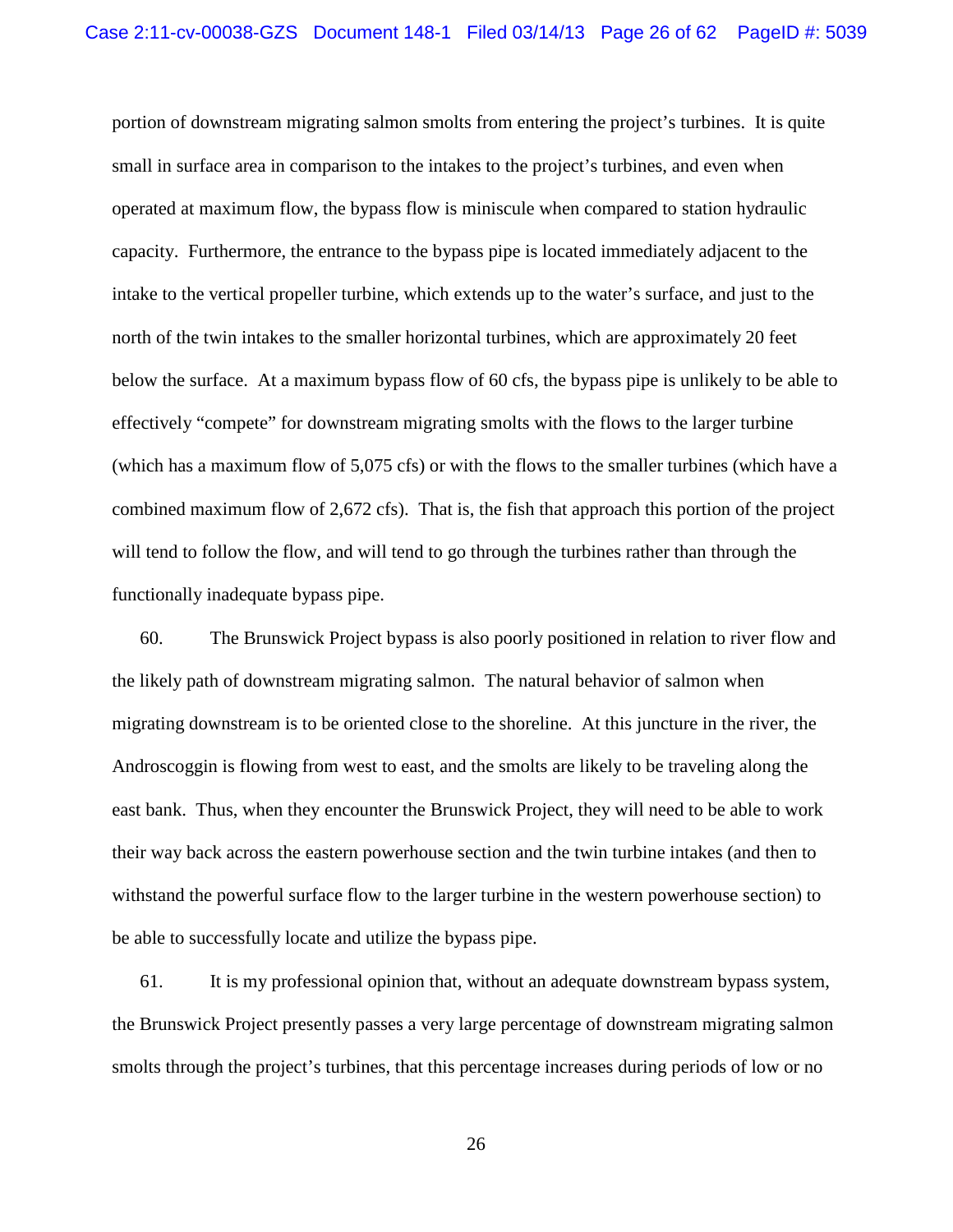spill, and that and a portion of the smolts passing through the turbines are killed or injured by such passage.

62. In addition to death or injury from turbine passage, some smaller portion of downstream migrating smolts are killed or injured by spillway passage, passage through the sluice, by project-enhanced predation, and by the effects of the project's impoundment. However, the impoundment-related effects at Brunswick would be expected to be less significant than those at Weston and Shawmut, given the smaller size of the impoundment, although at a length of 4.5 miles and an area of some 300 acres, the size of the Brunswick impoundment is still significant.

63. The river channel immediately downstream of the powerhouse tailrace appears deep and highly confined. This type of habitat is very conducive to harboring predators such as striped bass. Given the probability of fish being disoriented by passing through the turbines, it is my opinion that predation rates in this specific area of the Project are higher than other areas. In addition, the extensive bedrock ledges immediately downstream of the spillway section and the presence of a concrete sill along the downstream base of the spillway section provide low velocity habitat for potential predators, and I conclude that predation is elevated in this specific area as well, especially for salmon smolts that are disoriented by their passage over the spillway.

# **(c) Salmon Smolt Mortality Data from the Three Radio Telemetry Studies**

64. The above-referenced radio telemetry studies of radio tagged Atlantic salmon smolts completed by Normandeau Associates at the Lockwood Project in 2007 and 2011 and at Weston, Shawmut, and Lockwood in 2012 (Normandeau 2012c) provide site-specific empirical data demonstrating that each of NextEra's Kennebec River projects kill emigrating Atlantic salmon smolts. In 2012, Normandeau Associates also conducted a concurrent study designed to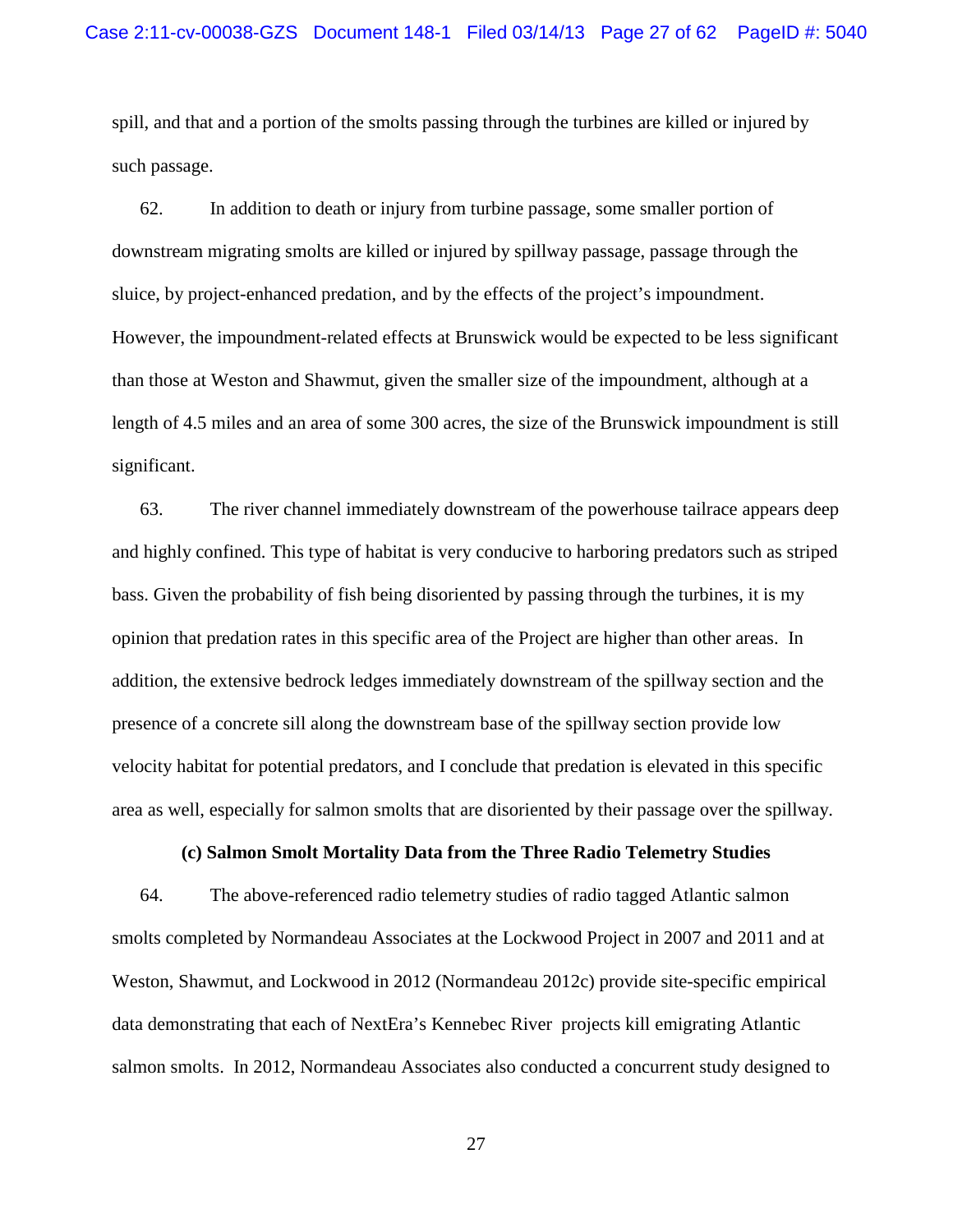specifically assess mortality of Atlantic salmon smolts passing through the Hydro Kennebec project (Bernier 2012), which is located one mile upstream of the Lockwood Project. The four groups of radio tagged smolts that were released upstream of Hydro Kennebec in the Hydro Kennebec study were also tracked via the monitoring stations located at and downstream of Lockwood, and the results from those monitoring stations for those fish were included as part of the radio tagging study results for Lockwood in the NextEra study. The Hydro Kennebec study demonstrated that emigrating Atlantic salmon smolts are also killed by passing through Hydro Kennebec (Bernier 2012). Hydro Kennebec uses Kaplan turbines that are similar to the Kaplan turbine used at Lockwood.

65. The use of radio telemetry to track fish movements dates from the early 1970s, when radio tagged fish movements were monitored from either fixed antennas or via mobile tracking from a boat or vehicle adjacent to the water body. Winter 1996 at 555. The use of radio tagging to track fish movements is widely accepted in the fishery biology and management community. The scientific literature is replete with studies documenting, and relying on, the use of this technique. I have personally conducted and supervised an extensive two-year radio telemetry study on migratory salmonid fish species covering approximately 120 miles of river channel.

66. In a radio tagging study, fish are fitted with a radio transmitter, which can be attached externally, surgically implanted into the body cavity with an antenna trailing out through the incision, or inserted down the fish's esophagus and into the stomach (with the antenna either left to trail out the fish's mouth and down its side or threaded out through the gill arch and left to trail down its side). Once a fish is tagged, it is usually held in a tank to assess any mortality from the tagging operation, observe any abnormal behavior resulting from the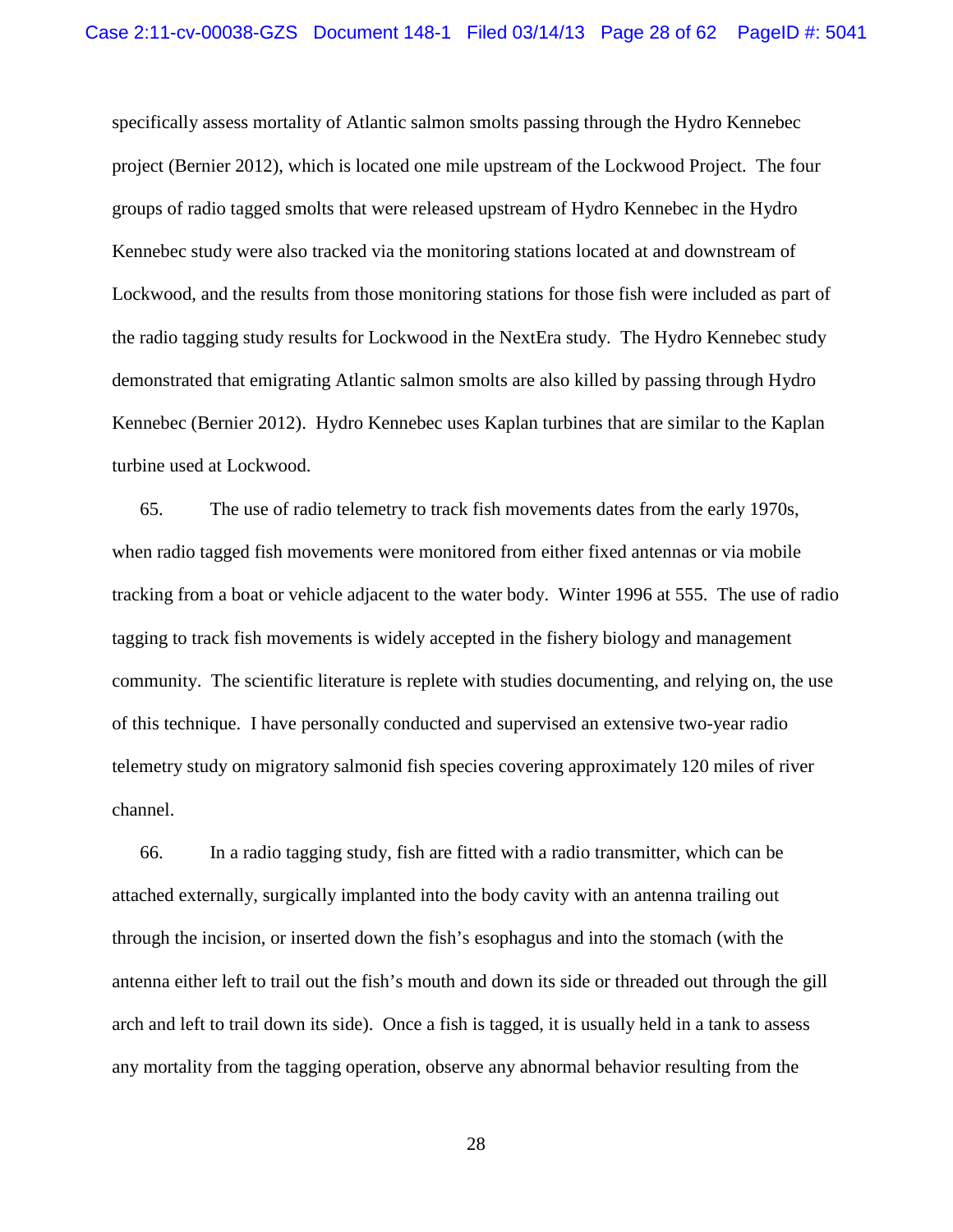tagging procedure, assess whether the transmitter if functioning as intended, and determine whether there has been any shedding or regurgitation of the transmitter. Tags are set to transmit a signal at a fixed interval (two second intervals were used in the 2012 studies). Receivers pick up the radio signal, indicating the location of the tag. Monitoring radio signals can be accomplished using fixed locations, mobile ground tracking from a vehicle or boat, or from the air via helicopter or small fixed wing aircraft.

67. Tracking fish for successive time periods determines where and how fast a fish moves past a fixed point. In the case of mobile or aerial tracking, a time series of movements at the tracking interval is possible. The 2012 studies used fixed antenna locations to determine when a fish tagged upstream passed a particular point at some distance downstream from the original release location. The signal range for most radio telemetry studies of smolts is from hundreds of meters to more than a mile, depending on the particular tag. The manufacturer of the tags used in the 2012 studies stated to me that the range of these tags is "hundreds of meters." The manufacturer also stated to me that this signal range would be reduced by about 75% if the tagged fish were eaten by a predator. Paul Wigglesworth, Lotek Manufacturing technical services representative, personal communication 2/13/13.

68. Radio tagging studies can be used to document acute (immediate) mortality or delayed mortality that occurs because of an injury that is caused by a fish passing through a dam's infrastructure (i.e., operating turbines or downstream bypasses) or passing via spill through a gate or over the overflow section of the dam. If a radio tag that passes over or through a dam becomes stationary after passing the dam, the generally-accepted conclusion in the fishery biology profession is that the fish suffered acute mortality as a result of such passage. Radio tagging studies can be specifically designed to assess dam-related mortality through the use of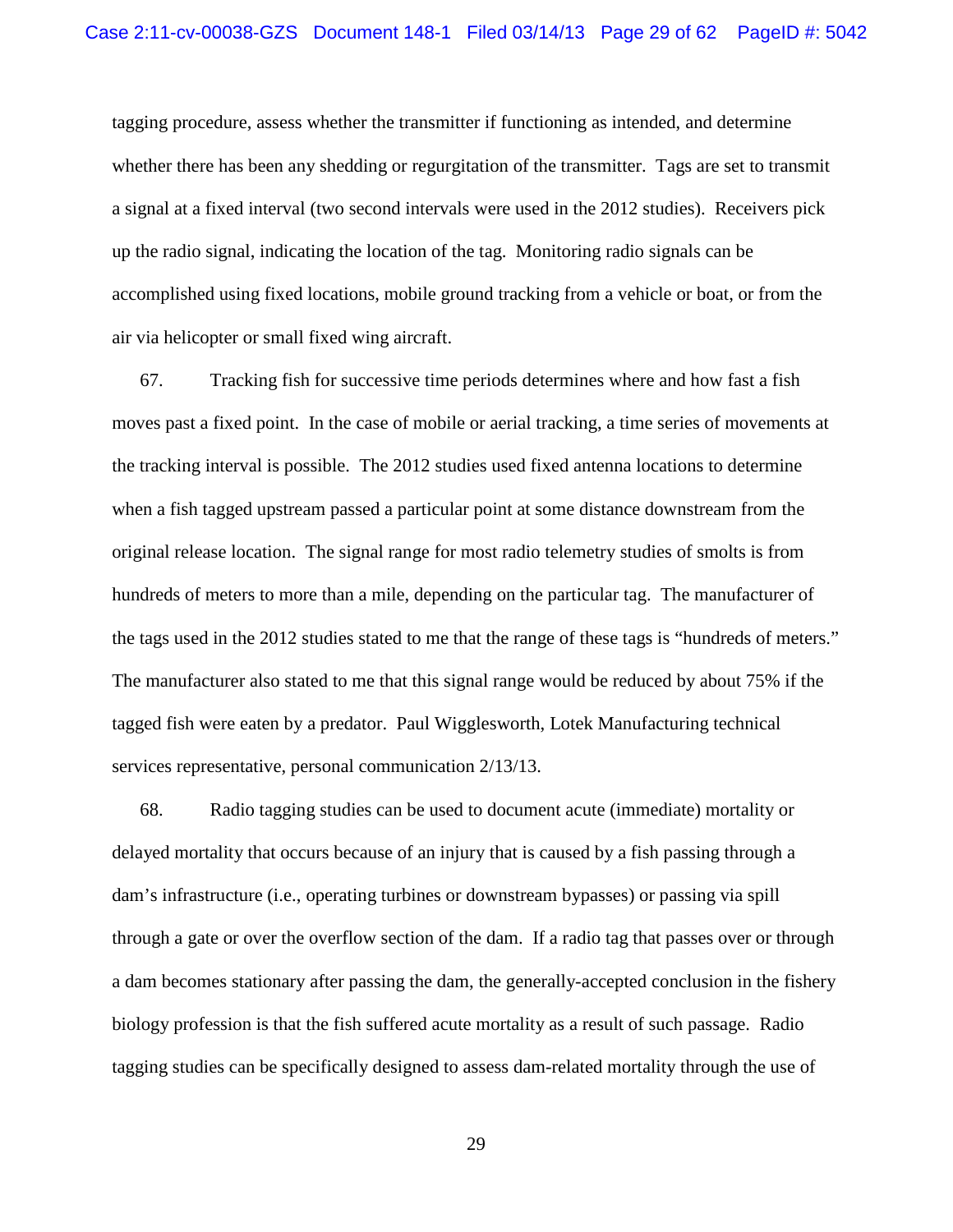paired releases (i.e. upstream of the dam and downstream of the dam releases), which allow comparison of the percentage of fish passing a common fixed point downstream of the dam (the assessment point) for each release group. Differences in the percentages of fish passing the assessment point from the downstream release versus the upstream release are considered quantifiable and scientifically defensible measures of dam related mortality. An example of this paired-release methodology is the 2012 Hydro Kennebec study. Bernier 2012. Studies that do not have a paired downstream release group, such as the 2007, 2011, and 2012 studies of NextEra's Kennebec River dams, may also be used to draw scientifically defensible conclusions regarding acute mortality, because the presence of a stationary radio tag downstream of the dam is a strong and scientifically defensible indicator of acute mortality. The distance a tag may travel downstream before becoming stationary depends on the water velocity, the amount of turbulence in the water, the size of the fish, and the weight of the tag used in the study. On the other hand, some tagged fish detected passing the downstream assessment point may in fact die shortly after passing that location due to injuries suffered during dam passage that were not severe enough to cause acute mortality. This circumstance is referred to as delayed mortality, and it will not be detected in a radio telemetry study unless there is adequate monitoring further downstream. In some tests, other factors such as tag regurgitation, tag failure, or natural predation may also cause a tag to become stationary and/or to be undetected downstream. I evaluate these factors below with regard to the 2011 and 2012 NextEra studies.

#### **(i) The 2007 Radio Telemetry Study at Lockwood**

69. Normandeau Associates conducted an Atlantic salmon smolt downstream passage study at the Lockwood Project on behalf of NextEra in the spring of 2007, before the completion of the third sluiceway (bypass) in the power canal in 2009. In this study, radio tagged smolts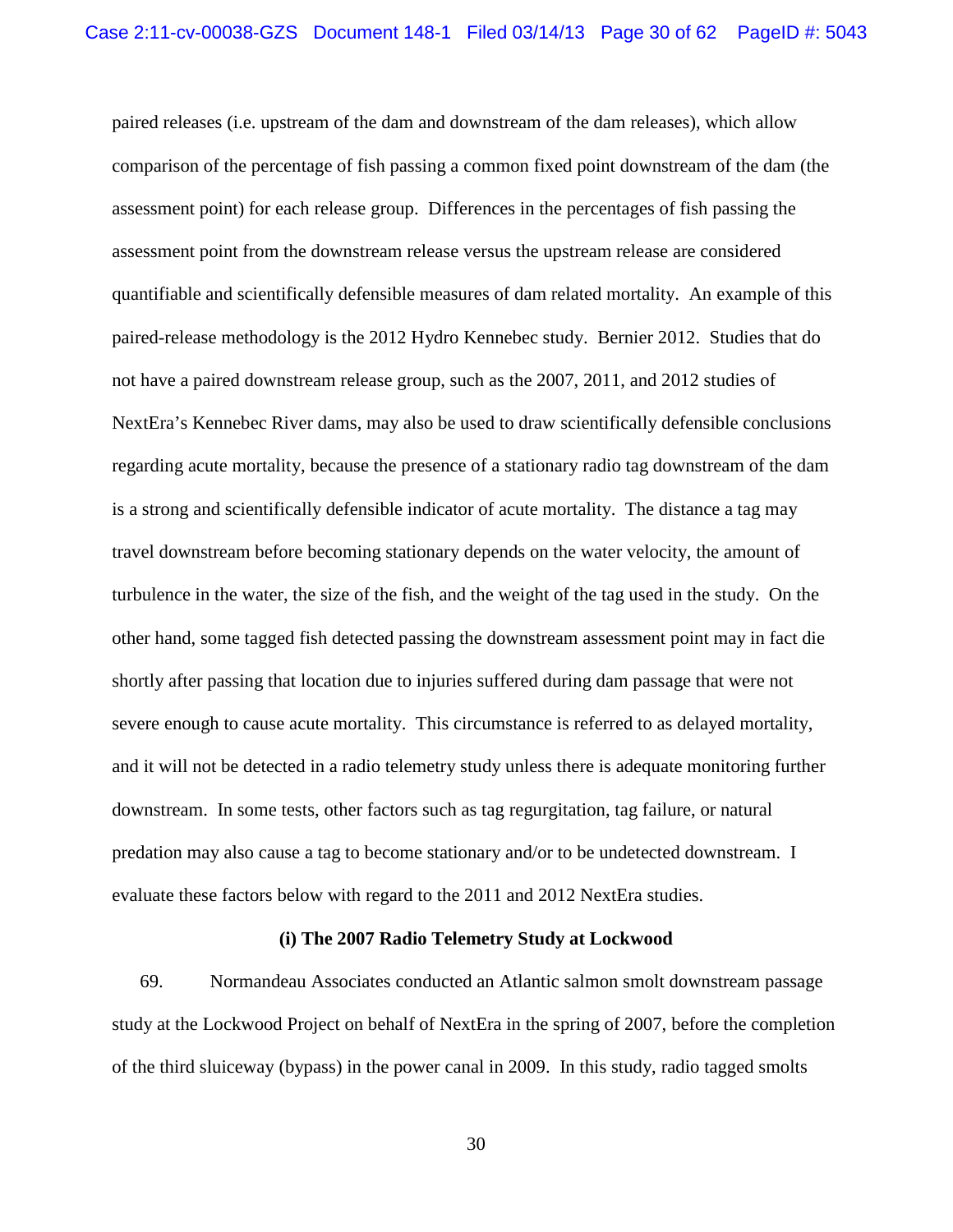were released above the project and their routes were traced using manual receivers employed in vehicle and boat surveys. Normandeau Associates, Inc. and FPL Energy Maine Hydro, LLC. 2008d Study Results at 5.

70. A total of 37 radio-tagged smolts passed through the Lockwood turbines during this study. Normandeau Associates, Inc. and FPL Energy Maine Hydro, LLC, 2008d at 7. Of these 37, five "became stationary after passage at Lockwood and were assumed dead." Four of these five had passed through the Kaplan turbine, and one had passed through one of the Francis turbines. Normandeau Associates, Inc. and FPL Energy Maine Hydro, LLC. 2008d, Study Results at 5. As summarized in the study report: "Immediate survival of the Atlantic salmon smolts that passed through the turbine units was 86% (32 of 37). This data is similar to numerous other turbine passage studies throughout the country (Normandeau et. al.) that suggest that turbine passage survival for salmon smolts can be in that range." Normandeau Associates, Inc. and FPL Energy Maine Hydro, LLC, 2008d at 7.

71. In a report to the Federal Energy Regulatory Commission regarding the 2007 study, NextEra confirmed that "14% of the smolts [known to have passed through the turbines] were subject to turbine mortality*.*"FPL Energy Maine Hydro, LLC. 2008a at 6. In response to questions and comments from the MDMR, NextEra confirmed that this study had measured only immediate, and not delayed, mortality, but that "the data is nonetheless valid within the limits of the study." FPL Energy Maine 2008b.

72. All of the entities involved in conducting and reviewing the study results concluded that the stationary tags represented acute mortality of Atlantic salmon smolts after passage through the project's turbines. As noted, this is consistent with standard practice within the profession, and it is my professional opinion, based on the data, that these stationary tags did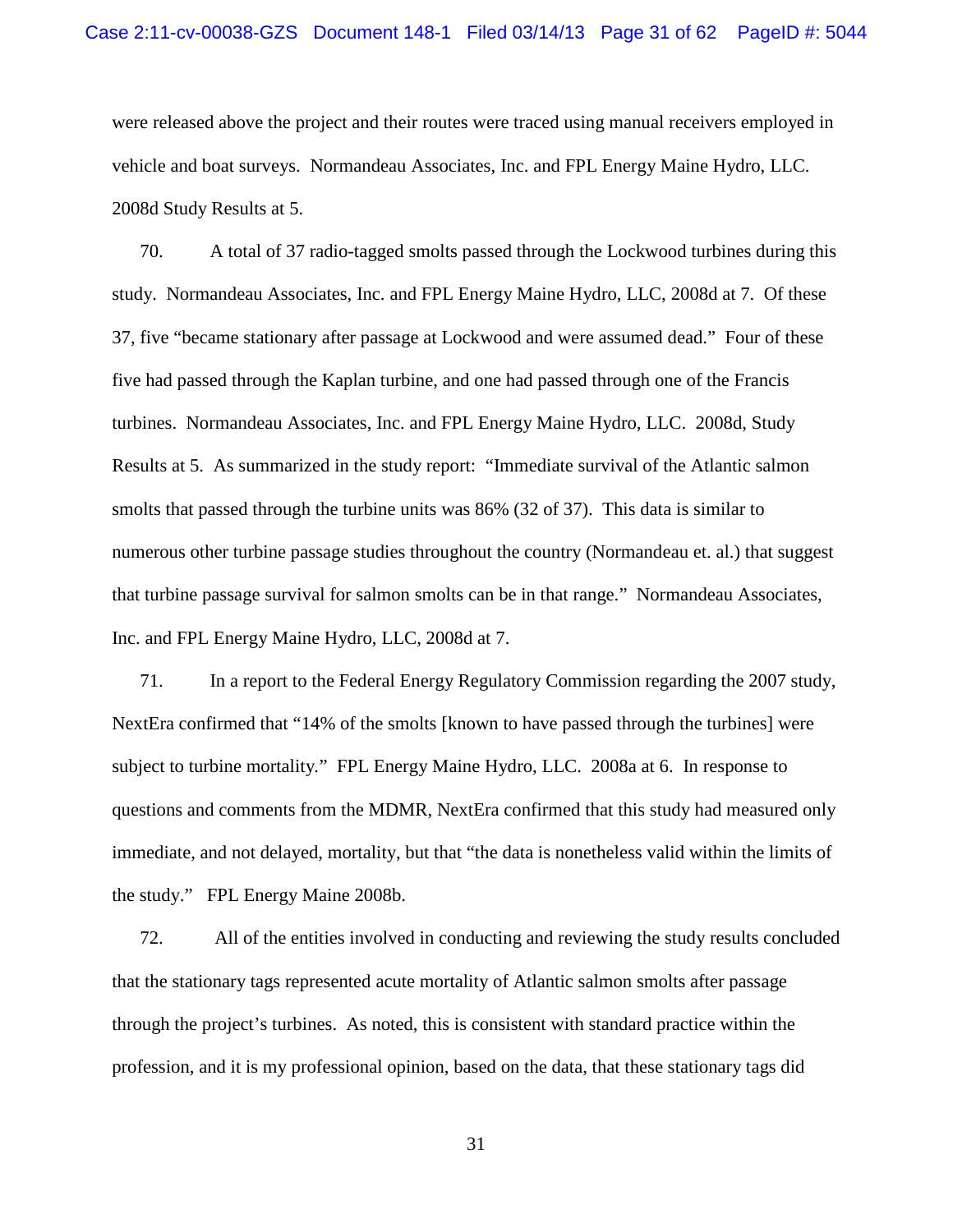indicate immediate turbine passage mortalities. It is also noteworthy that intensive downstream monitoring of tag location, via both vehicle and boat mobile tracking, was necessary to locate the stationary tags. Although one of the mortalities became stationary in the Lockwood tailrace, the rest did not settle to the bottom of the river and become stationary for as much as a mile downstream of the project. Normandeau Associates, Inc. and FPL Energy Maine Hydro, LLC. 2008d study results at 5.

#### **(ii) The 2011 Radio Telemetry Study at Lockwood**

73. Normandeau conducted another Atlantic salmon smolt downstream passage study at the Lockwood Project on behalf of NextEra, also using radio telemetry technology, in the spring of 2011. In this study, downstream passage routes were tracked for radio-tagged smolts released into the power canal (forebay canal) and upstream of the project.

74. Before the study began, a group of 20 fish was tagged and then held and monitored for tag regurgitation and any effects of tagging on fish mortality. Three of these fish regurgitated their tags within one hour, and three additional fish were then tagged and monitored with the remaining 17. Of this group, only one of 20 of the fish had regurgitated its tag after 72 hours, and no mortalities were recorded 72 hours after tagging. Based on the results of this test, all fish used in the study were held for at least four hours post-tagging, so that they could be monitored for any signs of regurgitation, before being released into the water for tracking. Normandeau Associates, Inc. 2011c at 7.

75. Normandeau's draft and final study report states: "Of the 62 smolts that passed [the project] from [releases 4 and 5 upstream of the Lockwood Project] four were determined during manual tracking efforts to be stationary downstream of the Project (likely mortality, predation, or regurgitated tags), and three were not detected by manual tracking or at monitoring station 6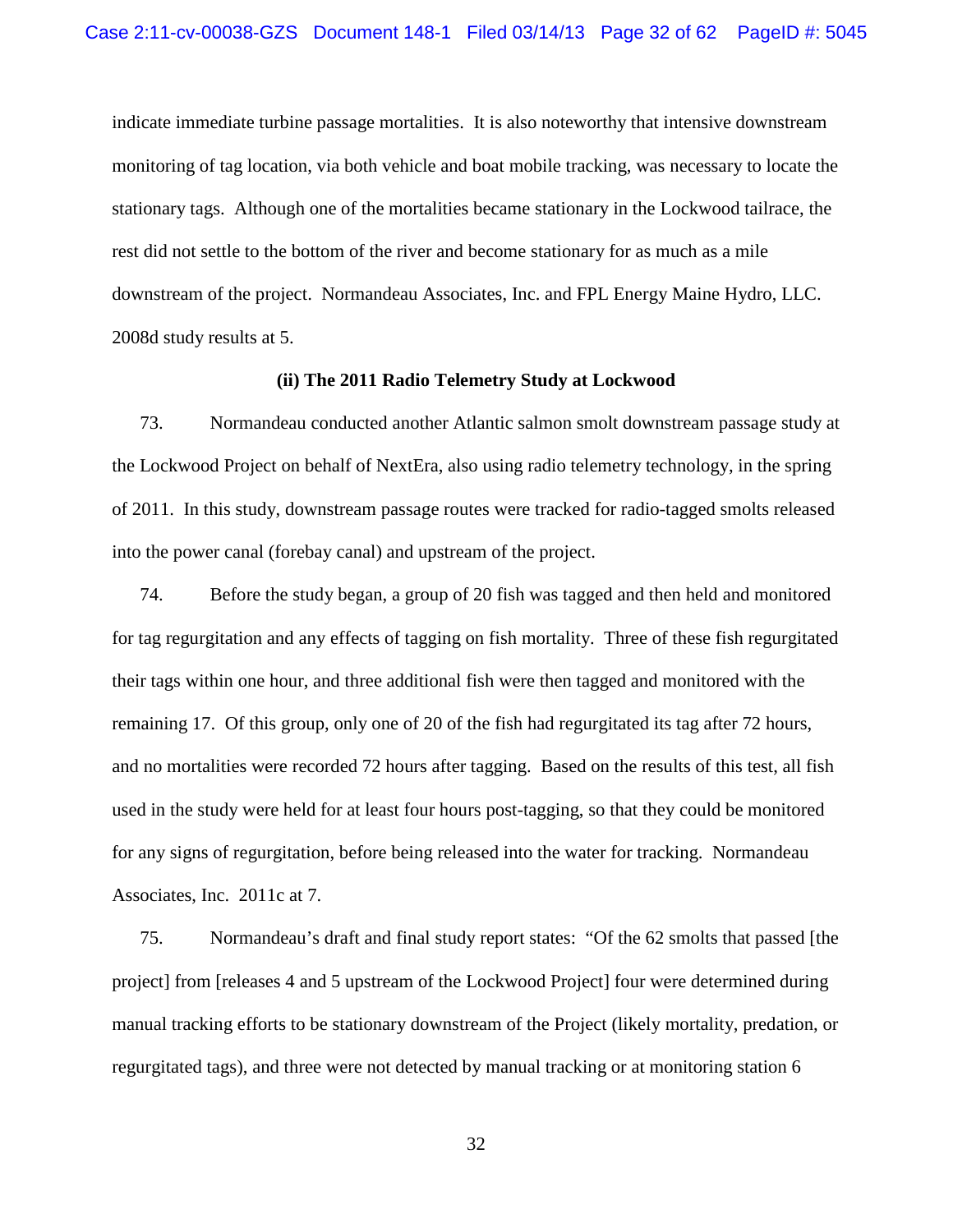(located approximately 1.75 miles downstream of Lockwood)." Normandeau Associates, Inc. 2011c at 14. Normandeau Associates, Inc. 2012f at 14. I conclude that it is most likely that these seven fish were killed by passage through the project. If any of these fish had been eaten by a predator, their tag likely would not have remained stationary, but would have moved as the predator moved, and likely would have been detected. Moreover, the level of natural mortality (including natural predation) is low (0.002% per kilometer [NMFS 2012 at 37, 60, based upon Penobscot River data]), which would indicate that any death by predation during the study likely was associated with disorientation of the smolt as a result of passage through the project, and thus would be considered a project-related mortality. During a NextEra ESA Habitat Conservation Plan meeting on April 26, 2011, Rick Simmons of Normandeau Associates and Gail Wippelhauser of MDMR indicated that they did not believe that striped bass would be a problem with respect to Atlantic salmon smolts during the study, because of water temperature. NextEra Technical Advisory Committee 2011 at EA Sub 00004923. Given the efforts taken by Normandeau to ensure against tag regurgitation during the study, regurgitation is also not a likely reason for the stationary or undetected smolt tags. Since most of the tag regurgitation observed before the commencement of the study occurred within one hour, Normandeau's practice of holding all of the study fish for at least four hours after tag insertion made regurgitation during the study unlikely.

76. According to the final study report, a total of 58 radio-tagged smolts were recorded as passing the project through one of the turbines during the 2011 study, and nine of these (17.3%) were undetected at the downstream monitoring station. Normandeau 2012f, Tables 6 and 8-16. The report lists "mortality or tag regurgitation" as the "presumed disposition" of six of these nine fish, and lists "unknown" for the other three. Normandeau 2012f, Table 7. For the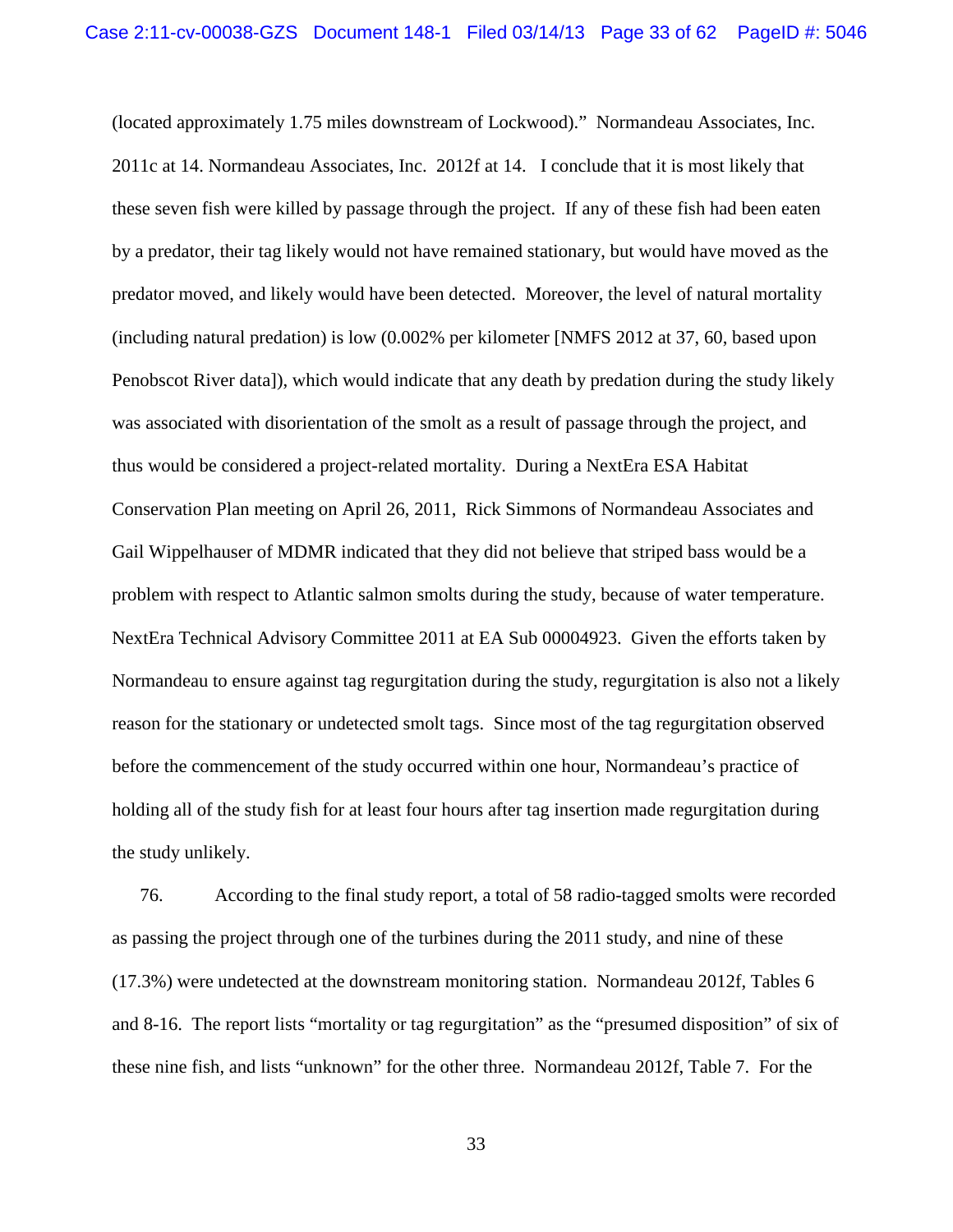reasons discussed in the previous paragraph, I believe that turbine-related mortality is the most likely explanation for these undetected tags. In other words, it is likely that these fish suffered immediate mortality because of turbine blade strike or impingement, that they dropped out of the water column before reaching the monitoring station, and that they were thus undetected at that monitoring station. It should be noted that, during the 2007 study discussed above, a more extensive manual search effort, which included the use of boats and vehicles to search from the river's surface, proved necessary to locate submerged and stationary tags.

#### **(iii) The 2012 Radio Telemetry Study at Weston, Shawmut, and Lockwood**

77. In 2012 a bypass effectiveness study was conducted at the Weston, Shawmut, and Lockwood projects using radio telemetry as the evaluation method. Normandeau 2012c. Downstream passage effectiveness was evaluated at Weston, Shawmut, and Lockwood by releasing five groups of tagged smolts upstream of Weston (the "Weston release groups") and tracking their passage route through each project, tracking the time and date of their passage past each project, and documenting any tags that were not detected at the next downstream fixed receiving antenna location. In addition, two groups of fish were released into the tailrace downstream of Hydro Kennebec, approximately one mile upstream of Lockwood, as part of a concurrent study at Hydro Kennebec, and their passage was tracked past Lockwood (the "Lockwood release groups"). Finally, the concurrent study at Hydro Kennebec provided four additional radio tagged Atlantic salmon smolt releases above Hydro Kennebec (the "Hydro Kennebec release groups"), and downstream passage of these fish past Lockwood was also tracked. Normandeau 2012c, Table 11.

78. Kennebec River flow was less than station capacity at Weston for the time period when fish were released and passed the Project, although two fish did pass via leakage at some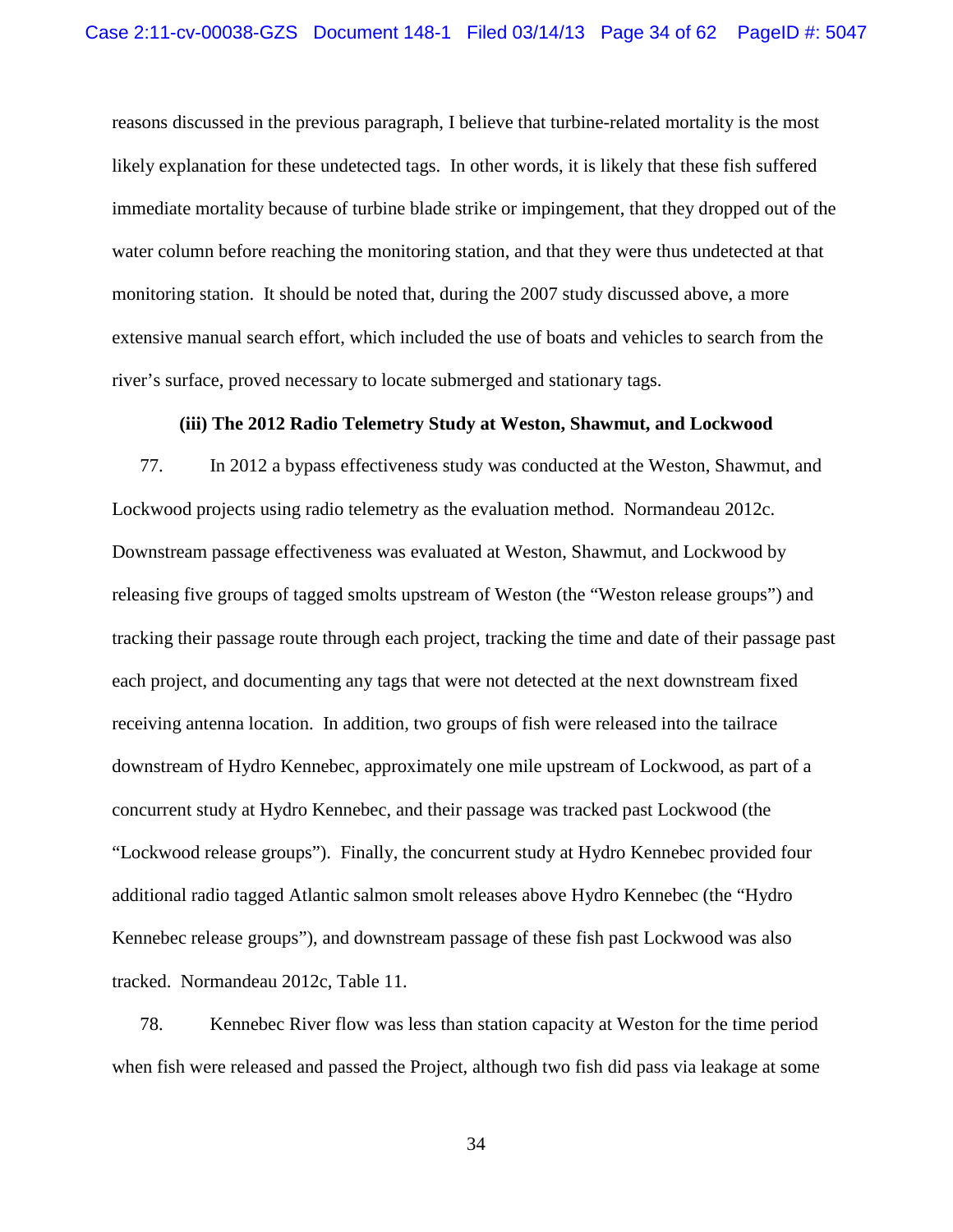location on the dam. River flows at Shawmut were generally less than station capacity during the period of fish passage. Shawmut did spill on May 30, 2012, but none of the fish passing the project on that day did so by spill (all five passed through the bypass). There was also spill at Shawmut from June 2 through 5, with spill increasing over this period, and one fish did pass via spill on June 5, 2012, when the project was spilling over 50,000 cfs. Normandeau 2012c, Appendix Table A and Table 2. The Lockwood Project had a number of damaged flashboards and did spill some water during the test period. Also, the Lockwood Project experienced flows in excess of station capacity on May 30, 2012, and June 3-11, 2012. During these periods when flow exceeded station capacity, 12 fish passed Lockwood, with one passing via spill, four passing through the downstream bypass, and seven passing through the turbines. During the remainder of the test period, 12 fish passed Lockwood via spill.

79. Summary results from the Weston releases provide a clear and comprehensive picture of what happens to Atlantic salmon smolts when they pass through the Weston, Shawmut, Hydro Kennebec, and Lockwood Projects. The detailed data are not yet available for the 2012 Hydro Kennebec study, but the effects of Hydro Kennebec are reflected in the data for fish reaching the upstream side of the Lockwood Project. Summary data from 2012 Hydro Kennebec study will be discussed later in this declaration. Of the 120 radio tagged smolts released upstream of Weston, passage was determined for 111, with the remainder not passing the dam. Of the 111 tagged smolts passing the dam, only 81 (73%) were detected at the receiver 5.5 miles downstream of Weston. Of these 81, two passed via dam leakage, 19 passed via unknown routes (mostly non-detects due to a power to equipment failure during release group 3), 35 passed through the bypass, and 25 passed through the operating turbines. Of the 30 tagged smolts that were not detected at the downstream receiver, 14 passed via turbines, 13 via the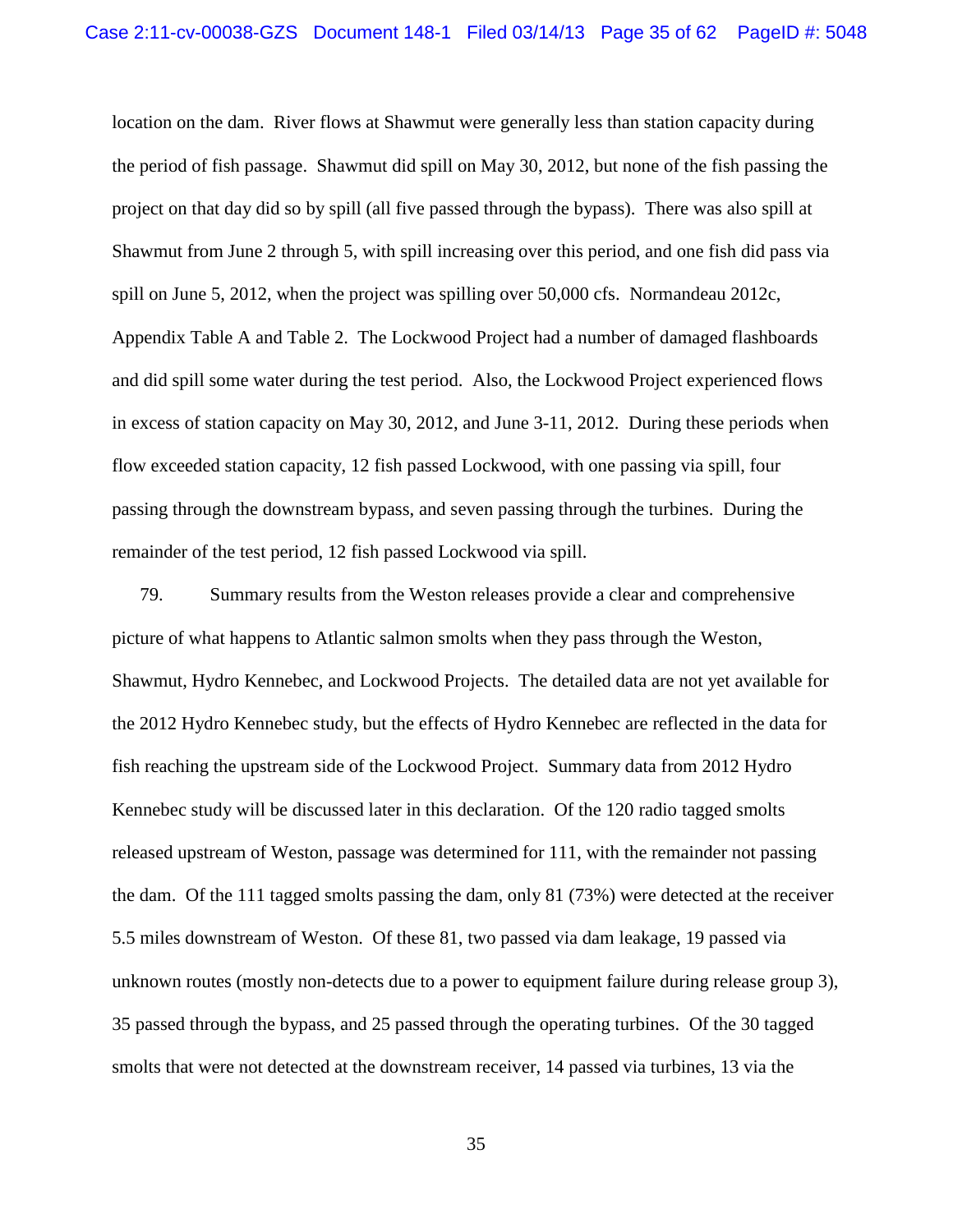bypass, and three via an unknown route. In total, 35.9% (14 of 39) of the tagged smolts passing through the turbines at Weston failed to reach the downstream monitoring location, and 27.1% (13 of 48) of the tagged smolts passing through the bypass failed to reach the downstream monitor. These two percentages indicate a high rate of mortality for tagged fish passing through Weston. Normandeau 2012c, Tables 6 and 12-15. Sixteen of the 81 fish detected at the Weston downstream receiver failed to reach the Shawmut Project, an additional seven miles downstream. In total, only 65 (58.6%) of the original 111 fish passing through Weston reached the upstream side of the Shawmut Project, a river distance of about 13.5 miles. Normandeau 2012c, Tables 6 and 12-15.

80. Of the 65 remaining tagged smolts that reached the Shawmut Project, fifty eight were detected at the receiver located 1.1 miles downstream of Shawmut. This represents 52.8% of the original 111 passing through Weston. Passage routes were determined for all 65 smolts reaching Shawmut. Bypass flows at Shawmut were maintained at 600 cfs, which ranged from 9% to 17% of station flow, and most of the fish passed Shawmut during the time period when bypass flows were in the 12% to 17% range. Normandeau 2012c, Table 2. One fish passed via spill, 53 of 65 (81.5%) passed through the bypass, and 11 of 65 (16.9%) passed through the operating turbines. However, these results may be somewhat skewed, since three of the six Francis turbines at Shawmut were not operating during the majority of the passage time period, and 19 of the 65 fish passing Shawmut did so on May 27 and 28, 2012 when four of the six Francis turbines were not operating. Also, the powerhouse containing the two propeller turbines is located in the southwestern corner of the forebay. The high bypass flows of 9 to 17% of station capacity (normal bypass flows are less than 2% of station capacity), combined with the number of Francis turbines being off line, and the location of the propeller turbine powerhouse,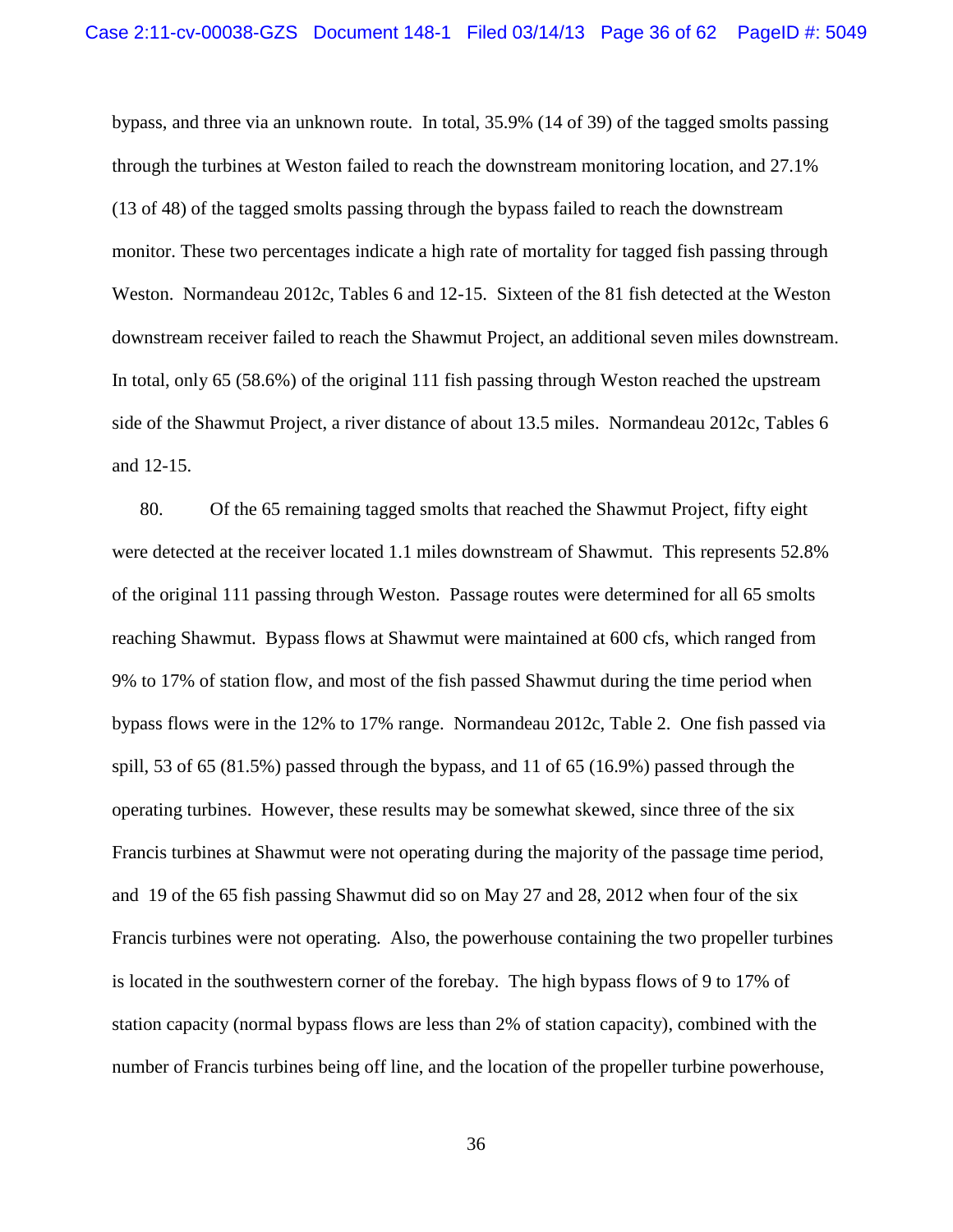may make these results atypical for "normal" operations at the Shawmut Project since, with the Francis turbines off line and the propeller turbines located in the southwest corner of the forebay, emigrating smolts were influenced by the large percentage of bypass flow before they could come under the influence of turbine flow.

81. Only 43 (38.7%) of the original 111 tagged smolts passing Weston arrived immediately upstream of Lockwood. Normandeau 2012c, Table 11. Passage routes were determined for 42 of these 43 fish, with one fish remaining upstream of Lockwood at the time the study was ended. Of these 42 fish, four passed via spill, 25 passed through the downstream bypass, and 13 passed through the operating turbines. Normandeau 2012c, Table 11. In addition, 38 of the 40 tagged smolts in the Lockwood release groups (released into the tailrace downstream of Hydro Kennebec) were detected immediately upstream of Lockwood. Of these 38 fish, two remained upstream of the Project, 11 passed via spill, nine went through the downstream bypass, and 18 passed through the operating turbines. Normandeau 2012c, Table 11. In addition, 72 tagged smolts from the four Hydro Kennebec release groups (released upstream of the Hydro Kennebec Project) were detected immediately upstream of Lockwood. Passage routes were determined at Lockwood for all 72 of these tagged fish, with nine passing via spill, 51 passed through the downstream bypass, and 12 passed through the operating turbines. Normandeau 2012c, Table 11. Combining the results of the Weston releases that reached Lockwood and the releases upstream and downstream of the Hydro Kennebec Project that also reached Lockwood shows that 153 fish reached Lockwood, with 85 of 153 (55.6%) using the bypass for passage and 43 of 153 (28.1%) passing via the operating turbines. Normandeau 2012c, Table 11. During the majority of the time period when fish were passing the Lockwood Project, three of the six Francis turbines were essentially shut down. Once these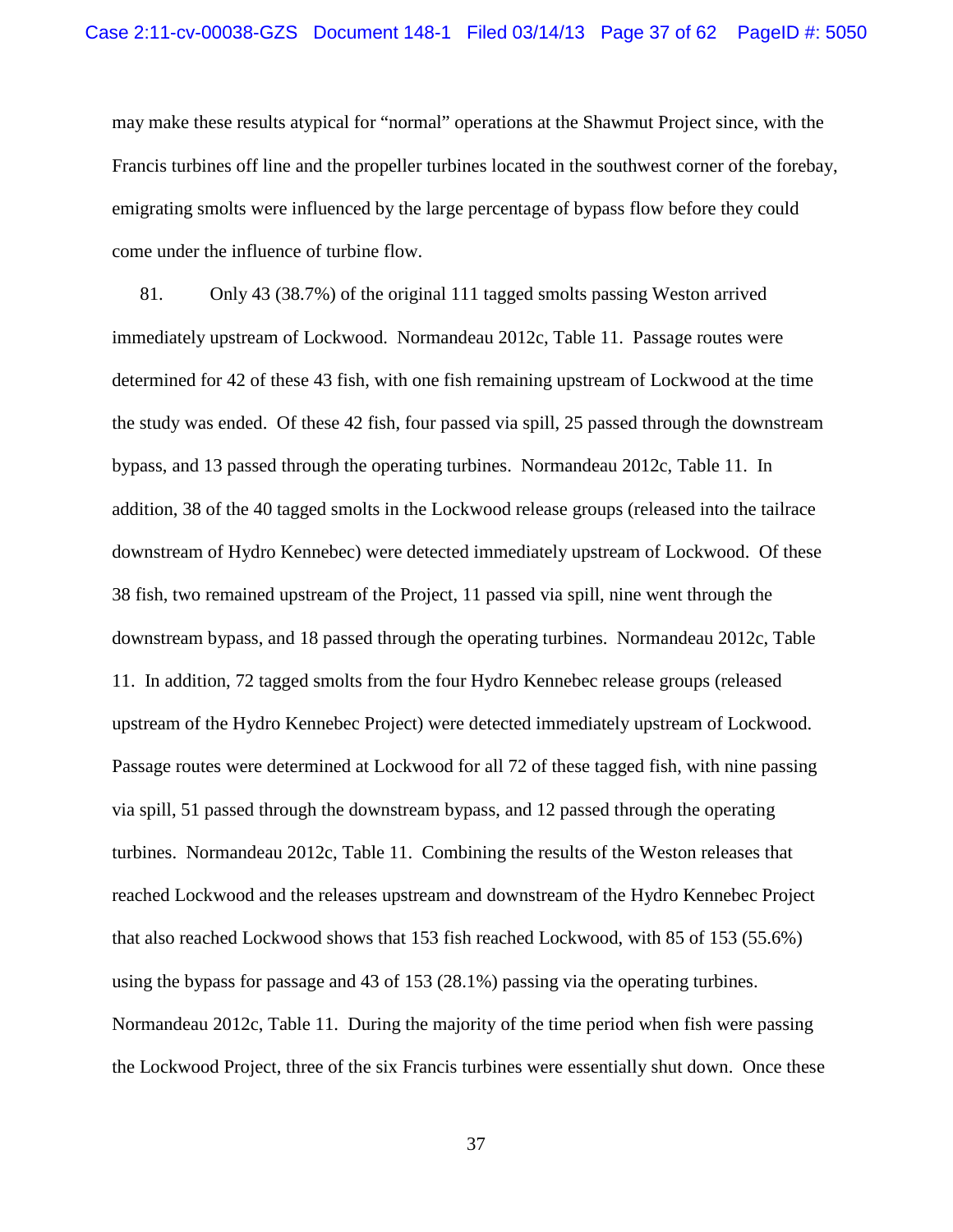Francis turbines went back on line on May 29, 2012, the proportion of fish using the turbines for passage changed. Sixteen fish passed via the bypass or turbines after May 29, 2012. Of these 16 fish, seven (43.8%) passed through the downstream bypass and nine fish (56.2%) passed via the turbines. Normandeau 2012c, Table 3 and Appendix Table A. Of the 43 fish passing through the operating turbines at Lockwood, 22 passed through the Francis turbines, and six of those failed to reach the downstream receiver location approximately 1.75 miles downstream of Lockwood. Four of these six fish were not detected by manual tracking upstream of the downstream receiver location and apparently became stationary shortly downstream of the Project. The remaining two fish were located >0.1 mile downstream of the Project but did not pass the downstream receiver location.

82. Of the 43 tagged smolts passing through the operating turbines at Lockwood, 21 passed through the Kaplan turbine and seven of those failed to reach the downstream receiver location approximately 1.75 miles downstream of Lockwood. Five of these seven fish were detected by manual tracking between >0.1 and 1.0 miles downstream of the Project but were not detected at the downstream receiver location. The remaining two fish were not detected by manual tracking upstream of the downstream receiver location and apparently became stationary shortly downstream of the Project. Normandeau 2012c, Tables 9 and 11. Overall, it appears that 13 of the 43 (30.2%) tagged smolts passing through the Lockwood operating turbines suffered lethal injuries. Normandeau 2012c, Tables 9 and 11.

83. The Normandeau (2012c) study report, at page 35, lists seven factors that the authors believe may have contributed to the loss of tags between the various projects. These factors are:

• Immediate mortality from dam passage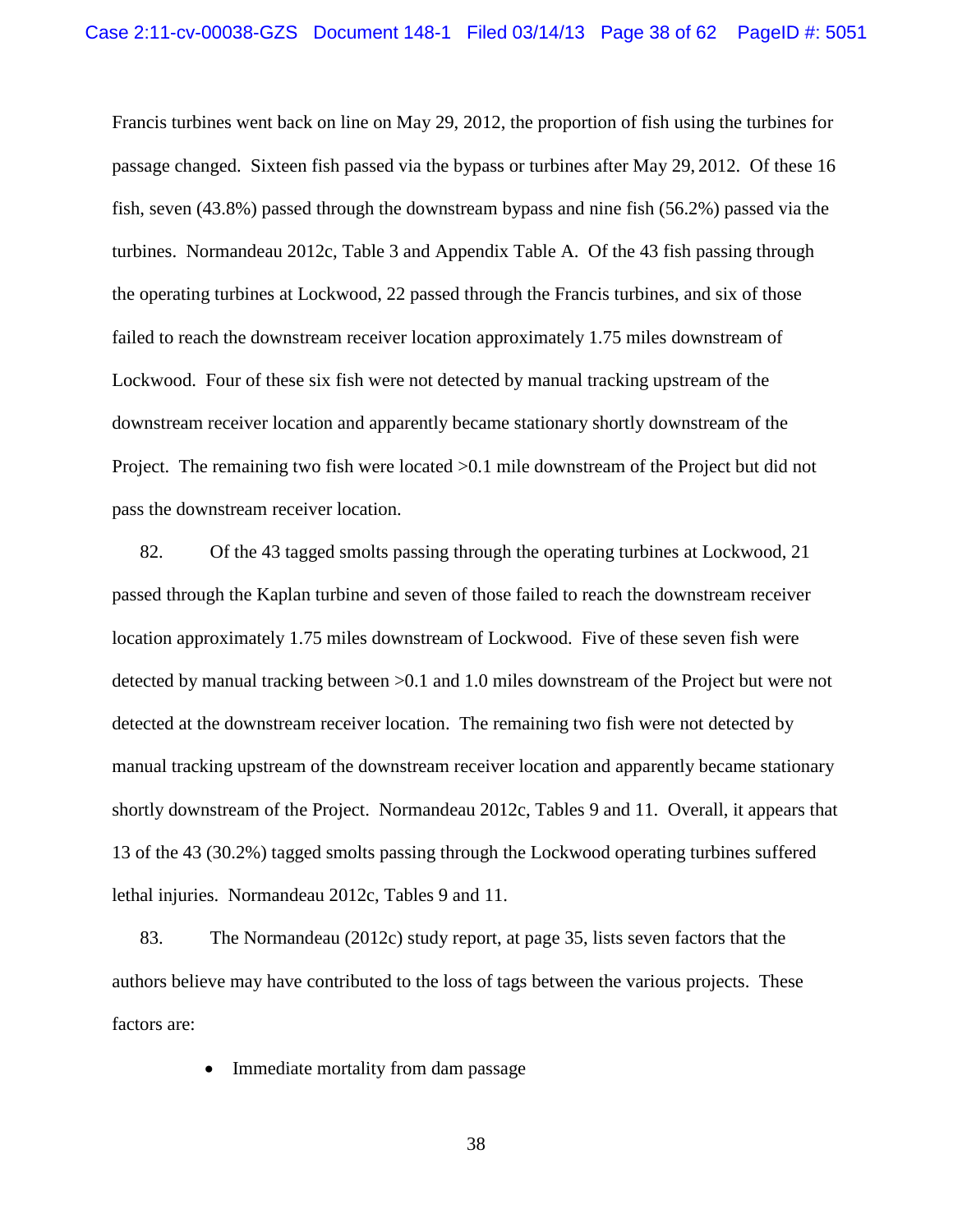- Delayed mortality from dam passage
- **Predation**
- Tag regurgitation
- Transmitter failure
- Low river flow, and
- Loss of migratory drive.

I discuss these factors below.

84. Expiration of the battery used in the radio tag releases is highly unlikely. This potential factor was identified as a possible reason for non-detection of two tags passing Lockwood. It was stated that: "Transmitters for both turbine-passed smolts were near or had exceeded the manufacturers warranted battery life of 15 days since their release upstream of the Weston Project". Normandeau 2012c at 15. According to the manufacturer of the tags, however, this statement is incorrect. The tags used for the Weston and Lockwood release groups were model NTC-3-2 nano tags manufactured by Lotek. According to Lotek's website [\(www.lotek.com\)](http://www.lotek.com/) and a discussion with a Lotek representative (Paul Wigglesworth, Lotek Manufacturing technical services representative, personal communication 2/13/13) the warranted battery life for this specific tag is 30 days, with a calculated battery life of 39 days. The total duration of the Normandeau 2012c study was from May 22 to June 12, 2012, a period of 21 days. Mr. Wigglesworth also indicated that their tag failure rate is less than 0.5% based on some 45,000 tags sold. I conclude that expiration of the battery used in the radio tags or tag failure are not valid or justified reasons for the rate of non-detection of the radio tags at study receivers.

85. Predation is mentioned as another factor that could account for non-detection of tags at the various receivers. While some predation has been documented for radio tagged fish in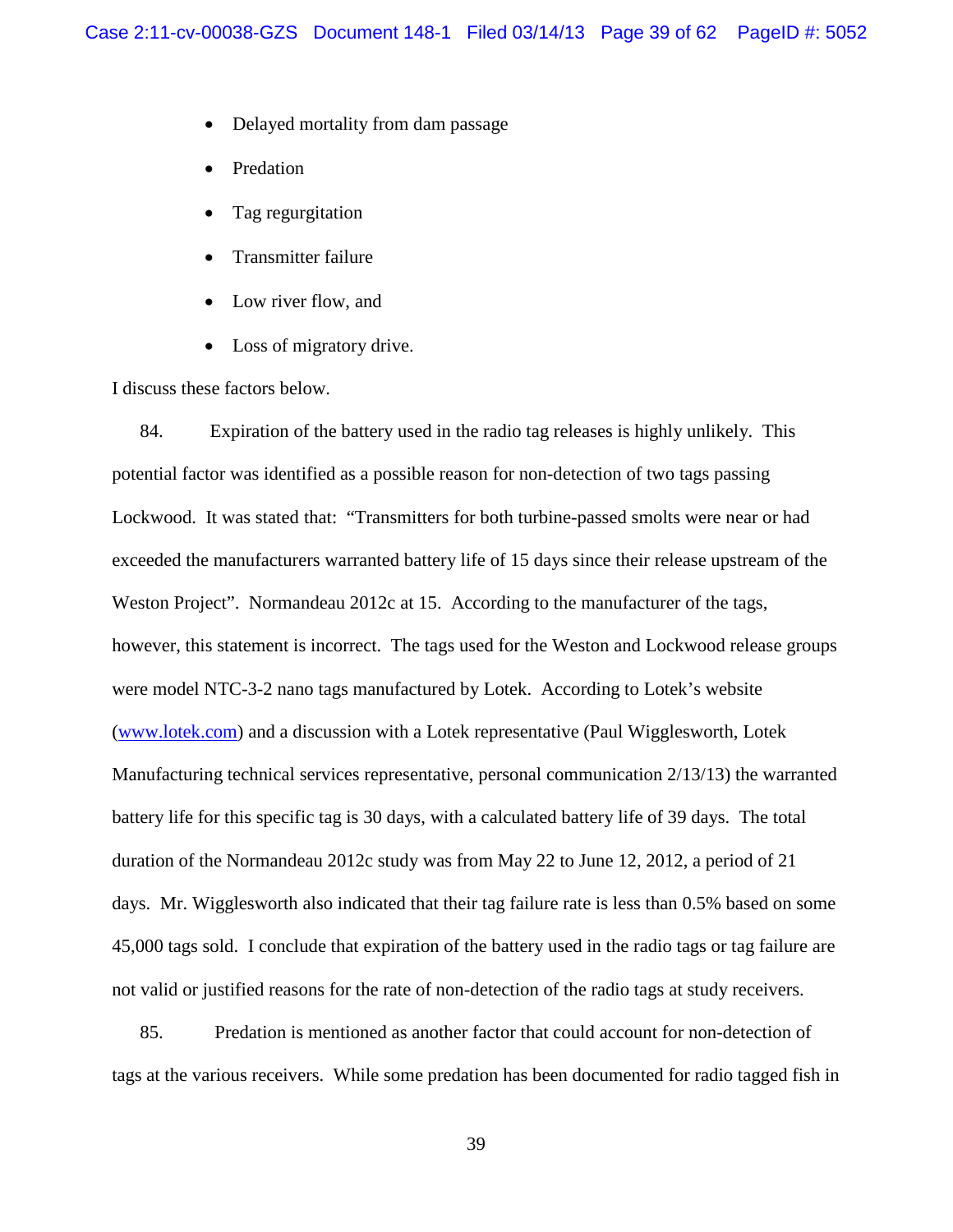the past, it is unlikely that predation could account for the large losses of radio tagged fish experienced in this study. First, the water temperatures during the study period were less than 17.8 $^0$  C. (64 $^0$  F.) as recorded at Lockwood. Normandeau 2012c, Table 3. At such moderate water temperatures, it is unlikely that warmwater predators would be very active during the study period. Second, most of the fish that were released and passed at Weston did so at night. Many of the Weston released fish were recorded at Shawmut before dawn on the day after the late evening release at Weston. Normandeau 2012c, Appendix Table A. The known predators on Atlantic salmon smolts that reside in the Kennebec River are "ambush" predators in that they ambush prey as they move past the predator's position in the stream. These predators detect prey by sight and thus are not generally active at night. Third, during a NextEra HCP meeting on April 26, 2011, Rick Simmons of Normandeau Associates and Gail Wippelhauser of MDMR indicated that they did not believe that striped bass would be a major problem with respect to Atlantic salmon smolts during the 2011 study at Lockwood. NextEra Technical Advisory Committee 2011 at EA Sub 00004923. Fourth, even if a fish had been consumed by a predator, the radio tag would in all likelihood continue to transmit with a reduced range. The range reduction would be about 75%, but the remaining range still could be 100 m or more, based on the tags having an original range of hundreds of meters. Paul Wigglesworth, Lotek Manufacturing technical services representative, personal communication 2/13/13. Based on the approximate locations of the Weston and Shawmut downstream receivers, an evaluation of Google Earth photos estimates the river width at these locations to be 150 to 200m across. Fifth, if a fish were consumed by a predator, it is likely that the tag would remain in motion and not become stationary. Sixth, it is highly unlikely that a predator population of sufficient size could be maintained in a river with a predation rate of approximately 3% of the available prey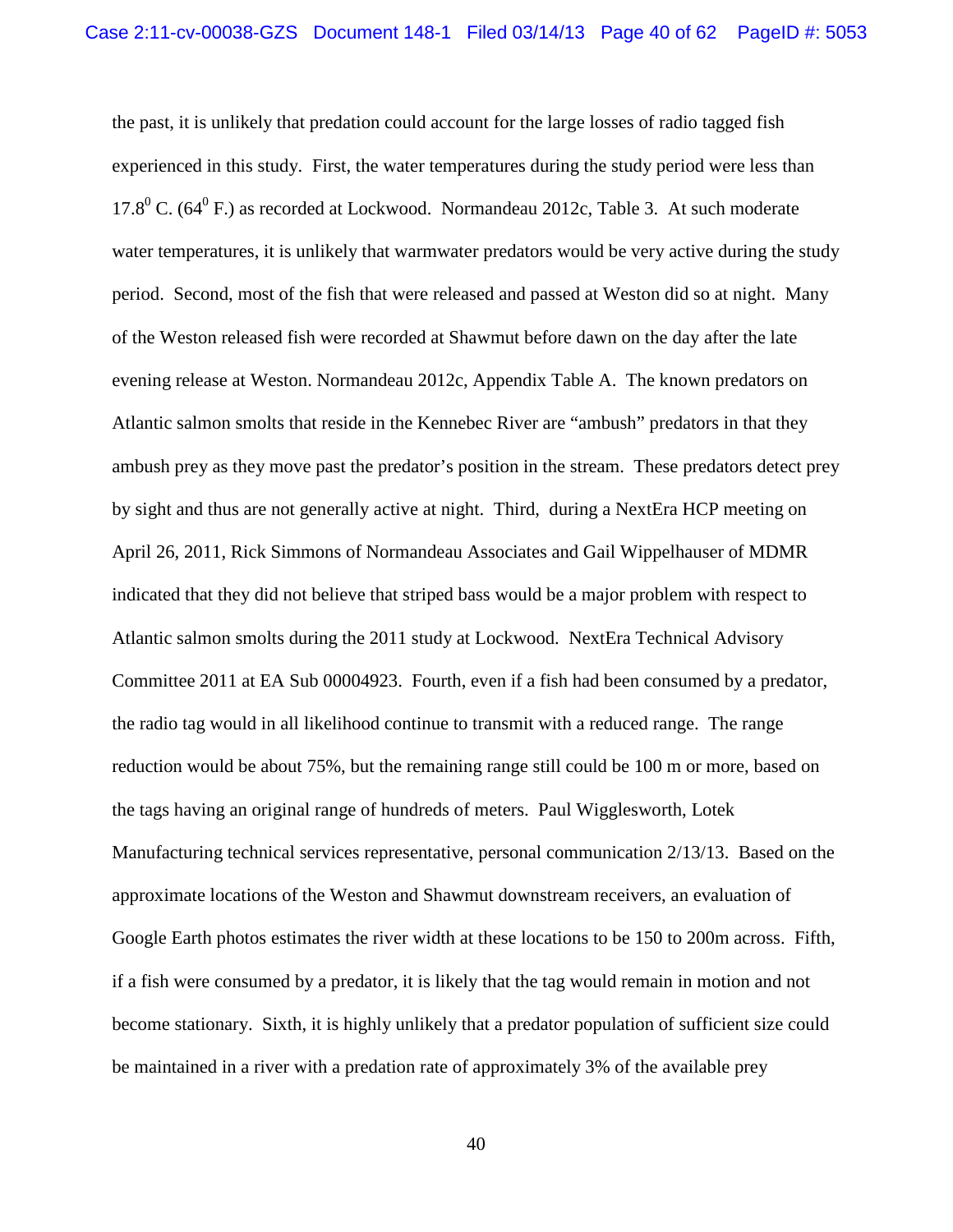population per three day time period (as it would have to be if a significant percentage of the undetected tags here resulted from predation). Normandeau 2012c, Appendix Table A. Seventh, NMFS estimates the level of natural mortality, including predation, is low (0.002% per kilometer, based upon Penobscot River data). NMFS 2012 at 37, 60. Over the approximately 32 kilometers from Weston to the monitoring station downstream of Lockwood, this would represent a predation rate of less than 1% for the stretch of the Kennebec under study. Given the information, above I conclude that predation (natural and project-related) would likely account for only a small percentage (estimated 1-3% per dam at Weston, Shawmut, and Lockwood) of the non-detect tags recorded during this study.

86. Another potential factor identified as a reason for non-detection of tags is tag regurgitation. In the Normandeau (2012c) study, a group of 20 fish were held post tagging with no regurgitation of tags or mortality noted. However, since a test done on tagged smolts held prior to the 2011 study (Normandeau Associates, Inc. 2011c at 7, discussed above) had shown that 75% of regurgitated tags occurred within one hour, all fish in the 2012 study were held for a minimum of six hours before release. In addition, gastric bands were placed on the tags prior to insertion to reduce the probability of tags being regurgitated. Normandeau 2012c at 14. Also, if Normandeau personnel believed that tag regurgitation is a major problem, given the experience of Normandeau Associates at conduction radio tagging studies, it would seem that they would have chosen to surgically implant the radio tags instead of using esophageal implants. Given the empirical data above, I would estimate that tag regurgitation would likely account for no more than 2-3% of the undetected or stationary tags found in the 2012 study.

87. The loss of migratory drive as a reason for the non-detection rates seen in the 2012 radio tagging study, while technically possible, is in my opinion highly unlikely for several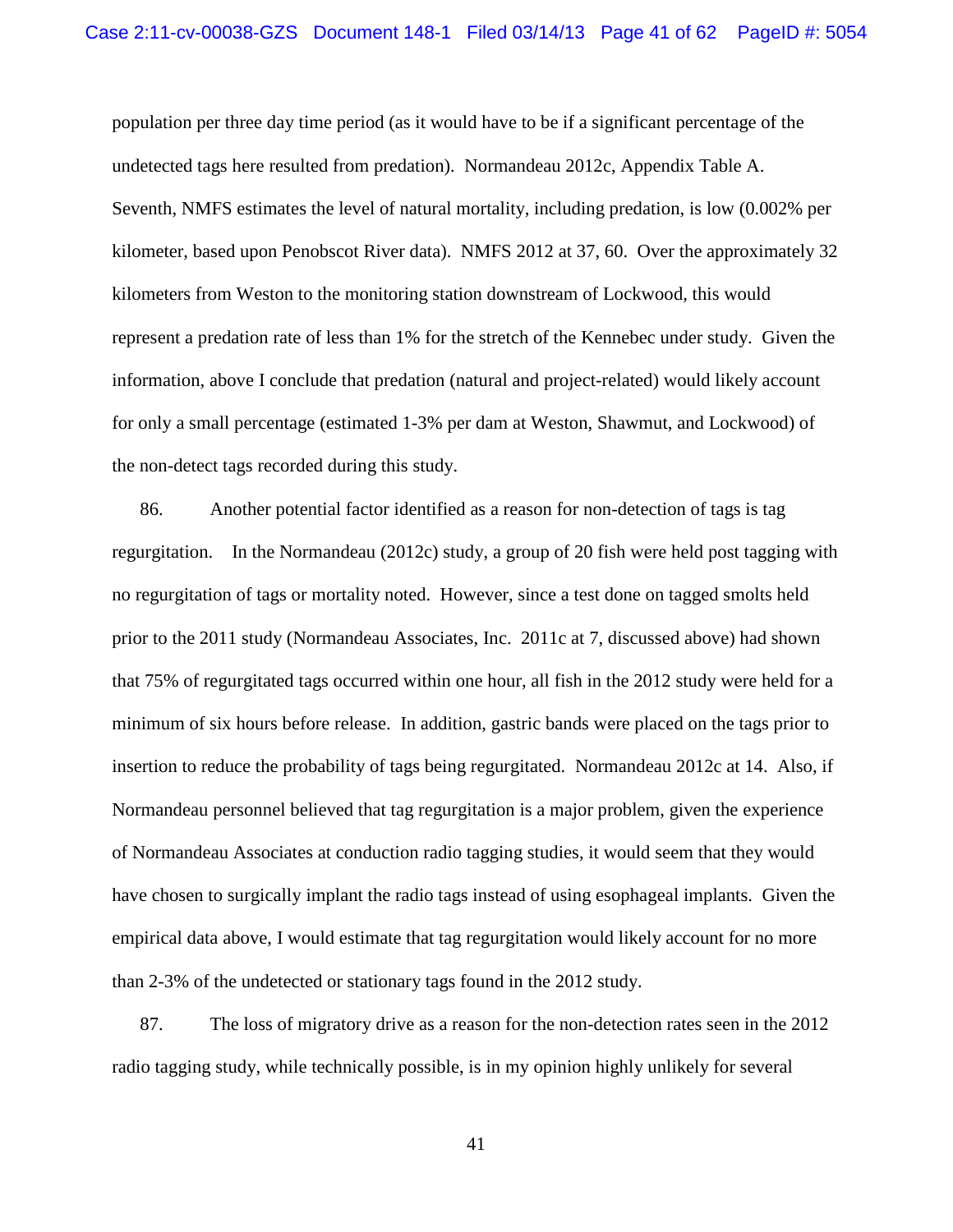reasons. First, tagged smolts were released one day after the last emigrating smolt was captured in the trapping program conducted on the Sandy River. This indicates that naturally produced fish were actively emigrating during the study period, and the tagged smolts can be expected to have been doing the same. Second, tagged fish in this portion of the Kennebec River are essentially only a day or two from reaching tidal influence and access to the Merrymeeting Bay estuary. In my opinion, fish that are this close to the ocean would not lose their migratory behavior. In fact, I would expect fish to increase their rate of downstream movement given the increasing trend in water temperature. Third, in past studies in the Kennebec, Normandeau has released tagged smolts into the river into the first week of June, without using loss of migratory desire as a reason for fish not being detected, and no rationale is offered as to why it should be an appreciable factor here. Normandeau 2012 at 35. I believe that loss of migratory behavior is a highly implausible factor to explain the high rate of non-detect tagged fish found in the 2012 study.

88. Finally, I believe it is not likely that low river flows could account for the large number of undetected radio tags. The lower flows would not be expected to affect the ability to track the tagged fish. Lower river flows would mean that the tag signal would have a greater range than if the tag were located in deeper water. In addition, lower flows would allow access to areas that would normally not be accessible by boat because of turbulence or water velocity conditions. It is possible that low flows could inhibit manual tracking from a boat, as Normandeau (2012c) suggests for manual tracking downstream of Lockwood. However, I note that manual tracking was accomplished by vehicle in the Normandeau 2011 Lockwood study over the same reach of river as surveyed in 2012. No explanation of why vehicle tracking was not attempted is given in the 2012 study. Also, tracking from a helicopter or small fixed-wing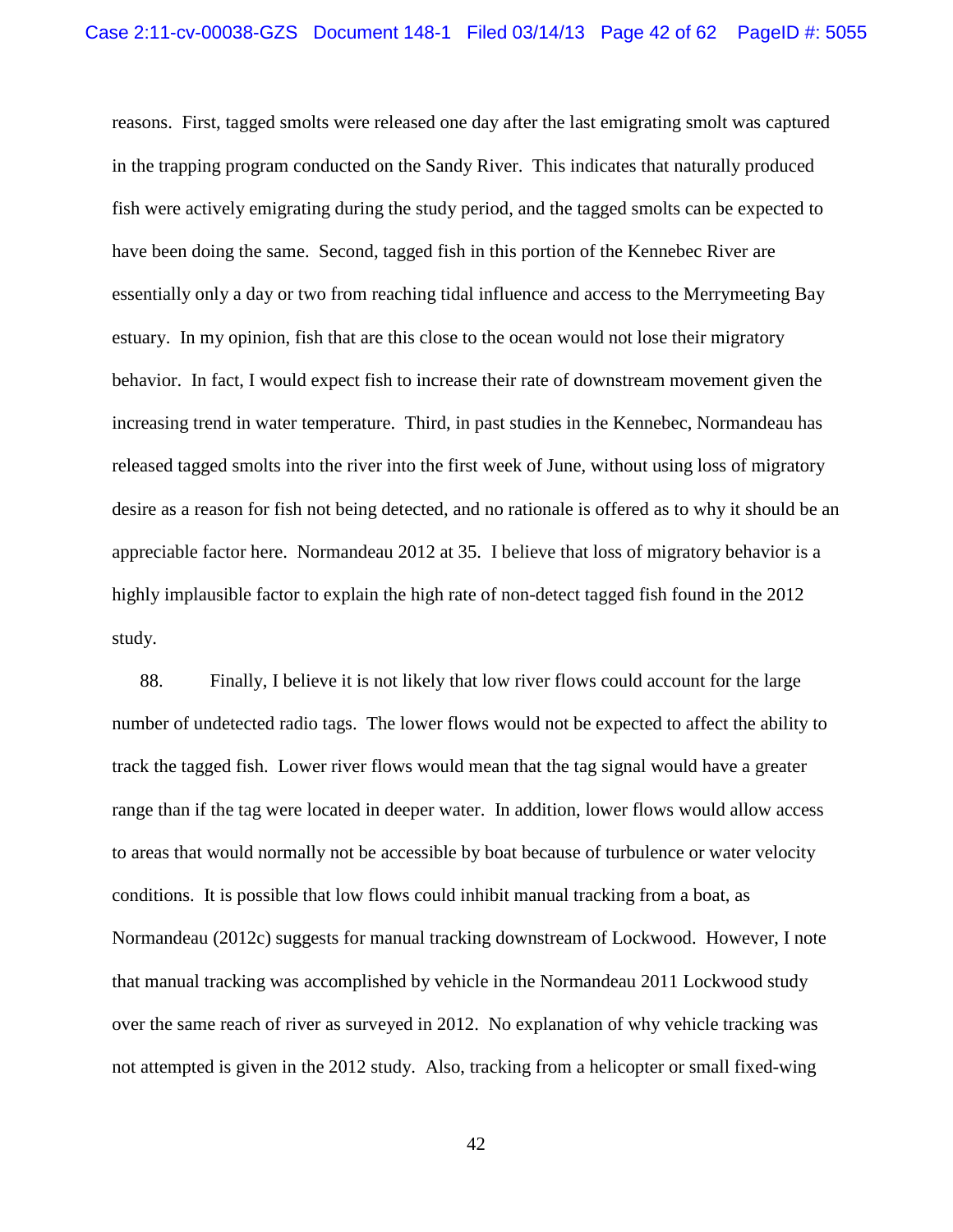aircraft was an option. Similarly, I can find no biological rationale indicating that low flows would have resulted in the high number of non-detect tags. Physiologically, the tagged fish were in a migratory mode (as evidenced by the number of fish that continued to emigrate during the 2012 study), water temperatures were rising in the river during the course of the study, and the photoperiod was increasing; all of these factors suggest that the fish were in a migratory state and river flow conditions would not have impeded their progress.

#### **Overall Evaluation of 2012 Study Results**

89. I agree with the authors the 2012 study report that "the design of this study was not appropriate to properly assess the whole station passage survival of smolts at or between the Weston, Shawmut or Lockwood Projects." Normandeau 2012c at 1. A paired-release methodology was not utilized, and differentiation between project-related and natural causes of mortality thus cannot be accurately quantified. Nonetheless, I believe that the data from this study are robust enough to provide strong evidence that significant mortality of the tagged Atlantic salmon smolts occurred as a result of passage at the Weston, Shawmut, and Lockwood projects during 2012.

90. I base this conclusion on four lines of logic. First, the stationary tags immediately downstream of each project are a definite indicator of dead fish. Even with only limited manual tracking in the tailrace at Weston, five stationary tags (4.5%) were recorded. At Shawmut, five tags (7.7%) of those passing were recorded as stationary within 1.1 miles downstream of the Project. The data from Lockwood are even more compelling. Of the 153 tags passing Lockwood (this total includes all three release groups), 20 (13.1%) were determined to be stationary. Normandeau lists passage-related mortality or tag regurgitation as potential causes for the stationary tags. Because, as discussed above, these are unlikely to be regurgitated tags, I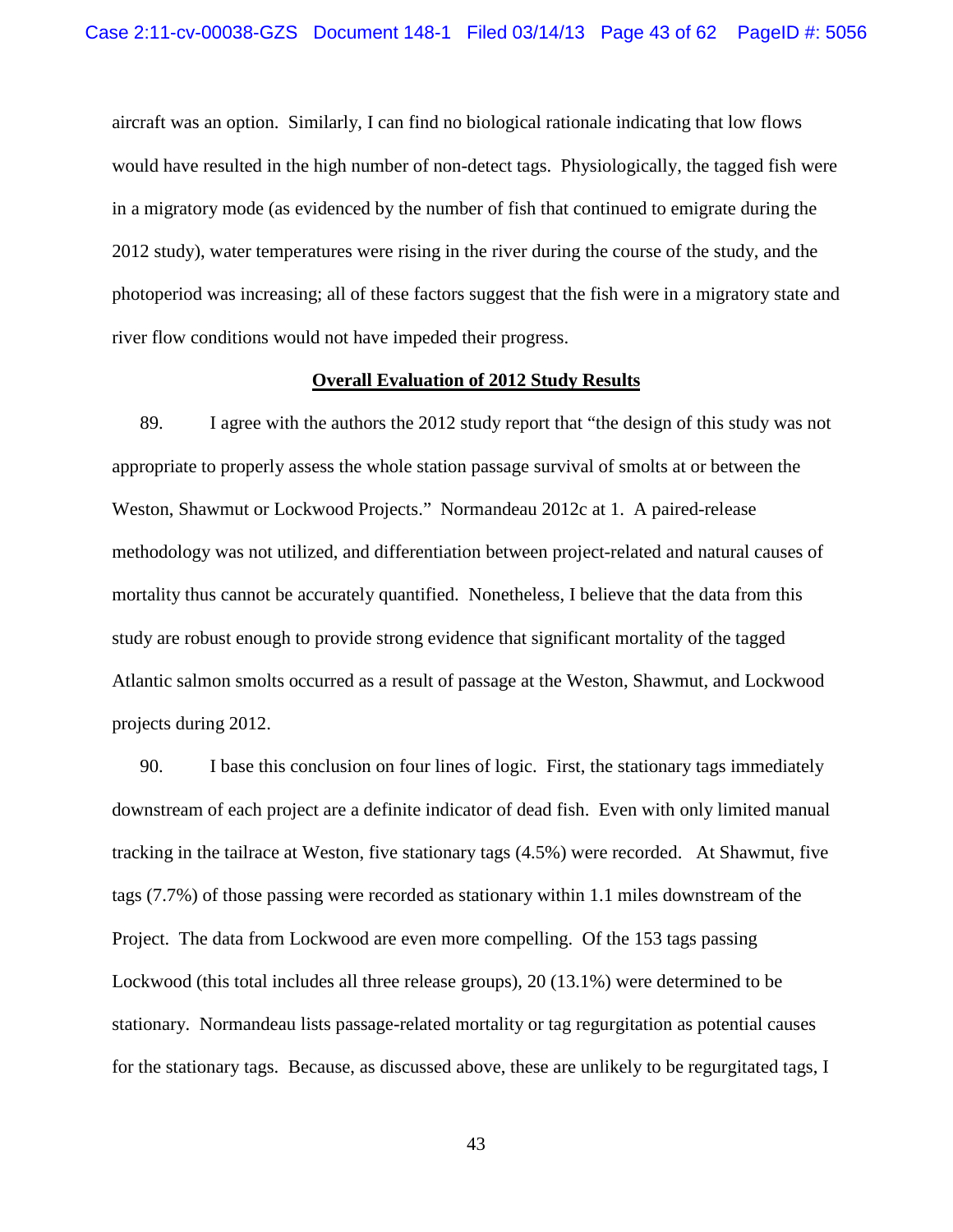conclude that significant rates of project-related mortality are occurring based on the stationary tag data alone. Normandeau 2012c at 32-34. Second, the much larger percentage of tags that were not detected at subsequent downstream receiver locations are a strong indicator of mortality associated with passing through a dam via the operating turbines or the downstream bypass. Third, as discussed below, the empirical data (stationary and missing tags) from this study are consistent with empirical data gathered at other dams. Fourth, as set forth above, the other factors (beyond project-related harm) listed in the Normandeau (2012c) report as possible explanations for the rate of non-detects are not supported by a logical analysis of the data.

91. As discussed directly below, there is a significant body of literature that summarizes various studies on mortality rates of fish passing through hydropower turbines. These data demonstrate that all three types of turbines in operation at the NextEra projects: 1) Francis turbines used at Weston, Shawmut, and Lockwood, 2) a standard Kaplan turbine used at Lockwood, and 3) propeller turbines used at Shawmut and Brunswick cause significant immediate and delayed mortality for fish the size of Atlantic salmon smolts in the Kennebec and Androscoggin rivers. The Francis turbines, especially, are capable of causing considerable mortality, and the significant smolt losses downstream of Weston (which uses only Francis turbines) are consistent with the empirical data. Given that, as discussed previously, this study was conducted while the bypass flows at all of these facilities were enhanced and the Francis turbines at Weston, Shawmut, and Lockwood were partially off-line, it is likely that mortality caused by these projects was more pronounced during previous operational periods.

### **(d) NextEra's Turbine Mortality Estimates**

92. NextEra and its consultants estimated turbine mortality for each of the turbines at these four projects using two different methodologies: applying empirical data generated from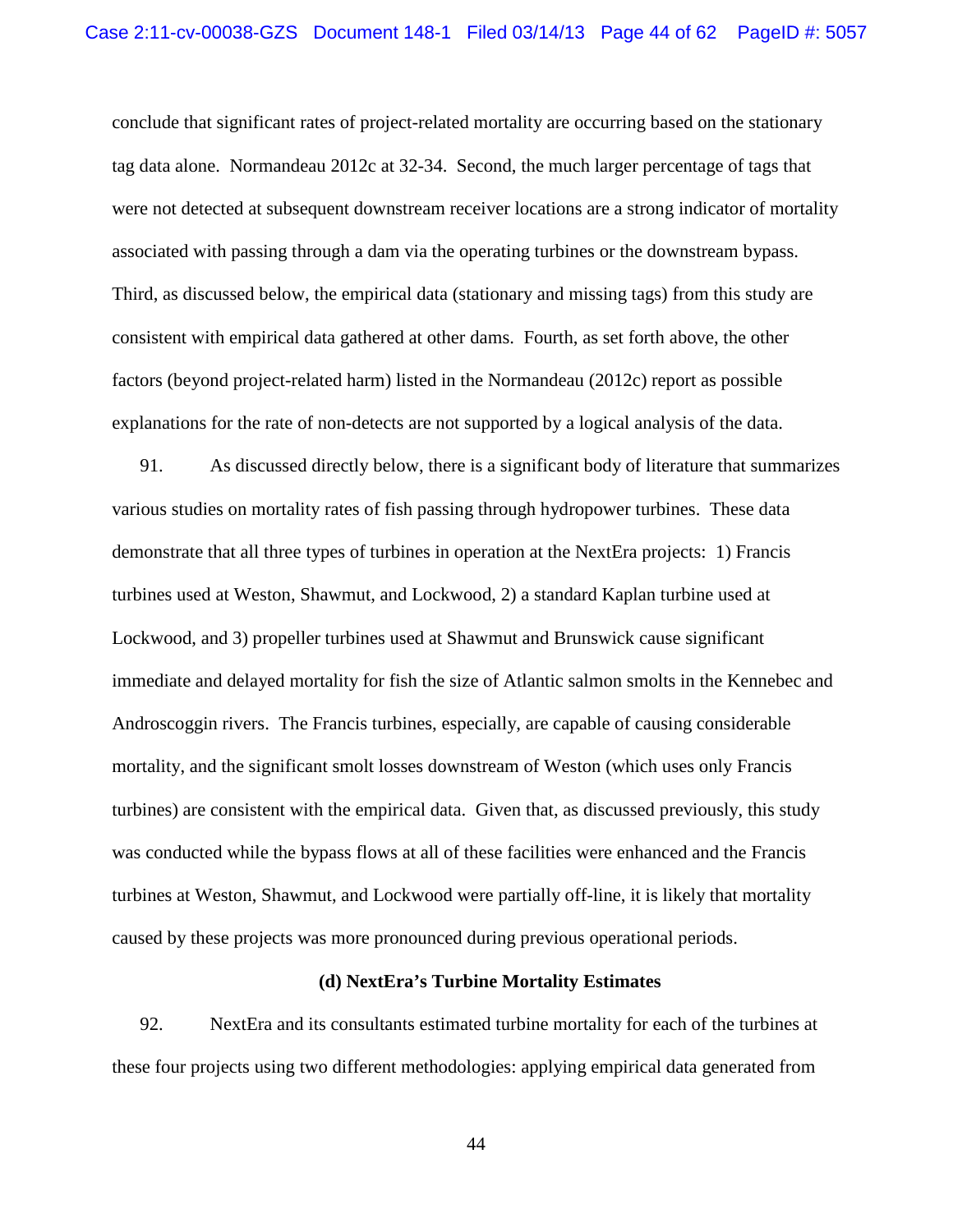mortality studies conducted at other hydroelectric projects, and applying a computer model designed to calculate the incidence of turbine blade strike. While each of these is a reliable method for estimating mortality when applied correctly, NextEra and its consultants used assumptions in applying these methodologies that largely tended to understate mortality. Thus, as explained below, it is my opinion that these estimates should be considered a "lower-bound" of actual turbine mortality at these NextEra projects.

# **(i) Estimates Based on Empirical Data from Mark and Recapture Studies Performed at Other Dams**

93. A common and well-accepted method for evaluating mortality and injury at hydroelectric projects is to conduct what is known as "mark and recapture" studies. In such studies, a certain number of test fish are: tagged; released above the hydroelectric project into a downstream passage route (turbine, bypass, spillway, etc.); collected after passing through that route and held for a specified period of time; and then examined for mortality and injury. To account for any injury or mortality that may be caused by the handling of the test fish, a representative group of "control" fish are also tagged, but are held in a holding tank rather than being released to pass through the passage route under consideration. The control group is held for the same period of time as the recaptured test group, and the control fish are then also examined for mortality and injury. In general, the incidence of injury and mortality to the control group is subtracted from the incidence of injury and mortality to the test group to yield the calculated injury and mortality rate attributable to the passage route under consideration. Mark and recapture studies are well-accepted among fisheries biologists as a means of estimating mortality, injury, and movement of salmon and other fish. I have personally conducted and supervised the performance of mark and recapture studies involving salmonids and other fish.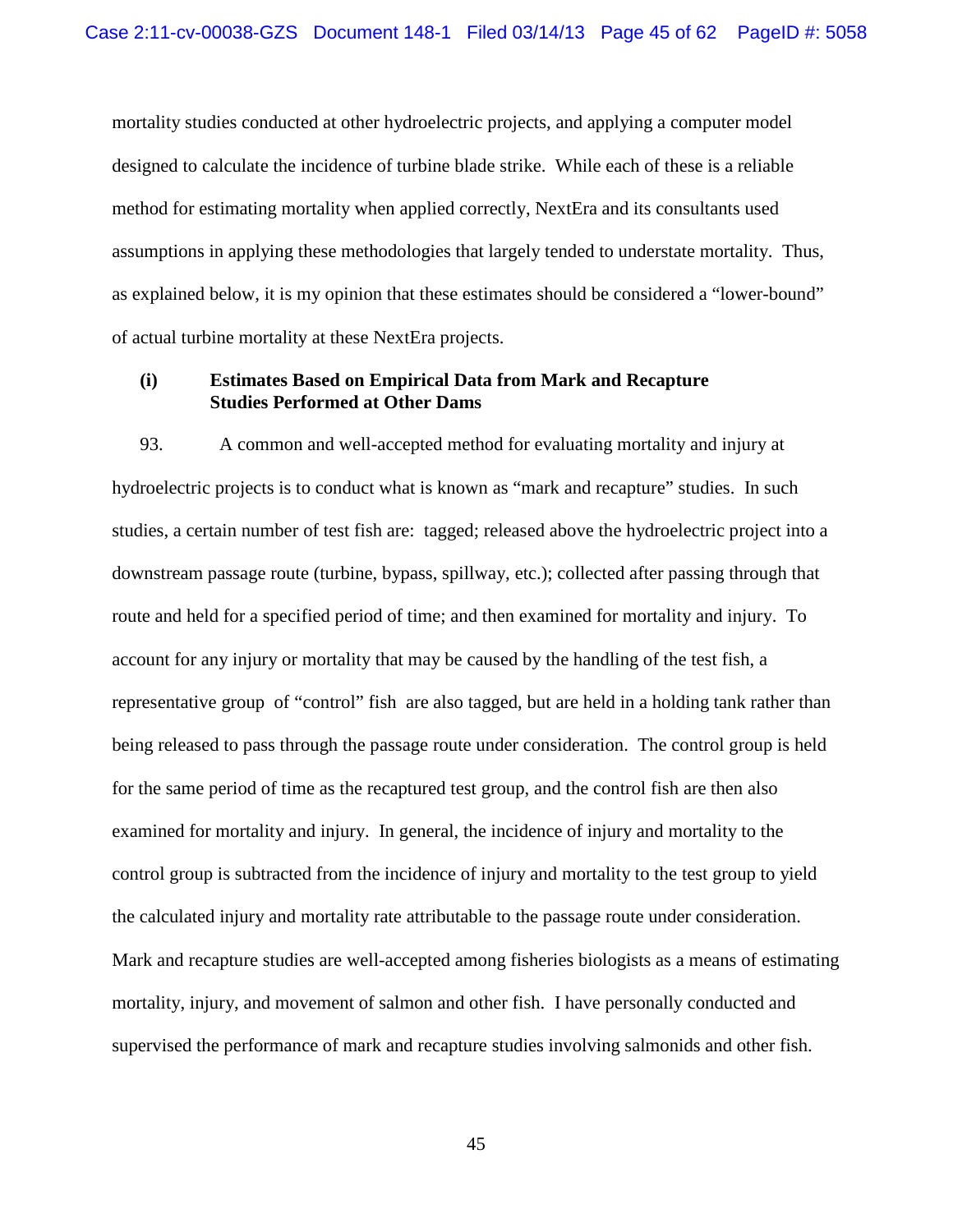94. Historically, the passage route most commonly studied via mark and recapture studies at hydroelectric projects in the United States has been passage through turbines. This is because turbines are known to usually be the most dangerous route of passage at hydroelectric projects. A large database of the results and specific methodologies of a great number of mark and recapture studies performed on turbines at hydroelectric projects throughout the country has been compiled by the Electrical Power Research Institute ("EPRI"), and has been published in two documents that are available in an electronic format. Stone and Webster Environmental Services (1992) Sections 3 and 4, Winchell and Amaral (1997). This database is commonly used by fisheries biologists as a means of estimating mortality and other injury to salmon and other fish passing through turbines at hydroelectric projects, and it is considered a reliable source of information within the profession. Franke et al. (1997) in Tables 4.2.1 to 4.2.4 contains the results of a number of turbine passage survival rate studies. Robson et al. (2011), at 31-34, also contains a less extensive summary of dam related mortality studies using mark and recapture techniques.

95. Information from the Winchell and Amaral (1997) database, and from similar mark and recapture studies done more recently, is commonly used by fisheries biologists as a means of estimating mortality and other injury to salmon and other fish from passage through turbines at hydroelectric projects at which no mark and recapture studies have been done. (The underlying data used in Stone and Webster Environmental Services are currently only available in hard copy.) When used properly, comparisons of similar turbine types, turbine runner diameter, comparable fish lengths, and a sufficiently robust number of comparable studies, a reasonable estimate of turbine mortality can be developed using these empirical data. This practice is wellaccepted, and considered reliable, within the profession. Indeed, one of the primary purposes for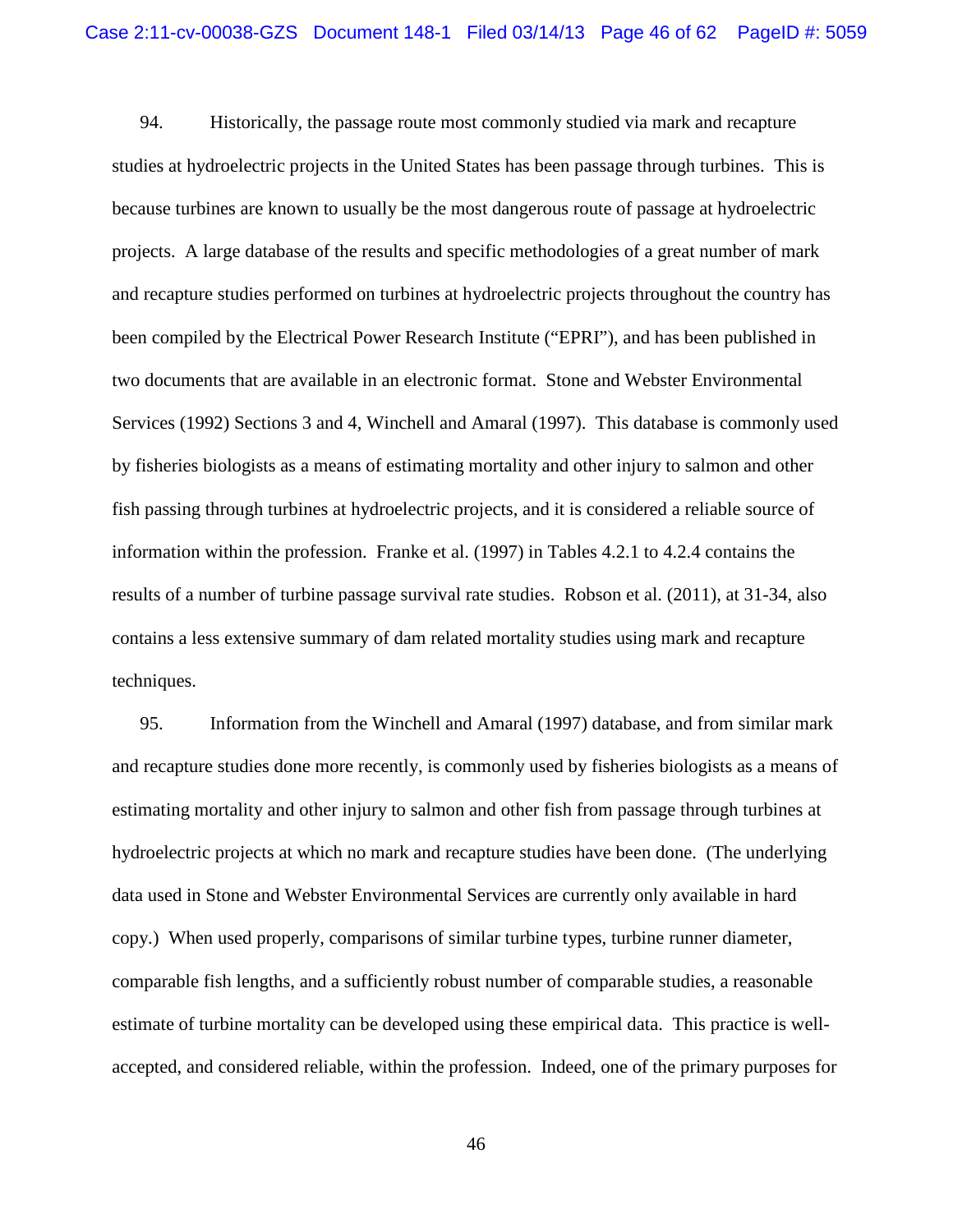the compiling of this data base was to enable such estimates to be performed. Winchell and Amaral (1997). In my professional career, I have used the Winchell and Amaral (1997) database for this purpose, and have made conservation biology decisions based on likely mortality and injury rates at hydroelectric projects derived from proper use of this data base and from similarly reliable mark and recapture studies done more recently. The NMFS has accepted this methodology as a means of determining the existence and the degree of "take" of fish that are listed under the Endangered Species Act, so long as the mark and recapture studies on which the estimates are based evaluated injury and delayed mortality, and not just immediate mortality, from turbine passage. In fact, NMFS relied upon information from the Winchell and Amaral (1997) database to support their recent biological opinion on hydropower operations at the Hydro Kennebec Project on the Kennebec River.

96. There at least four primary reasons why proper use of the Winchell and Amaral (1997) database, alone or in conjunction with scientifically defensible mark and recapture studies completed since that database was published in 1997, is considered a reliable methodology for determining injury and mortality rates. First, although there are differences in specific operational practices among different hydroelectric projects, the injury and mortality rates resulting from a particular type and size of turbine fall within a reasonably defined range across a wide variety of locales and operating practices. The types and sizes of turbines used at the NextEra dams are represented within the database. Second, because the database was relatively comprehensive at the time of its creation and contains detailed information about the tests performed and the size, specifications, and operational characteristics of the turbines tested, a trained biologist is able to select the group of study results that is most likely to reflect the turbines at the hydroelectric project for which the injury and mortality estimate is being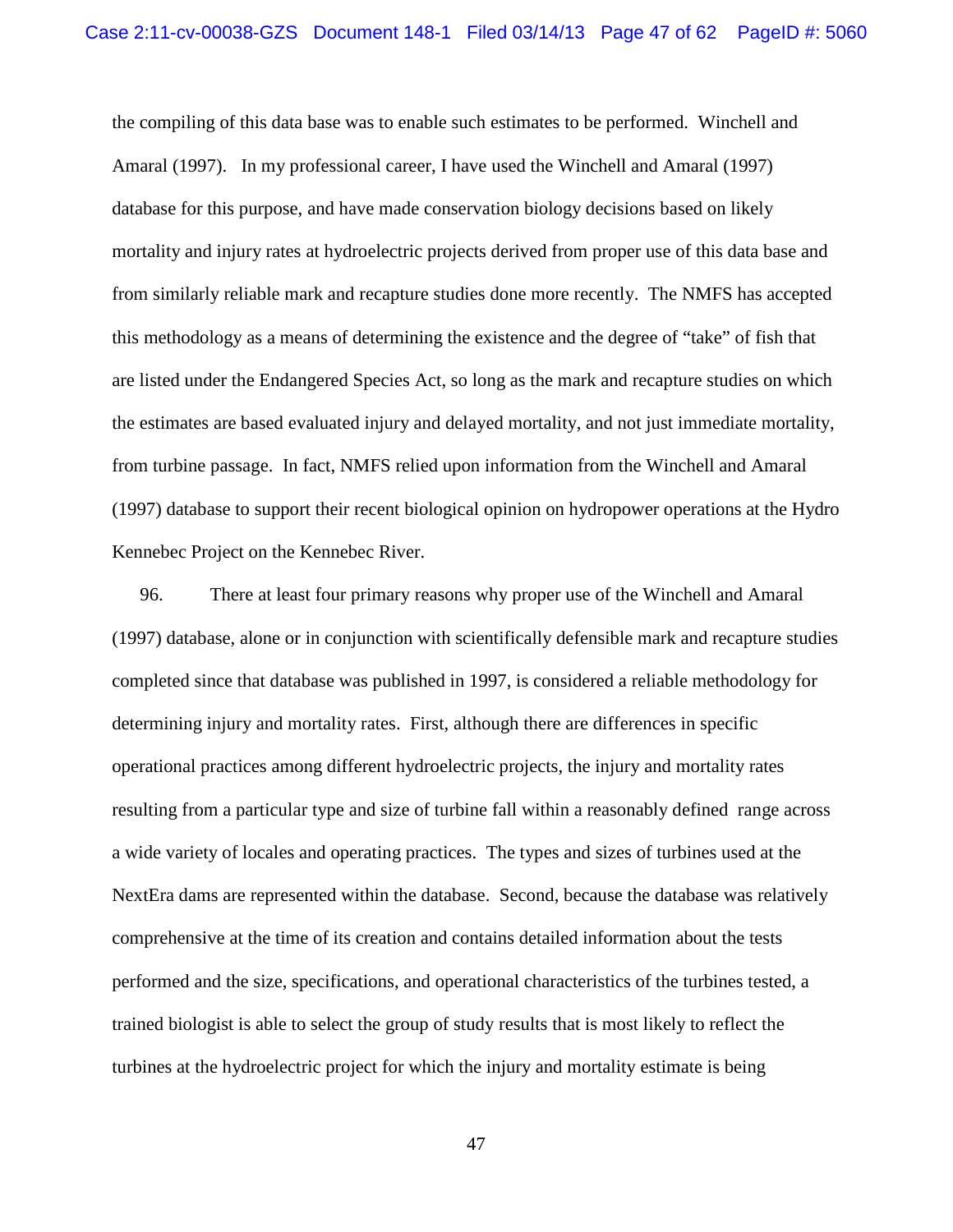developed. Third, the number of test fish groups represented in the database allows evaluation of multiple data points, gathered at multiple locations, which tends to provide scientific reliability to the conclusions reached. Fourth, the published literature from other individual studies that are not included in the Winchell and Amaral (1997) database show results generally consistent with those in the database.

97. NextEra and its consultants, Normandeau Associates, utilized data from the EPRI database and from mark and recapture studies done by Normandeau at other locations to estimate turbine injury and mortality to Atlantic salmon smolts from each of the turbines at each of the four NextEra dams under consideration here. Normandeau 2012a various pages; Normandeau 2012b various pages; Normandeau 2012d various pages; and Normandeau 2012e various pages. I believe these estimates understate actual mortality at these turbines, based on three reasons.

98. First, it appears that only one of the empirical studies used by NextEra and its consultants evaluated 72-hour turbine mortality, and NextEra states that its turbine mortality estimates from empirical data are for 48-hour mortality. A 48-hour mortality estimate does not capture the delayed mortality that occurs more than 48 hours after turbine passage. Further, NextEra's estimates to not include the additional turbine-related mortality that occurs due to predation to fish that are injured or disoriented (but not killed) by turbine passage. Such fish display abnormal behavior that attracts predators.

99. Second, NextEra and its consultants used median river flows in calculating their "whole station survival" estimates. The use of median flows automatically allocates a portion of river flow to spill over the dam and fails to account for low flow conditions, such as occurred during the 2012 smolt migration season, during which all of the emigrating Atlantic salmon, both smolts and kelts, have to pass through project turbines or downstream bypasses. Normandeau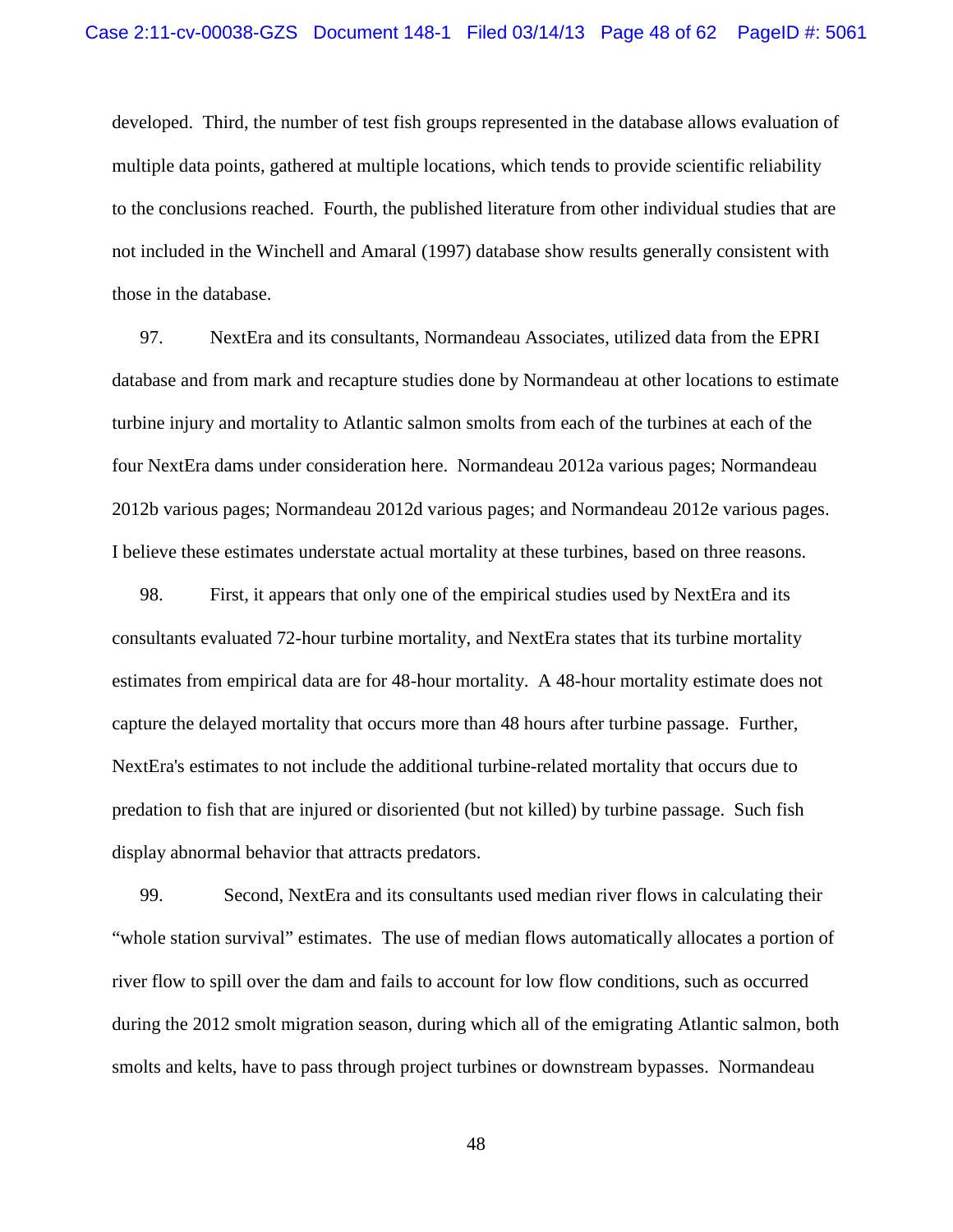(2012c) documents the low flow conditions present on the Kennebec River in late May and early June of 2012, and (as discussed above) the radio telemetry study conducted during that period showed much higher rates of smolt mortality than predicted by NextEra from the empirical data. A more detailed discussion of the river flow data relevant to each of the NextEra projects is found in my January 16, 2012, written report, attached here as Exhibit 1.

100. Third, NextEra and its consultants used comparisons to studies that included tests on fish shorter in length (110-220 mm (4.3 to 8.66 inches)) than would be expected to be seen in Atlantic salmon smolts from the Kennebec River. Field data gathered by USFWS on Atlantic salmon "pre-smolts" (fish that have not yet reached full smoltification) from Togus Stream, a lower Kennebec River tributary, showed pre-smolts ranging from 152 to 277 mm (5.98 to 10.9 inches) in length in early winter. (U.S. Fish and Wildlife Service, 1996, unpublished data previously provided to NextEra). Comparisons to empirical turbine mortality studies using shorter fish tended to understate NextEra's turbine mortality estimates.

#### **(ii) Computer Modeling Based on the Operational Characteristics of the NextEra Dams**

101. In addition, NextEra and its consultants used information from a modeling study on advanced turbine design, Franke, et al. (1997), to generate survival and mortality estimates at NextEra dams. Normandeau 2012a various pages; Normandeau 2012b various pages; Normandeau 2012d various pages; and Normandeau 2012e various pages. This study is referred to as the "Franke model" in this declaration. The Franke model is well-known in the field as a means of estimating mortality from standard Kaplan turbines, and it does have applicability to propeller-type Kaplan turbines as well. When used as intended, the Franke model can produce results that are reasonable estimates of turbine passage survival that are consistent with empirical data.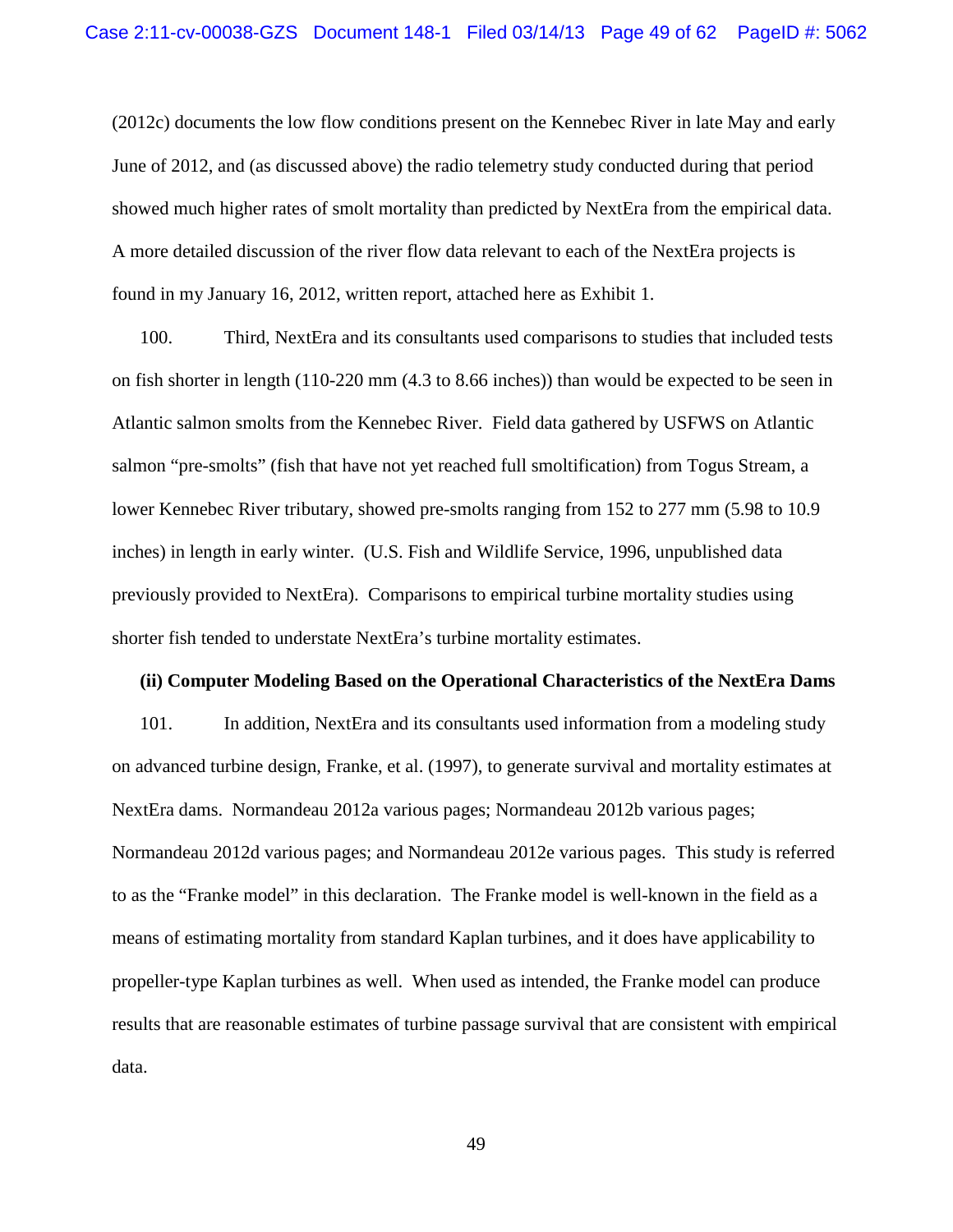102. In my opinion, however, use of the Franke model is not as reliable a method for calculating turbine mortality as is the use of empirical data from appropriate studies found in the EPRI database and other empirical studies that have been conducted since the EPRI database was published in 1997. There are a number of inputs used in the Franke model, including certain operating parameters of the turbines under analysis. However, a key parameter used in the model that has a significant influence on the passage survival estimate generated is a "strike mortality correlation factor" (designated by Franke as "lambda"). Franke et al. (1997) at 97. It is easiest to think of lambda as a "fudge factor" introduced into the model to bring the model's predicted survival estimate in line with the empirical data used to calibrate the model. The Franke model was developed for Kaplan turbines, and initial model calibration indicated that a lambda value of 0.2 provided the best fit of the empirical data for Kaplan turbines. Franke et al. (1997) at 97-98 and Figure 4.4.3-6 at 104. However, there is significant "scatter" in the data presented in this portion of the Franke study, and while a lambda of 0.2 appears to be the dominant value in the data, this is by no means definitive, and some of the data suggest that a higher lambda may be appropriate for Kaplan turbines. However, subsequent testing of the model on a large Kaplan turbine at Wanapum Dam on the Columbia River found that a lambda of 0.2 appeared to overstate turbine mortality for this turbine under some conditions. Thus, as stated in the Franke study, "As this seems unrealistic, a value of lambda equal to 0.1 was *arbitrarily chosen* for the strike equation and leading edge strike mortality was recalculated**."** (Emphasis added). Changing the lambda value from 0.2 to 0.1 *increases* the model's predicted turbine survival, thus *decreasing* the projected mortality. The underlying issue, which can be seen from the data plots in the Franke study, is that no single "correlation factor" will permit the model to be accurate in all circumstances, which thus indicates the underlying limitations of the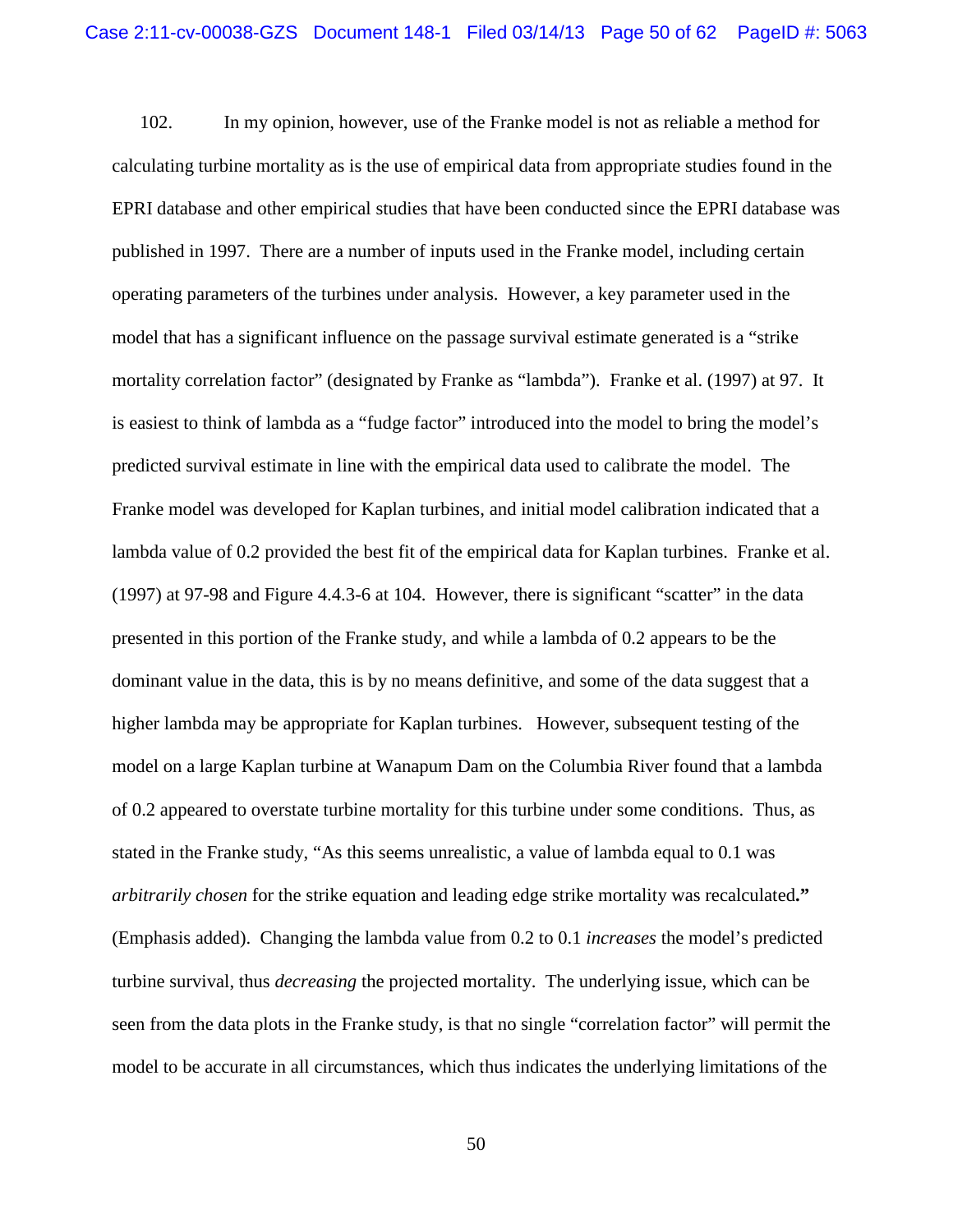model. For this reason, I believe use of the Franke model tends to be less reliable than reliance on empirical data.

103. Further, it is my opinion that NextEra and its consultants have used the Franke model inappropriately in some respects, resulting in overall turbine passage survival estimates that are significantly higher (with corresponding mortality estimates that are significantly lower) than actual performance. As discussed, NextEra employs three types of turbines at these dams: a standard Kaplan turbine at Lockwood, Francis turbines at Weston, Shawmut, and Lockwood, and propeller turbines at Shawmut and Brunswick. For all of these turbines, NextEra and its consultants ran the Franke model using a lambda of 0.1, and again at a lambda of 0.2, and then averaged the results to produce the mortality estimate. Normandeau 2012a, Tables 12 and 13; Normandeau 2012b, Table 11; Normandeau 2012d Tables 12 and 13; and Normandeau 2012e, Table 11. In my opinion, this posed differing problems, depending on the type of turbine.

104. The most troublesome issue is the use of the Franke model to predict mortality from the 16 Francis turbines in use at Weston, Shawmut, and Lockwood. The Franke model was based on data generated from standard Kaplan turbines, and not on the propeller or Francis type turbines used by NextEra. Franke et al. (1997) at 97. As the Franke study notes, the use of the model developed from Kaplan data to predict mortality from Francis turbines is problematic:

"The Francis turbine data is more extensive than the Kaplan data. It encompasses a greater range of turbine sizes, thus leading to a greater range of the variable  $N L / D N$ L/D is a non dimensional parameter that incorporates: N is the number of blades in the turbine; L is the length of a fish; and D is the diameter of the turbine runner]. The specific speed range is also large. The accuracy of the Francis turbine strike (BZE) equations is believed to decrease as specific speed increases. It also appears that the credibility of the turbine operating data is not as high as the Kaplan data. In spite of this, all available data (Table 4.2.4) was used to evaluate the strike prediction formula. The correlation coefficient, lambda, was reevaluated for Francis turbines. Figure 4.4.10-1 [in Franke et al. (1997)] shows considerable scatter for the calculation of lambda for each survival data point. A value of lambda equal to 0.2 was chosen, based on Kaplan turbine results and on *the absence of a reliable estimation method*."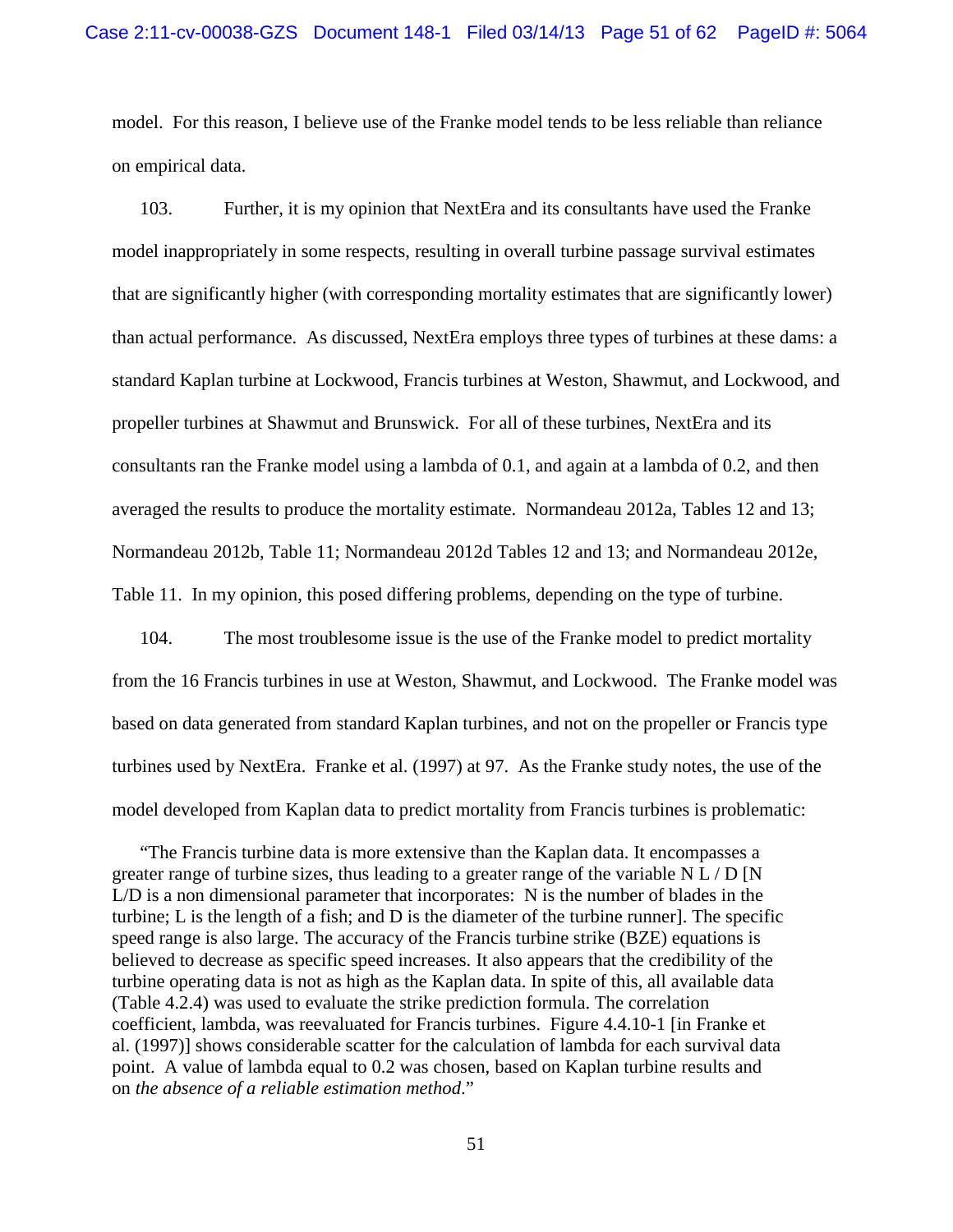Franke et al. (1997) at 136 and Figure 4.4.10-1 at 137 (Emphasis added). Two points are noteworthy here: (1) as the Franke study acknowledges, the modeling results for Francis turbines are based on lambda values derived for Kaplan turbines, and thus are not a "reliable estimation method" for Francis turbines; and (2) an examination of the referenced Figure 4.4.10- 1 in the Franke study shows that the estimates of lambda for Francis turbines, based on empirical data, range from 0.0 to *over 2.0*. As the lambda value increases, so does the predicted turbine mortality. The Franke study acknowledges the implications of this issue: "Due to the generally smaller size and larger number of blades of Francis turbines, the nondimensional length parameter [N L/D] is an order of magnitude larger than for Kaplan turbines. *It is presumed therefore, that fish survival would be significantly lower [for Francis turbines]*." Franke et al. 1997 at 136 (Emphasis added).

105. NextEra's use of a lambda between 0.1 and 0.2 for the Francis turbines, then, likely "significantly" understated actual mortality. For example, a predicted survival rate of 90% for Francis turbines changes to 80% when the lambda changes from 0.1 to 0.2. Normandeau 2012a, Tables 12 and 13; Normandeau 2012b, Table 11; Normandeau 2012d Tables 12 and 13; and Normandeau 2012e, Table 11. In fact, examination of the Francis turbine data in Figure 4.4.10-2 in the Franke study shows that even at a lambda factor of 0.2, the model output overestimates turbine passage survival (and thus *understates* mortality) consistently by 20-50% or more (i.e., the survival ratio between measured survival and predicted survival is less than one fairly consistently). Franke et al. (1997) at 137.

106. NextEra's use of a lambda of between 0.1 and 0.2 for the four propeller turbines at Shawmut and Brunswick is problematic for different reasons. Although propeller turbines are a type of Kaplan turbines, the propeller turbine does not have a gap between the turbine hub and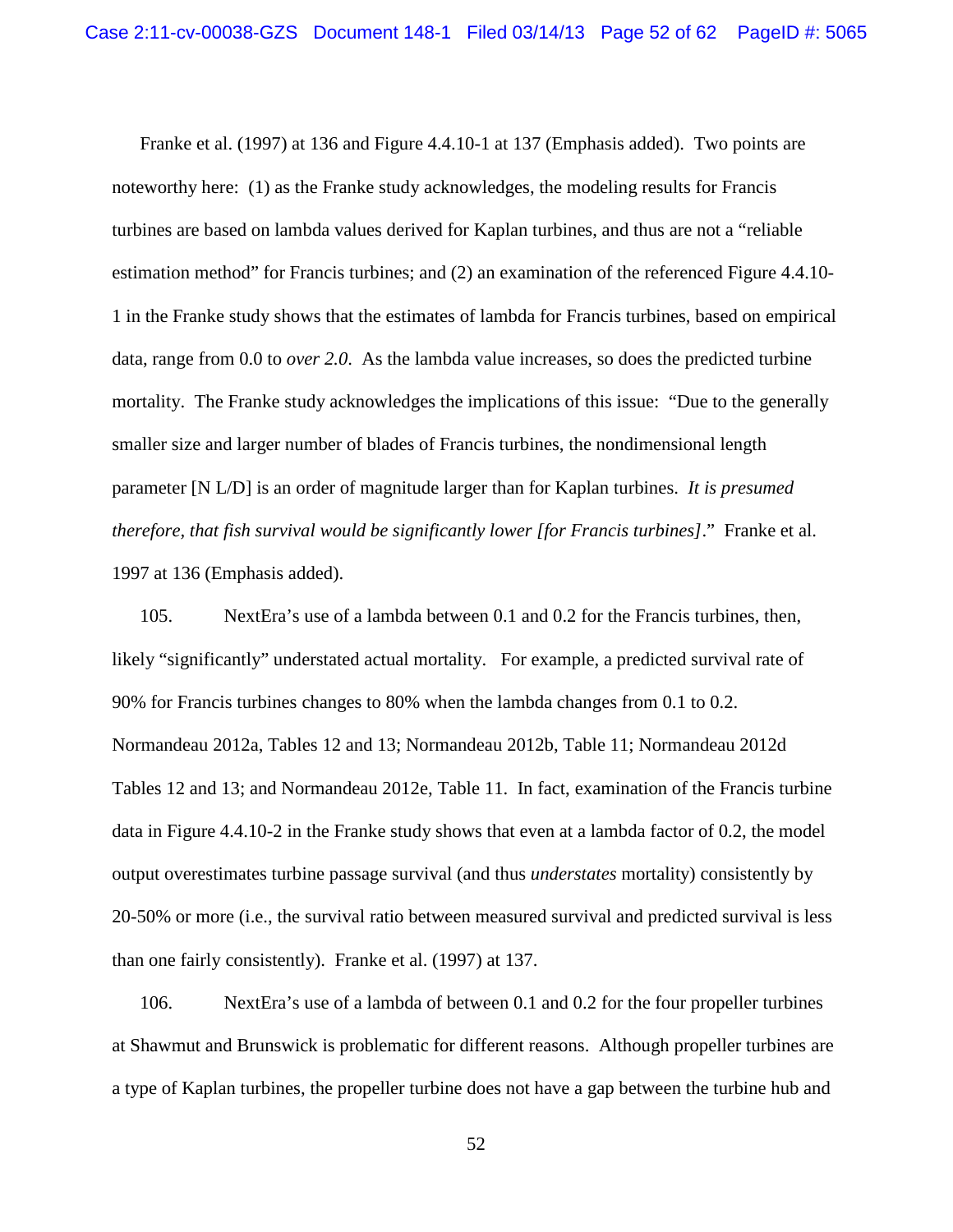the inside edge/end of the blade. The Franke study did examine data from propeller turbines, and recommended that, if the model was to be used with a propeller turbine, a lambda value of 0.1 (or slightly higher) be used. Franke et al. at 134 and Figure 4.4.9-1 at 135. Thus, although a correlation factor above 0.1 may be appropriate for propeller turbines, use of a factor as high as 0.2 is not. Accordingly, averaging the model runs for lambda values of 0.1 and 0.2 likely tended to overstate the mortality estimates for the propeller turbines.

107. The only one of the NextEra turbines for which the Franke model is directly applicable is the single Kaplan at Lockwood. As discussed, there is no reliable scientific basis for the use of a lambda of 0.1 with Kaplan turbines. Thus, averaging the model runs for lambda values of 0.1 and 0.2 likely underestimated the mortality estimates for the Lockwood Kaplan. The effect of a change from 0.2 to 0.1 on predicted mortality is significant for Kaplan turbines (i.e., predicted survival is markedly increased, and predicted mortality accordingly reduced), but the extent of the difference depends on the assumption of where the fish is located within the turbine. Normandeau 2012a, Tables 12 and 13.

108. Three other factors in NextEra's Franke model calculations also tend to systematically understate turbine mortality. First, one of the key inputs to the Franke model is the length of fish assumed to be passing through the turbines. The NextEra modeling effort assumed fish of from five to nine inches (127 to 229 mm) in length. However, field data gathered by USFWS on Atlantic salmon "pre-smolts" (fish that have not yet reached full smoltification) from Togus Stream, a lower Kennebec River tributary, showed pre-smolts ranging from 152 to 277 mm (5.98 to 10.9 inches) in length in early winter. (U.S. Fish and Wildlife Service, 1996, unpublished data previously provided to NextEra). Inclusion of additional model runs at 10 and 11-inch fish lengths as inputs (as these empirical data suggest is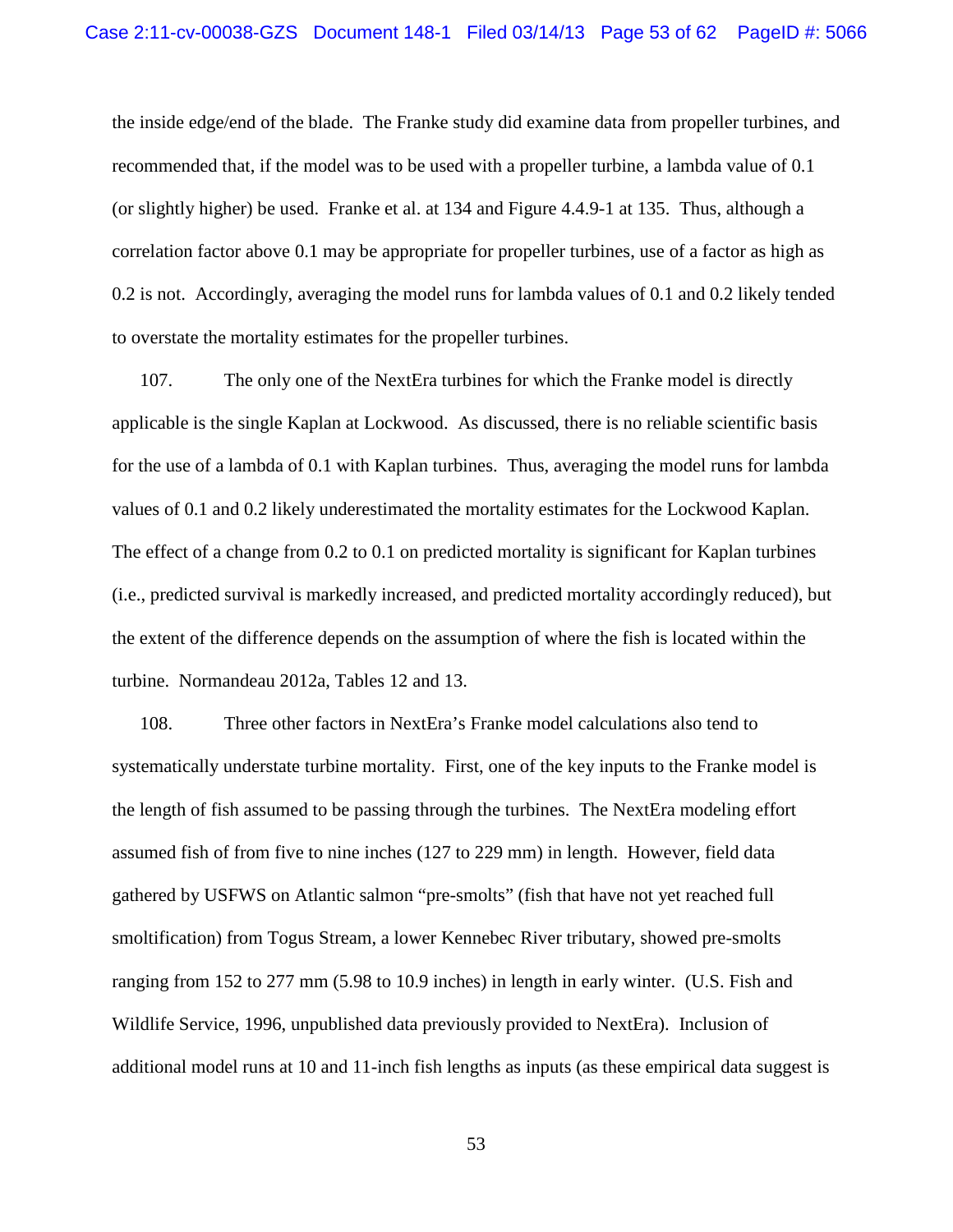appropriate) would have yielded higher overall mortality projections. This is confirmed by an analysis and discussion presented in Normandeau 2012a, at 5.

109. Second, NextEra and its consultants averaged the model-predicted turbine survival rates across all the different fish lengths, thus artificially reducing predicted mortality rates for the larger smolts whose survival will be most important to the survival of the species.

110. Third, NextEra and its consultants used median river flows in calculating their "whole station survival" estimates. As discussed above, the use of median flows automatically allocates a portion of river flow to spill over the dam and fails to account for low flow conditions. As discussed, Normandeau (2012c) documents the low flow conditions present on the Kennebec River in late May and early June of 2012, and the radio telemetry study conducted during that period showed much higher rates of smolt mortality than predicted by NextEra's Franke model estimates.

### **(iii) Implications of the NextEra Estimates**

111. Even with these factors tending to dampen the estimated level of mortality, NextEra's turbine mortality estimates from the EPRI database, other applicable studies, and the Franke model show what I consider to be significant mortality at each of the turbines at each of these four projects. Given the large body of empirical evidence in the EPRI database and other studies that turbines of the type used by NextEra do kill fish, and given that the Franke model was developed to model known characteristics of the interaction between (Kaplan) turbine blades and swimming fish, this is to be expected. Indeed, it is not conceivable that any population of smolts could experience turbine passage at these dams without significant injury, and it would not be scientifically defensible to expect that they could. To conclude otherwise would fly in the face of all of the relevant scientific study results, and would defy common sense.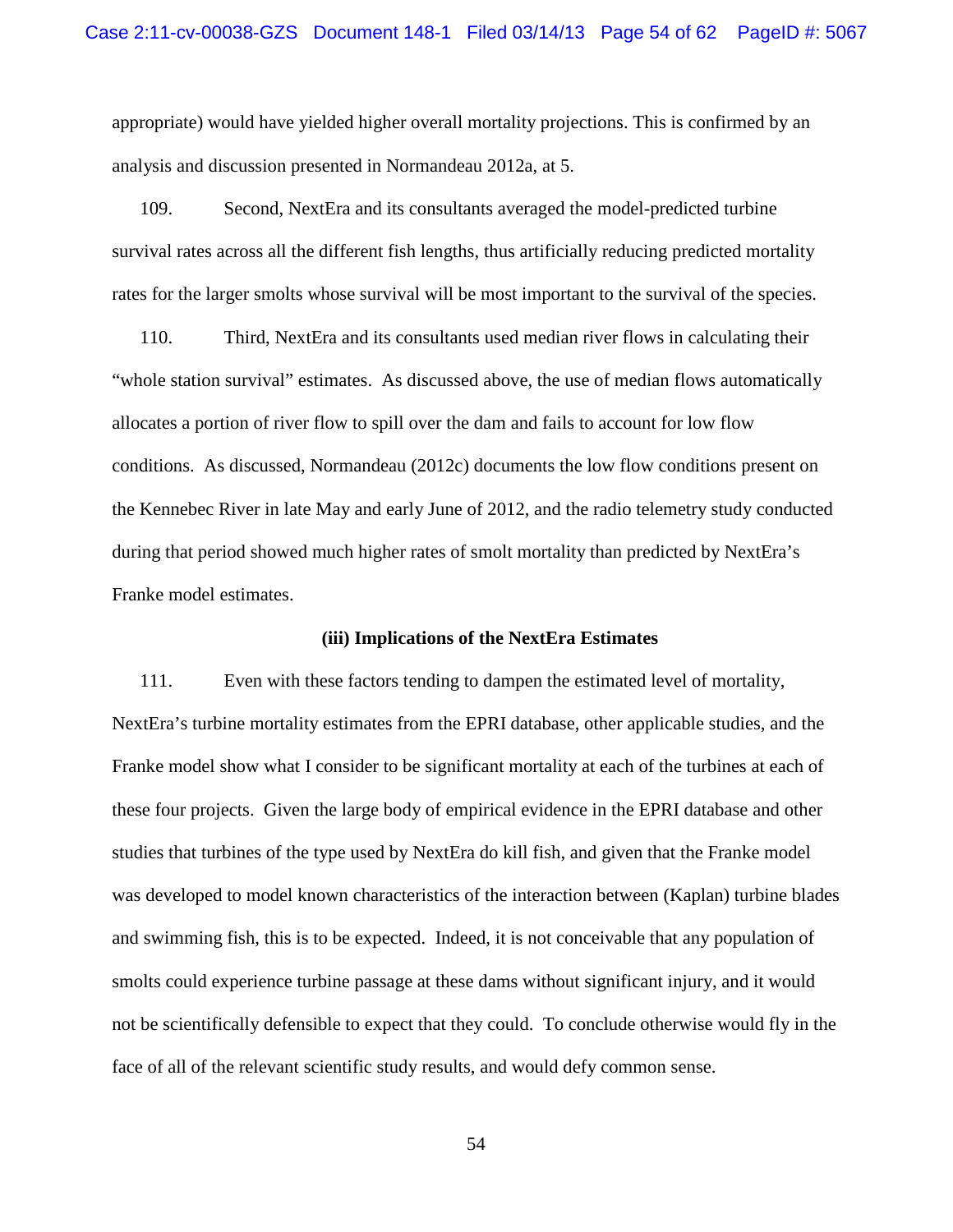### **Gauging the Timing of the 2013 Smolt Emigration**

112. If the turbines at the four NextEra projects are to be taken out of operation in order to reduce the mortality and injury to Atlantic salmon smolts and kelts emigrating down the Kennebec and Androscoggin rivers during the 2013 emigration period, there needs to be a practical method for determining the beginning date and the ending date of this period. Below I discuss two practical options for making such a determination. One relies on the use of start and end dates derived from general conditions and experience, and the other relies on specific information that would be gathered from the rivers this spring.

113. Water temperature and photoperiod (the relationship of light to dark periods over a 24-hour day) have been shown to be critical factors in triggering "smoltification" in Atlantic salmon, and these same two factors are critical in determining when the period of smolt migration will end. Atlantic salmon smolts are known to begin the smoltification process at water temperatures as low as  $5^{\circ}$ C., while others suggest 8-12<sup>o</sup>C, with a generally accepted trigger point of about  $10^{\circ}$ C. Kircheis and Liebich 2007 at 47. Data indicate that Atlantic salmon parr enter a maintenance and survival strategy when water temperatures exceed  $19^{\circ}$ C. Kircheis and Liebich 2007 at 42. Since smoltification increases the physiological demands on a fish, I believe that smolts would be highly stressed at this temperature and survival to the ocean would be minimal. Thus, Atlantic salmon smolt emigration is likely to have ended by the time the water temperature reaches this level.

114. In any particular location, photoperiod is determined by the time of year. Since there are limited data available for the emigration time period for Atlantic salmon smolts in the Kennebec and Androscoggin River; I have used emigration timing for the Sheepscot River as a surrogate. U.S. Atlantic Salmon Assessment Committee 2011, Figures 5.4.5 and 5.4.6. Data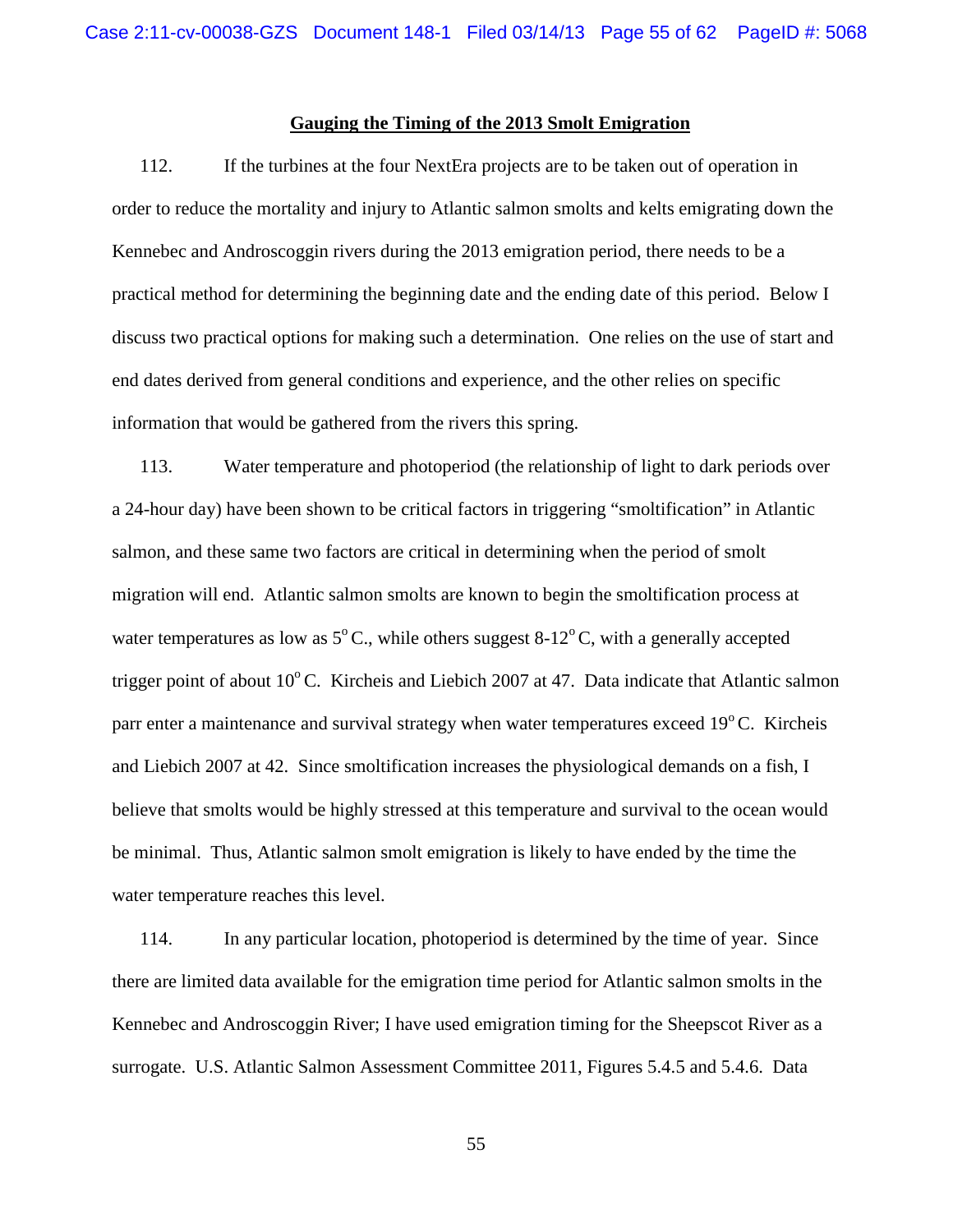from these figures indicate that in 2010 the first Atlantic salmon smolts were captured beginning about April 12 of that year. I believe these data are applicable since the locations where Atlantic salmon currently reside in the Kennebec and Androscoggin are at a similar latitude as the Sheepscot River and likely have a similar water temperature regime, but no data are available to me to confirm this later assumption.

115. The precise beginning and end dates of the smolt emigration period in the Kennebec and Androscoggin Rivers will vary with specific annual conditions (principally water temperature and photoperiod, as discussed), but these data suggest that a reasonable assumption is that smolt emigration in both rivers will begin in mid-April, that the majority of the smolts will emigrate in May, and that the last of the smolts will do so in late May or early June, depending primarily on the water temperature. In general, the colder the temperature, the later the emigration will extend. Given this, I believe that using an assumed start date of April 15 and an assumed end date of June 5 would capture the emigration of the great majority of the smolts in these rivers. Most of these smolts will travel by night, but a significant portion will travel during the day as well.

116. Alternatively, information could be gathered for each river this spring to provide a more specific beginning and ending date for the period of turbine closure. The best information for the three Kennebec River dams would come from the results of properly designed and implemented smolt trapping program in the Sandy River. MDMR has experience in conducting such a trapping program in the Sandy River, and it is my suggestion that the trapping be conducted or supervised by MDMR. Using such a program, the period of turbine closure would be determined by the first and last smolt to be captured in the Sandy River. Assuming that the trapping location would be within about five miles of the Sandy/Kennebec confluence, the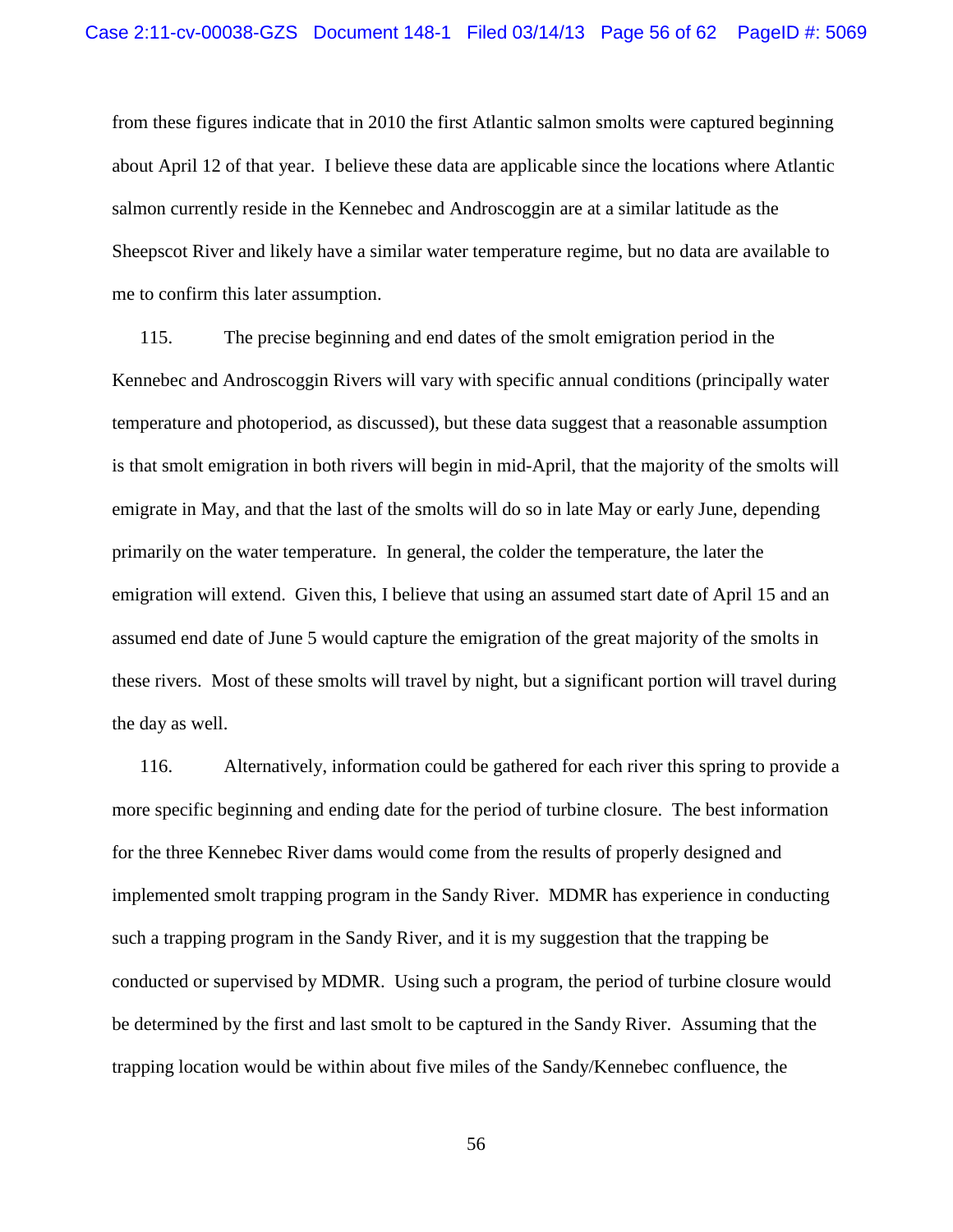turbines at the three Kennebec River dams would be taken off line within 12 hours after the first capture of an Atlantic salmon smolt in the Sandy River trap. The turbines would remain off line until after the last smolt was captured by the trapping program, and would come back on according to the following schedule: 1) Weston – last capture  $+36$  hours, 2) Shawmut – last capture  $+ 48$  hours, and 3) Lockwood – last capture  $+ 60$  hours. This schedule would allow the smolts a reasonable time to pass the projects before resumption of turbine operation. If a smolt trapping program is used as the trigger for operational restrictions, it is critical that the full time period in which smolts are emigrating is covered by the operational guidance. There is a tendency to "clip" the ends of the curve describing the time period of smolt emigration since relatively few smolts would be expected to be captured at the beginning or at the end of the emigration period. However, for salmon populations clipping the ends of the catch distribution can be highly detrimental to the genetic diversity of the Atlantic salmon population. The "ends" of the curve can and most likely do represent subpopulations of the overall Atlantic salmon population in the Sandy River. Fish that start emigrating early are from an area or tributary where water temperatures are warmer overall and thus the fish reaches a physiological state earlier in the year which triggers emigration. Fish emigrating later in the spring are most likely from an area or specific tributary which has a colder water temperature regime, thus they emigrate later in the year. Both of these situations contribute to the genetic diversity of the population and contribute to the overall population stability.

117. The best information for the Brunswick dams would also come from the results of properly designed and implemented smolt trapping program. To my knowledge, a smolt trapping program has not been conducted for the Androscoggin River, and implementing such a program for that river would present certain logistical challenges. Nonetheless, the requisite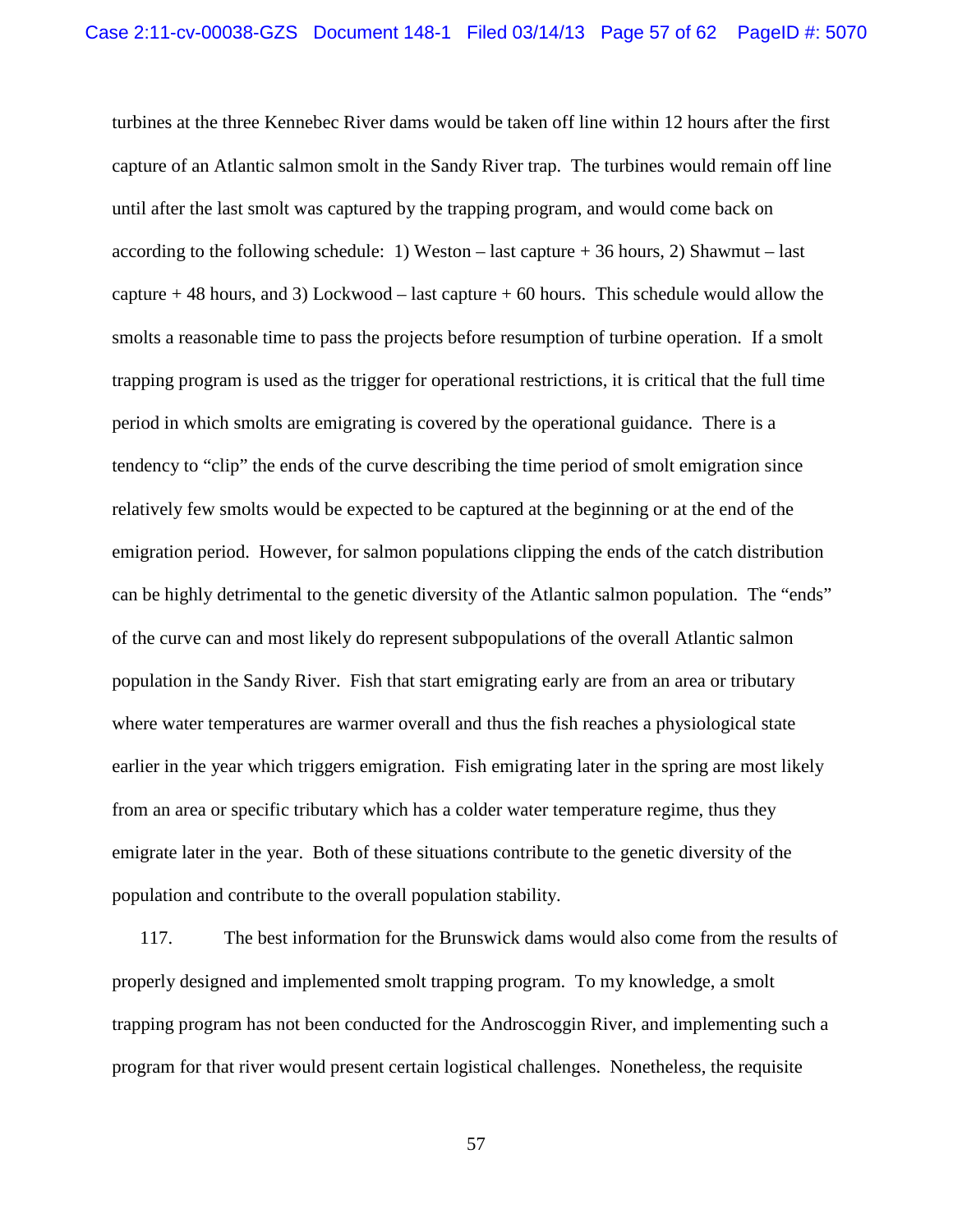screw traps are available, and it would be entirely possible to conduct a smolt trapping program (again, supervised by MDMR) for the Androscoggin. Another alternative to using the "fixed" beginning and ending dates described above would be to rely on measured water temperature. I would recommend using the water temperature at Lisbon Falls, ME, which is at the upstream edge of Atlantic salmon smolt distribution in the Androscoggin. Daily measurements would be taken beginning on April 1, and the turbines at the Brunswick Project would be taken off-line when the measured temperature exceeded  $9.0^{\circ}$ C, which would be an indication that the smolt emigration is imminent. The turbines would remain off line until the measured water temperature exceeded  $19.0^{\circ}$ C or on June 5, whichever comes first, as this would be an indication that the smolt emigration is at an end. Given MDMR's experience with the Androscoggin, it is my recommendation that the temperature measurements be done under the supervision of, and according to criteria specified by, MDMR.

I declare under penalty of perjury that the foregoing is true and correct.

Dated: March 13, 2013 */s/Randy E. Bailey*

Randy E. Bailey

### **REFERENCES**

- Bernier, Kevin. August 3, 2012 email to numerous agency staffs transmitting a summary of results of the 2012 Atlantic salmon radio tag releases conducted at the Hydro Kennebec Project.
- Brookfield Power. 2008. Hydro Kennebec Project, FERC No. 2611, 2007 study evaluating interim downstream fish passage effectiveness. Hydro Kennebec, LP, New England Northern Operations, Winslow, ME.
- Brown, Michael. 2010. Maine Department of Marine Resources, 1/28/10 Email to Doug Watts and Topsham Hydro. Topsham 00582-3.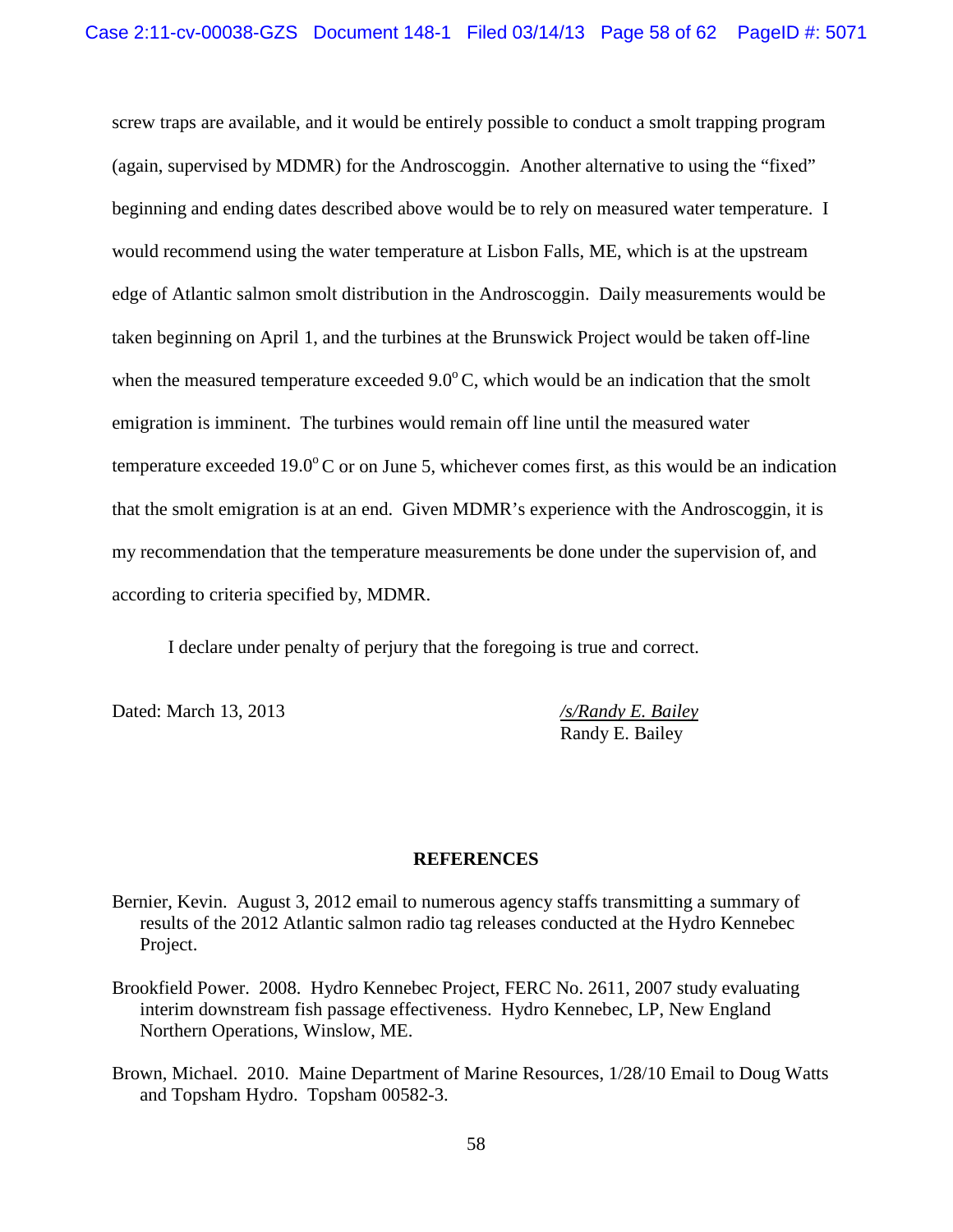- Fay C., M. Bartron, S. Craig, A. Hecht, J. Pruden, R. Saunders, T. Sheehan, and J. Trial. 2006. Status review for anadromous Atlantic salmon (S*almo salar*) in the United States. Report to the National Marine Fisheries Service and U.S. Fish and Wildlife Service.
- FPL Energy Maine Hydro, LLC. 2007. Diadromous fish passage report for the lower Kennebec River watershed during the 2006 migration season. FPL Energy Maine Hydro, LLC.
- FPL Energy Maine Hydro, LLC. and Merimil Limited Partnership. 2013. Draft Biological Assessment for Atlantic Salmon at the Lockwood, Shawmut, Weston, Brunswick and Lewiston Falls Hydropower Projects on the Kennebec and Androscoggin Rivers, Maine.
- Franke, G. F., D. R. Webb, R. K. Fisher, D. Mathur, P. N. Hopping, P. A. March, M. R. Headrick, I. T. Laczo, Y. Ventikos, and F. Sotiropoulos. 1997. Development of Environmentally Advanced Hydropower Turbine System Design Concepts. Idaho National Engineering and Environmental Laboratory.
- Holbrook, C. M., M. T. Kinnison, and J. Zydlewski. 2011. Survival of migrating Atlantic salmon smolts through the Penobscot River, Maine: a prerestoration assessment. Transactions of the American Fisheries Society 140: 1255-1268.
- Kircheis, D. and T. Liebich. 2007. Draft report on: Habitat requirements and management considerations for Atlantic salmon (*Salmo salar*) in the Gulf of Maine Distinct Population Segment (DPS). NOAA-Fisheries, Northeast Region Protected Resources Division. Gloucester, MA
- Madison Paper Industries. 2009. Hydro Kennebec Project, FERC NO. 2611 2008 study evaluating interim downstream fish passage effectiveness final report. Package includes the final report and the initial study plan (Appendix A), plus transmittal correspondence. Madison Paper Industries, Madison, Maine.
- Madison Paper Industries. 2010. Hydro Kennebec Project (FERC NO. 2611) 2009 Downstream Atlantic salmon smolt passage study. Draft report. Madison Paper Industries, Madison, Maine.
- Maine Department of Marine Resources. 2011a. 2010 Brunswick Fishway Report. Bureau of Sea-Run Fisheries and Habitat. Augusta, Maine.
- Maine Department of Marine Resources. 2011b. Kennebec River anadromous fish restoration: annual progress report – 2010. Bureau of Sea-Run Fisheries and Habitat. Augusta, Maine.
- Maine Department of Marine Resources. 2012. Draft Project Update Androscoggin River Atlantic Salmon Tagging and Tracking Project. McCormick, S. D., D. T. Lerner, M.Y. Monette, K. Nieves-Puigdoller, J. T. Kelly, and B. T. Björnsson. 2009. Taking it with you when you go: how perturbations to the freshwater environment, including temperature, dams, and contaminants, affect marine survival of salmon. *In*: A. J. Harro and 9 others eds. Challenges for Diadromous Fishes in a Dynamic Global Environment. Symposium 69. American Fisheries Society, Bethesda, MD.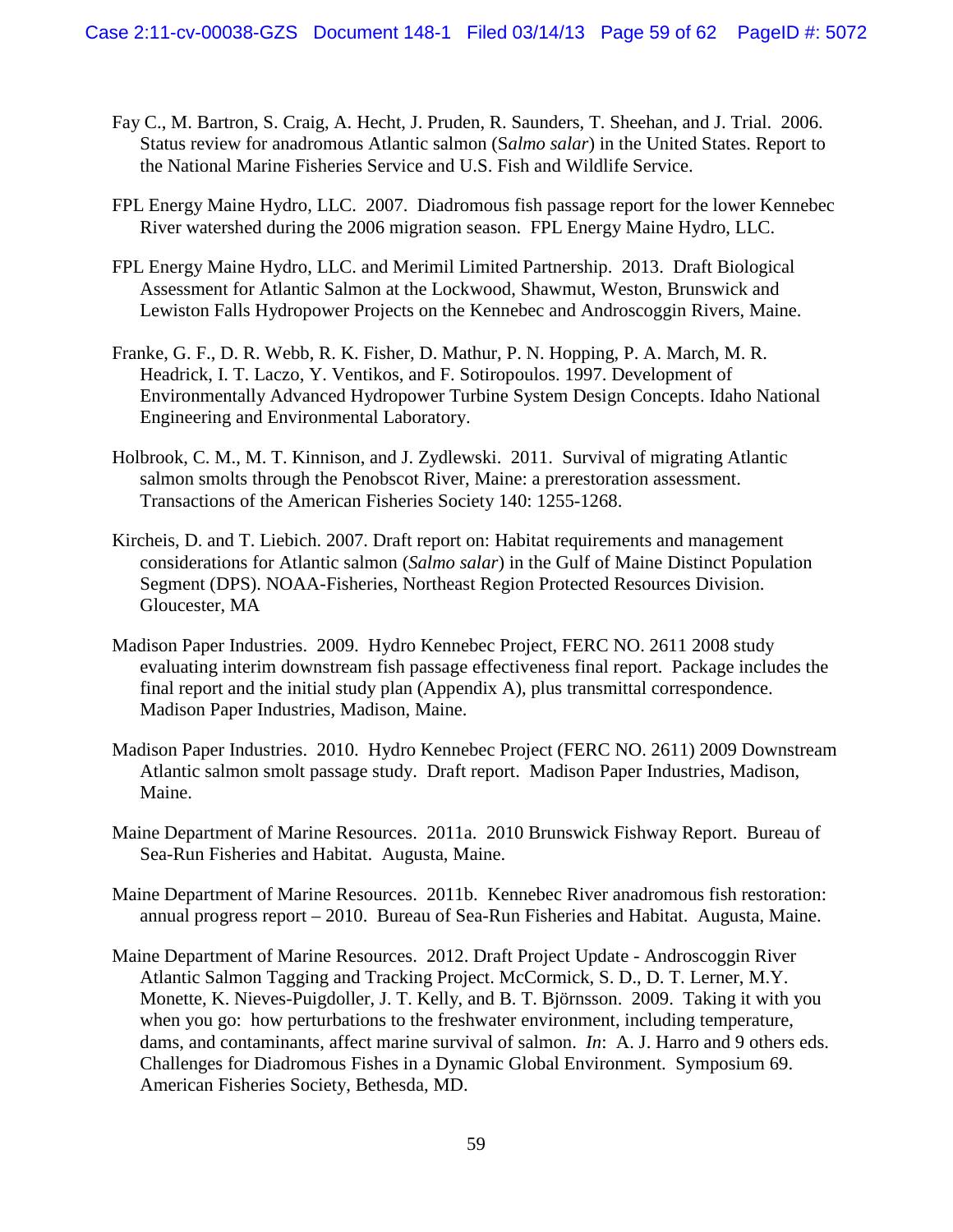- Miller Hydro Group, Inc. 2011. Worumbo Project Draft biological assessment for Gulf of Maine distinct population segment of Atlantic salmon. Portland, ME.
- National Marine Fisheries Service. 2012. Letter and Attachment transmitting their Endangered Species Act Section 7 Formal Consultation for the Hydro-Kennebec Project (FERC No. 2611) to the Federal Energy Regulatory Commission.
- National Research Council. 2004. Atlantic salmon in Maine. Committee on Atlantic Salmon in Maine, Board on Environmental Studies and Toxicology, Ocean Studies Board, Division on Earth and Life Sciences. National Research Council, National Academy of Sciences
- NextEra<sup>TM</sup> Energy Maine Operating Services, LLC. 2011. NextEra diadromous fish passage report for the lower Kennebec River watershed during the 2010 migration season. Includes: transmittal correspondence and agency comments. NextEraTM Energy Maine Operating Services, LLC. Hallowell, Maine.
- NextEra Technical Advisory Committee 2011, NextEra HCPs and ITPs for Kennebec and Androscoggin Projects, Technical Advisory Committee Meeting, Final Notes, April 26, 2011.
- Normandeau Associates, Inc. 2011c. Downstream bypass effectiveness for the passage of Atlantic salmon smolts at the Lockwood Project (FERC Project No. 2574, Kennebec River, Maine. Report prepared for The Merimil Limited Partnership, Hallowell, Maine.
- Normandeau Associates, Inc. 2011h. Submission 00003964 from Normandeau Associates, Inc. which is an Excel spreadsheet containing characteristics of the turbines found at the Lockwood, Shawmut, Weston, and Brunswick projects.
- Normandeau Associates, Inc. 2012a. A review of the effects of the Lockwood Project on the Kennebec River, Maine on Atlantic salmon (Salmo salar) smolt and kelt downstream passage and adult upstream passage. January 2012 report prepared for The Merimil Limited Partnership, Hallowell, Maine.
- Normandeau Associates, Inc. 2012b. A review of the effects of the Weston Project on the Kennebec River, Maine on Atlantic salmon (Salmo salar) smolt and kelt downstream passage and adult upstream passage. January 2012 report prepared for FPL Energy Maine Hydro LLC, Hallowell, Maine.
- Normandeau Associates, Inc. 2012c. Downstream passage effectiveness for the passage of Atlantic salmon smolts at the Weston, Shawmut and Lockwood Projects, Kennebec river, Maine. Draft report prepared for FPL Energy Maine Hydro LLC and The Merimil Limited Partnership, Hallowell, Maine.
- Normandeau Associates, Inc. 2012d. A review of the effects of the Shawmut Project on the Kennebec River, Maine on Atlantic salmon (Salmo salar) smolt and kelt downstream passage and adult upstream passage. January 2012 Report prepared for FPL Energy Maine Hydro, LLC, Hallowell, Maine.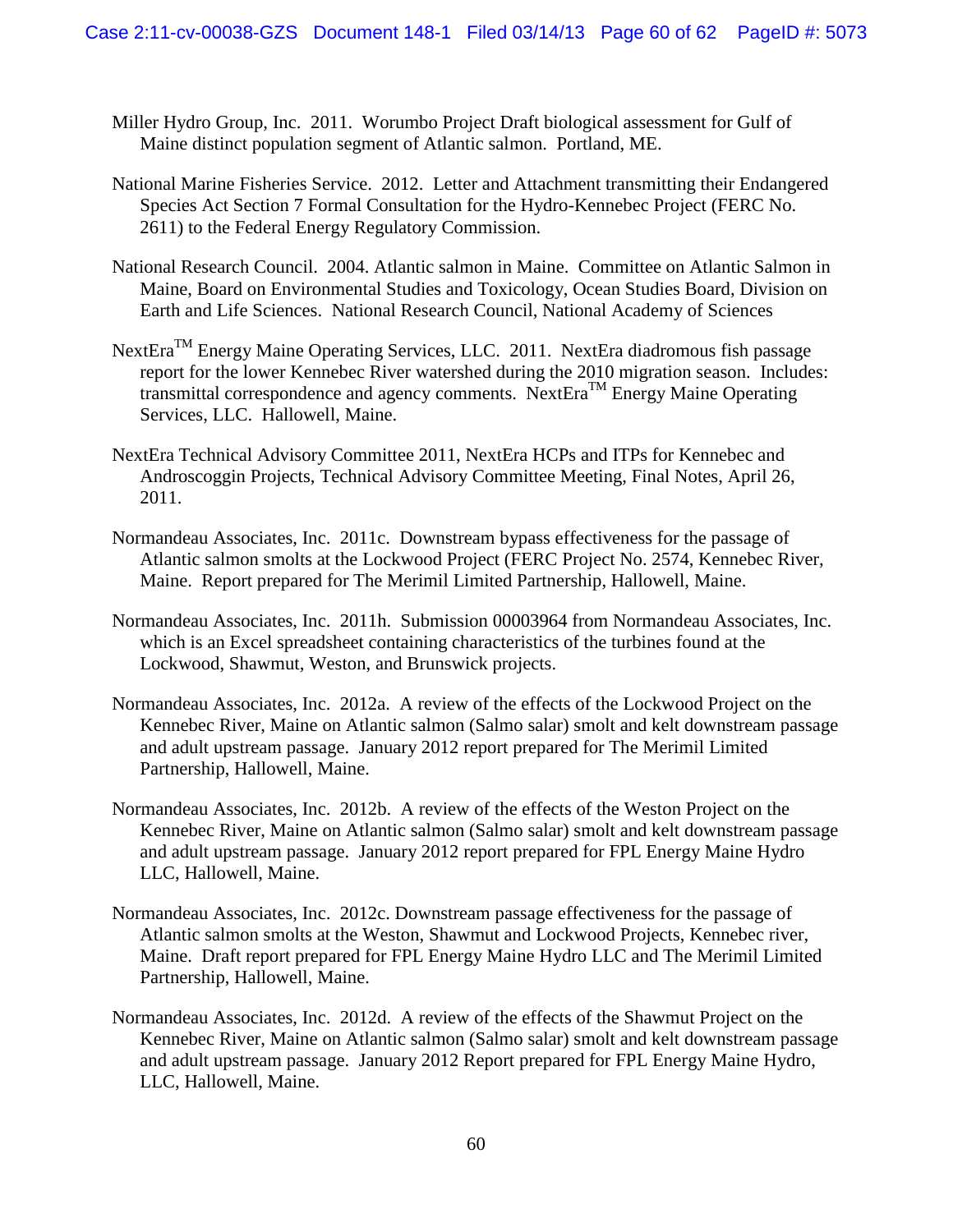- Normandeau Associates, Inc. 2012e. A review of the Brunswick Project on the Androscoggin River, Maine on Atlantic salmon (Salmo salar) smolt and kelt downstream passage and adult upstream passage. January 2012 Report prepared for FPL Energy Maine Hydro, LLC, Hallowell, Maine.
- Normandeau Associates, Inc. 2012f. Downstream bypass effectiveness for the passage of Atlantic salmon smolts at the Lockwood Project (FERC Project No. 2574, Kennebec River, Maine. Report prepared for The Merimil Limited Partnership, Hallowell, Maine.
- Normandeau Associates, Inc. and FPL Energy Maine Hydro, LLC. 2008d. Evaluation of Atlantic salmon smolt downstream passage at the Lockwood Project Kennebec River, Maine. Report to FPL Energy Maine Hydro, LLC. Lewiston, Maine.
- Richter, Robert, Rule 30(b)(6) Deposition of NextEra Energy Resources, LLC, NextEra Energy Maine Operating Services, LLC, FPL Energy Maine Hydro, LLC, and the Merimil Limited Partnership, by Robert Richter III, March 27 & 28, 2012.
- Robson, A., I. G. Cowx, and J. PL. Harvey. 2011. Impact of run-of river hydro-schemes upon fish populations: Phase I literature review. Report prepared for the Scotland & Northern Ireland Forum for Environmental Research. Edinburgh, Scotland, UK.
- Stone & Webster Environmental Services. 1992. Fish entrainment and turbine mortality review and guidelines. EPRI Research Project No. 2694-01. EPRI Product ID: TR-101231. Palo Alto CA.
- Winchell, F. C. and S. V. Amaral. 1997. Turbine entrainment and survival database field tests. Report and database prepared by Alden Research Laboratories, Inc. for the Electric Power Research Institute, Palo Alto, CA. EPRI Report: TR-108630.
- Winter, J. 1996. Advances in underwater biotelemetry. *In:* B.R. Murphy and D.W. Wills eds. Fisheries Techniques, Second Edition, Chapter 19 pp. 555-590. American Fisheries Society, Bethesda, MD.
- U.S. Atlantic Salmon Assessment Committee. 2011. Annual report of the U.S. Atlantic Salmon Assessment Committee. Report 23-2010 Activities. U.S. Atlantic Salmon Assessment Committee.
- U.S. Atlantic Salmon Assessment Committee. 2012. Annual report of the U.S. Atlantic Salmon Assessment Committee. Report 24-2011 Activities. U.S. Atlantic Salmon Assessment Committee.